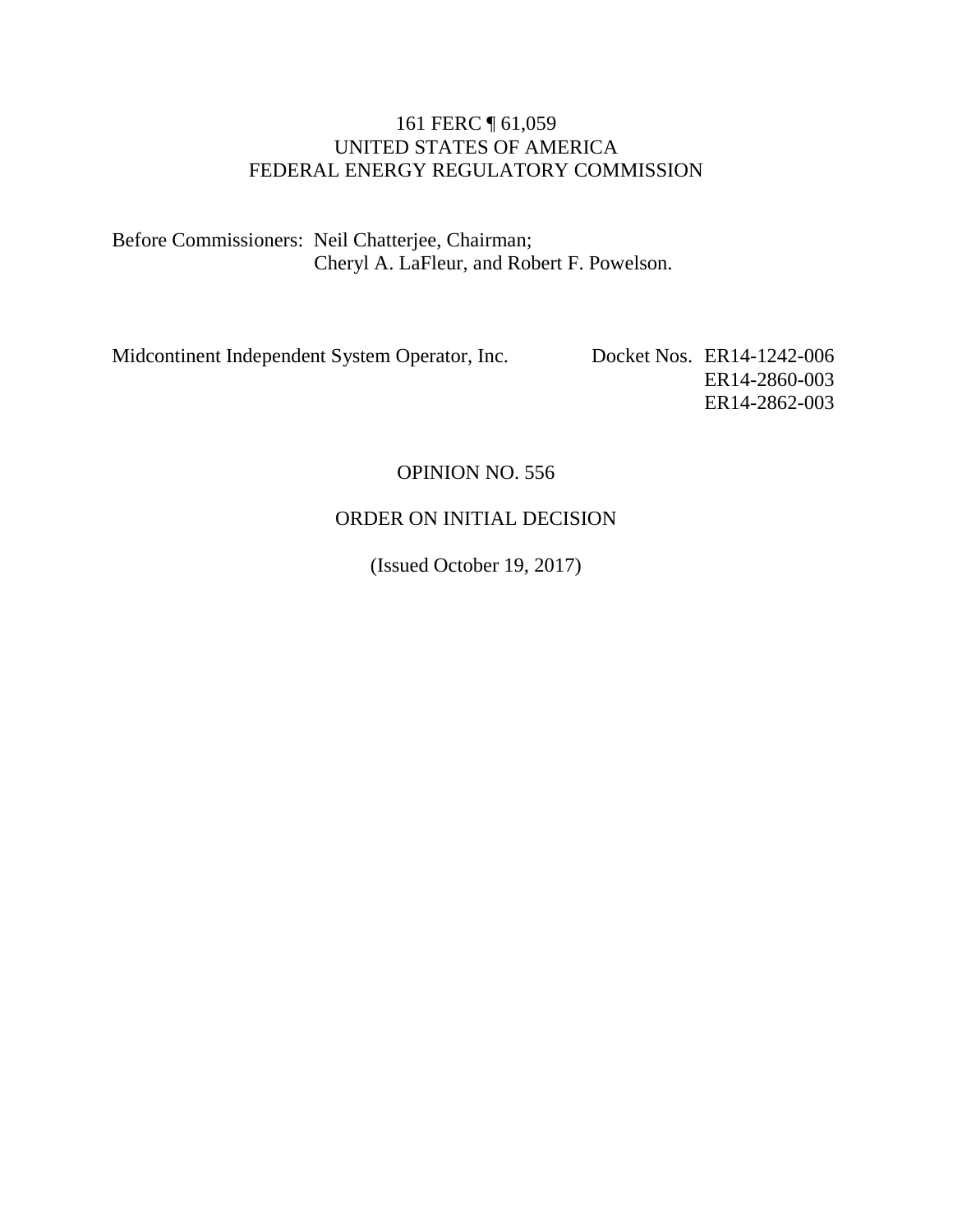# **Table of Contents**

# **Paragraph Numbers**

| 2. Variable-Cost Component. |  |
|-----------------------------|--|
|                             |  |
|                             |  |
|                             |  |
|                             |  |
|                             |  |
|                             |  |
|                             |  |
|                             |  |
|                             |  |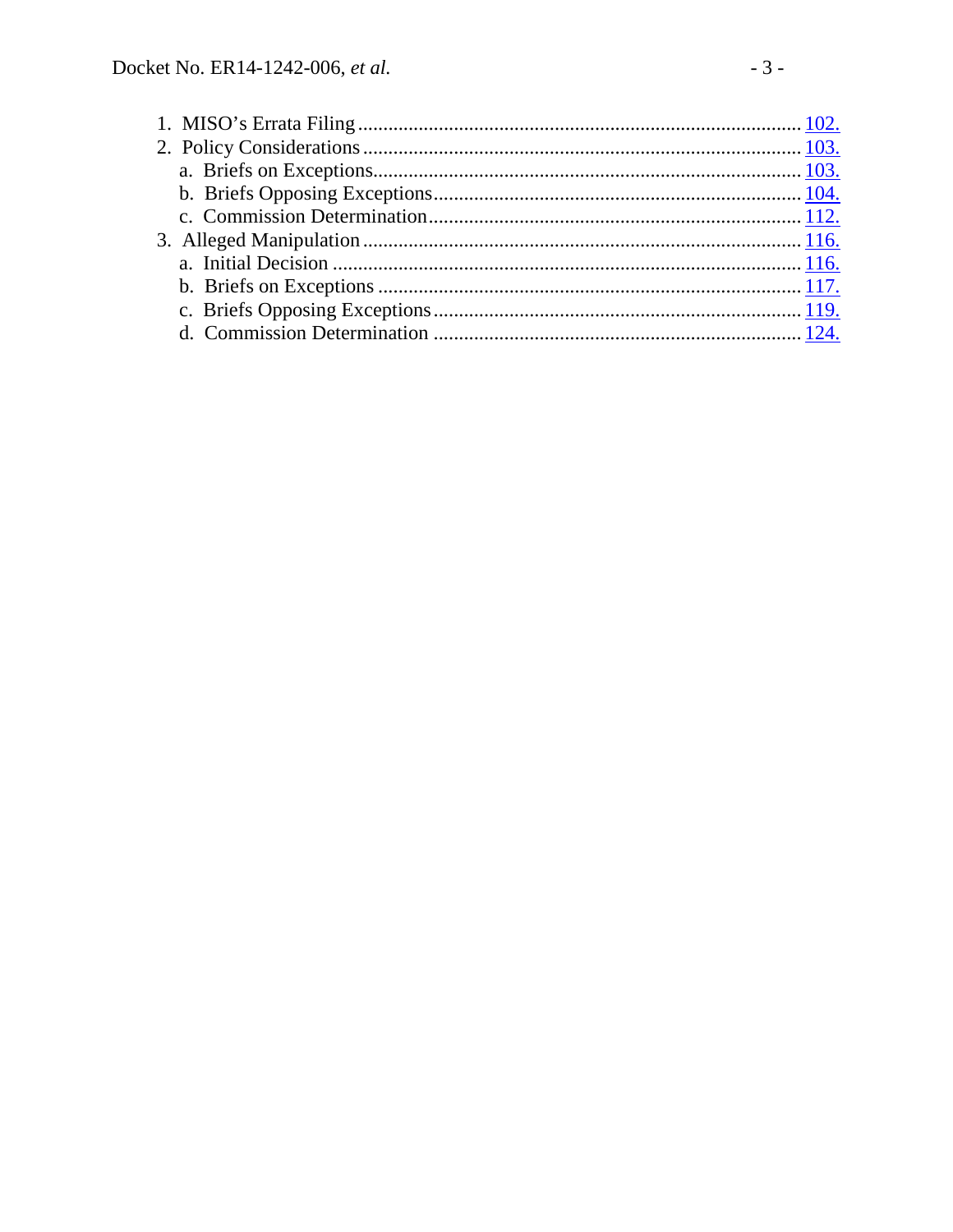1. This order addresses briefs on and opposing exceptions to an Initial Decision**[1](#page-3-2)** issued on July 25, 2016 by the Presiding Administrative Law Judge (Presiding Judge) in the captioned proceedings. The Initial Decision sets forth the Presiding Judge's findings concerning the compensation provided for in two System Support Resource (SSR)**[2](#page-3-3)** agreements between Wisconsin Electric Power Company (Wisconsin Electric) and MISO covering the time period from February 1, 2014 through January 31, 2015. In this order, we affirm in part and reverse in part the Initial Decision and order refunds.

### **I. Background and Procedural History**

### <span id="page-3-1"></span><span id="page-3-0"></span>**A. MISO Tariff – SSR Provisions**

2. Under MISO's Tariff, market participants that have decided to retire or suspend a generation resource or SCU must submit a notice (Attachment Y Notice), pursuant to Attachment Y (Notification of Potential Resource/SCU Change of Status) of the Tariff, at least 26 weeks prior to the resource's retirement or suspension effective date. During this 26-week notice period, MISO will conduct a study (Attachment Y Study) to determine whether all or a portion of the resource's capacity is necessary to maintain system reliability, such that SSR status is justified. If so, and if MISO cannot identify an SSR alternative that can be implemented prior to the retirement or suspension effective date, then MISO and the market participant shall enter into an agreement, as provided in Attachment Y-1 (Standard Form SSR Agreement) of the Tariff, to ensure that the resource continues to operate, as needed.**[3](#page-3-4)** The SSR Agreement is filed with the Commission and specifies the terms and conditions of the service, including the hourly compensation to be provided to the resource. For each SSR Agreement filed with the Commission, a separate rate schedule must be filed to provide for recovery of the costs

<span id="page-3-4"></span>**<sup>3</sup>** *See Midwest Indep. Transmission Sys. Operator, Inc.*, 108 FERC ¶ 61,163, *order on reh'g*, 109 FERC ¶ 61,157 (2004).

<span id="page-3-2"></span> $\overline{a}$ **<sup>1</sup>** *Midcontinent Indep. Sys. Operator, Inc.*, 156 FERC ¶ 63,013 (2016) (Initial Decision).

<span id="page-3-3"></span>**<sup>2</sup>** Midcontinent Independent System Operator, Inc.'s (MISO) Open Access Transmission, Energy and Operating Reserve Markets Tariff (Tariff) defines SSR Units as "Generation Resources or Synchronous Condenser Units (SCUs) that have been identified in Attachment Y – Notification to this Tariff and are required by the Transmission Provider for reliability purposes, to be operated in accordance with the procedures described in Section 38.2.7 of this Tariff." MISO, FERC Electric Tariff, Module A, § 1.S "System Support Resource (SSR)" (39.0.0). Unless indicated otherwise, all capitalized terms shall have the same meaning given them in the MISO Tariff.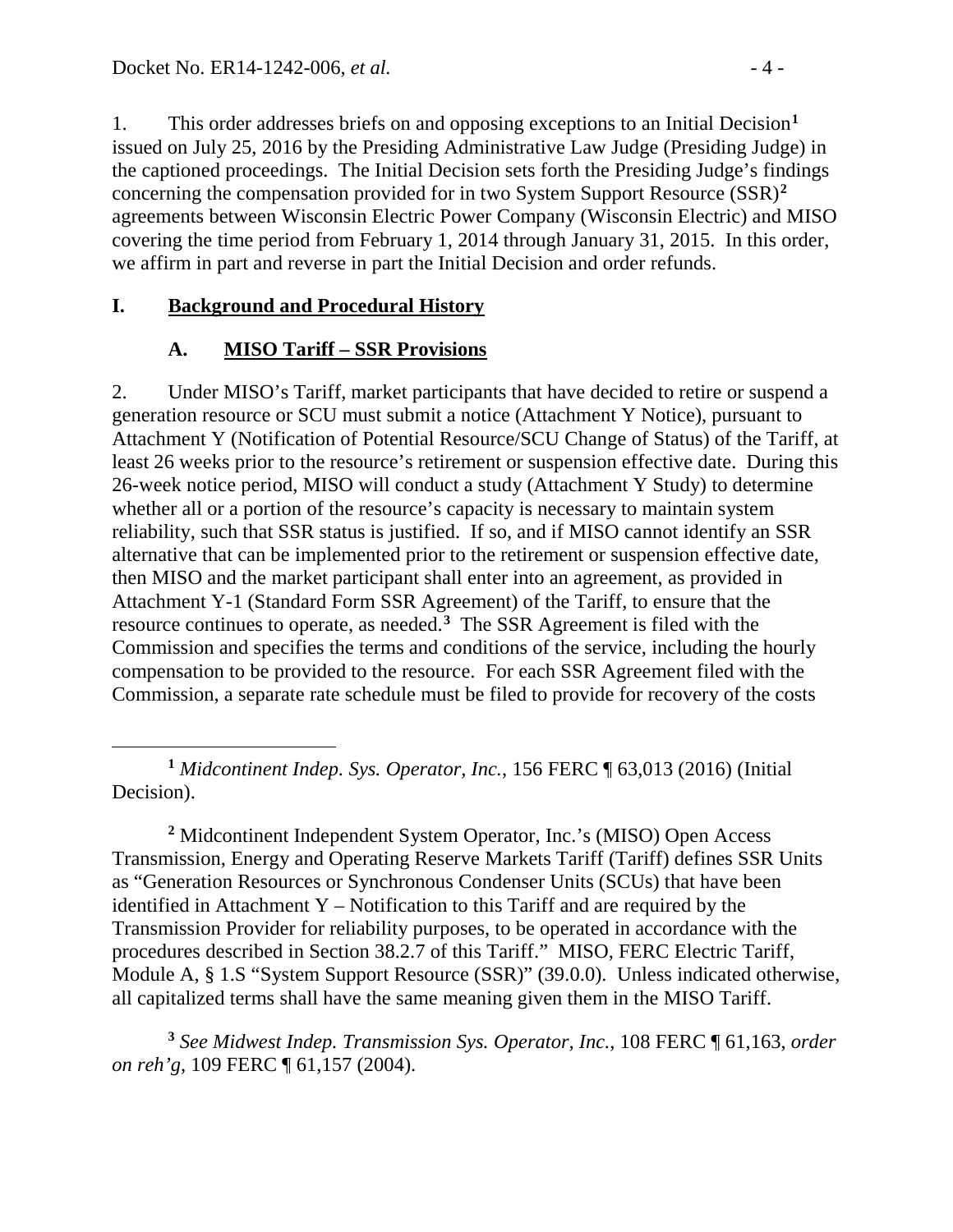identified in the SSR Agreement, in accordance with the SSR cost allocation provision in section 38.2.7.l of MISO's Tariff.

3. The Tariff provides that MISO will negotiate with the resource owner to determine the appropriate level of compensation for the SSR Unit, but that compensation be limited to the resource's going-forward costs (for SSR Agreements entered into prior to July 22, 2014)**[4](#page-4-0)** or full cost-of-service (for SSR Agreements entered into on or after July 22, 2014).**[5](#page-4-1)** The Commission requires MISO to file under section 205 of the Federal Power Act (FPA) for cost recovery at the time it seeks to charge customers for SSR costs.<sup>[6](#page-4-2)</sup> The Commission stated that MISO's approach for negotiating compensation is consistent with a cost-based approach, "as MISO will provide compensation only for an SSR's going forward costs and will consider cost-based factors, such as a resource's fixed and variable operating and maintenance costs, when negotiating compensation."**[7](#page-4-3)** The Commission further noted that load-serving entities that may be allocated SSR costs and other interested parties may present any concerns raised by the compensation provisions of SSR Agreements when those agreements are filed with the Commission.**[8](#page-4-4)**

<span id="page-4-1"></span>**<sup>5</sup>** On July 22, 2014, the Commission directed revisions to the Tariff to allow compensation up to a resource's full cost-of-service, including the fixed costs of existing plant, rather than a resource's going-forward costs. *Ameren Energy Resources Generating Co. v. Midcontinent Indep. Sys. Operator, Inc.*, 148 FERC ¶ 61,057, at PP 11, 87 (2014) (*Ameren*); *see also* MISO, FERC Electric Tariff, Module C, § 38.2.7.e(ii) (39.0.0) ("The SSR Agreement will provide compensation only for costs incurred by an SSR Unit owner or operator that do not exceed the full cost-of-service (including the fixed cost of existing plant.").

<span id="page-4-2"></span>**<sup>6</sup>** *Midwest Indep. Transmission Sys. Operator, Inc.*, 140 FERC ¶ 61,237, at P 140 (2012) (2012 SSR Order) (quoting *Midwest Indep. Transmission Sys. Operator, Inc.*, 108 FERC ¶ 61,163 at P 372).

<span id="page-4-4"></span><span id="page-4-3"></span>**<sup>7</sup>** 2012 SSR Order, 140 FERC ¶ 61,237 at P 140. As noted above, in the *Ameren*  decision, the Commission later directed revisions to the Tariff to allow compensation up to a resource's full cost-of-service, including the fixed costs of existing plant, rather than a resource's going-forward costs.

<span id="page-4-0"></span> $\overline{a}$ **<sup>4</sup>** MISO, FERC Electric Tariff, Module C, § 38.2.7.e(ii) (30.0.0) ("The SSR Agreement will provide compensation only for going forward costs (i.e., the costs that will be incurred by an SSR Unit owner or operator to remain in-service that are in excess of the costs the SSR Unit would have incurred had it been retired or suspended.")).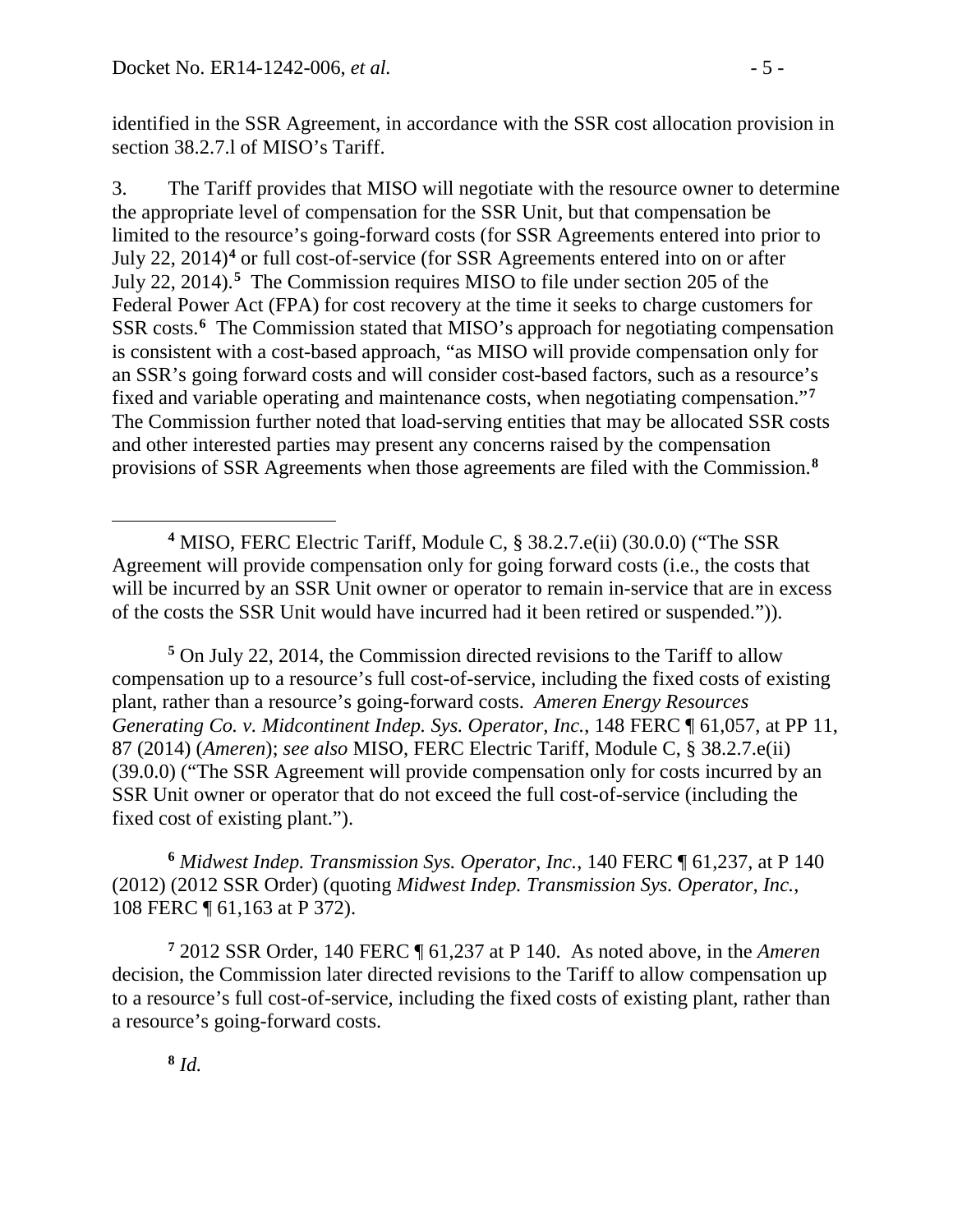4. MISO's Tariff effective at the execution of the two SSR Agreements at issue in the Initial Decision, as further described below, required MISO to consider at least the following cost-based factors:

> (a) fixed and variable operating and maintenance costs to existing equipment; (b) applicable state, federal, local or property taxes; (c) non-capital costs of any environmental waivers, allowances, and/or exemptions that are obtained by the SSR Unit and not otherwise recoverable by the SSR Unit owner or operator; and (d) capital costs associated with continued operation, including reasonable and prudent costs to comply with environmental regulations or local operating permit requirements….**[9](#page-5-1)**

5. The Tariff also described a requirement to refund certain SSR compensation in the event that a suspension or retirement SSR Unit returns to service (Clawback Provision):

> The owner or operator of a Generation Resource or SCU must refund to the Transmission Provider with interest all costs, less depreciation, for repairs and capital expenditures that were needed to continue operation of the Generation Resource or SCU and to meet applicable regulations and other requirements (including environmental) while the Generation Resource or SCU was subject to an SSR Agreement if the owner or operator: (1) rescinds its decision to Suspend or to Retire the unit while it is designated a SSR, (2) returns a unit to service following its previous designation as an SSR Unit and later retirement of the unit; or (3) returns a unit to service on schedule (i.e. returns to service consistent with an Attachment Y Notice to Suspend operations) from the designation as an SSR Unit.**[10](#page-5-2)**

## <span id="page-5-0"></span>**B. Presque Isle Units**

6. On January 31, 2014 in Docket Nos. ER14-1242-000 and ER14-1243-000, MISO filed an SSR Agreement and associated rate schedule, respectively, for Wisconsin Electric's Presque Isle Power Plant Units 5-9 (Presque Isle Units), which are generation resources located in Marquette, Michigan within the footprint of the

**<sup>10</sup>** MISO, FERC Electric Tariff, Module C, § 38.2.7.e(i) (39.0.0).

<span id="page-5-2"></span><span id="page-5-1"></span> $\overline{a}$ **<sup>9</sup>** MISO, FERC Electric Tariff, Module C, § 38.2.7.e(ii) (30.0.0); MISO, FERC Electric Tariff, Module C, § 38.2.7.e(ii) (39.0.0); *see also* Initial Decision, 156 FERC ¶ 63,013 at P 27.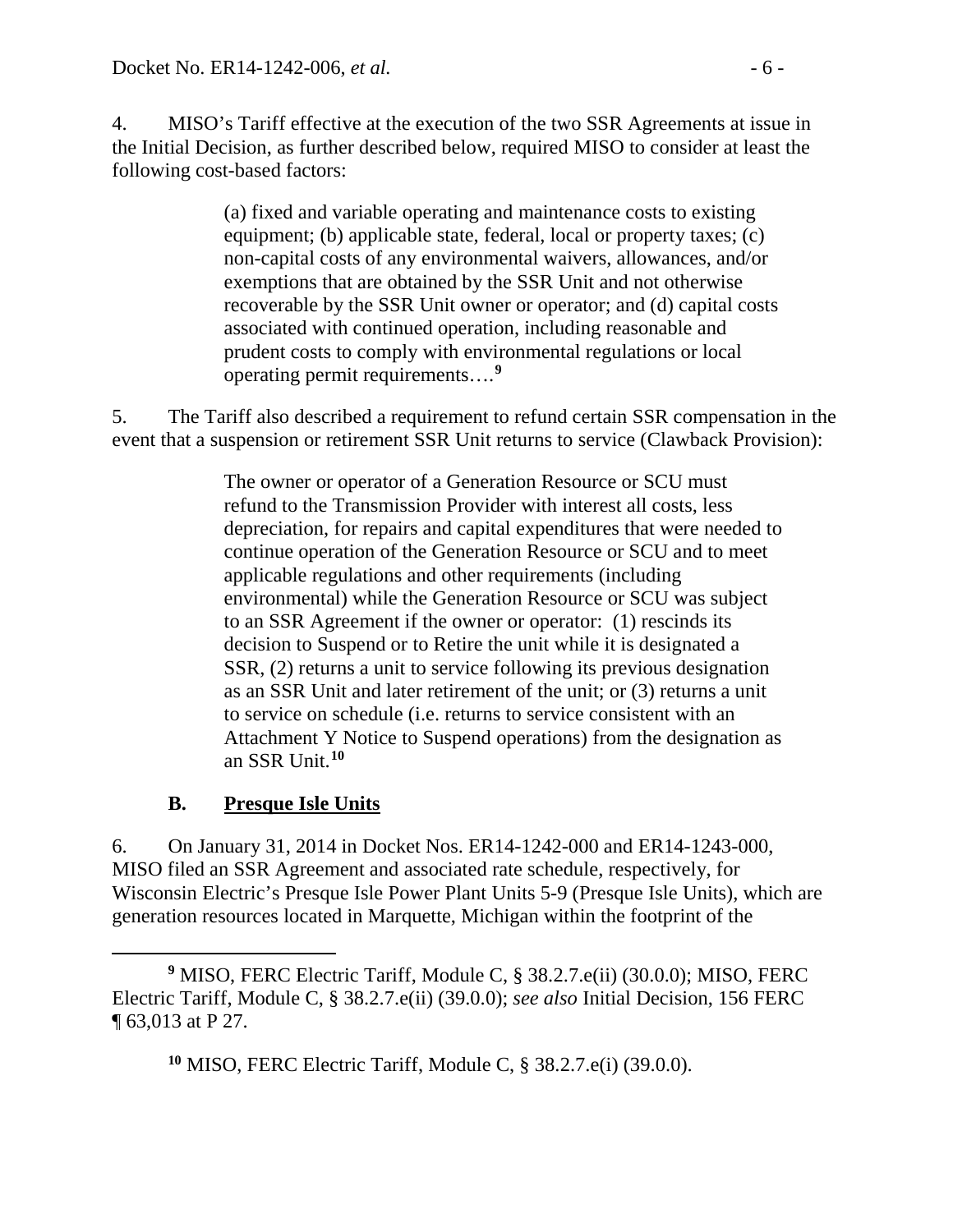American Transmission Company LLC.**[11](#page-6-0)** MISO stated that on August 1, 2013, Wisconsin Electric submitted to MISO an Attachment Y Notice for suspension of the Presque Isle Units, effective February 1, 2014 through June 1, 2015.**[12](#page-6-1)** MISO stated that after it conducted an Attachment Y Study, it determined that the Presque Isle Units were needed to avoid reliability standards violations and determined that no reasonable alternatives existed to address the reliability issues. Consequently, MISO designated the Presque Isle Units as SSR Units and entered into an SSR Agreement (Original SSR Agreement) to continue operation of the Presque Isle Units.**[13](#page-6-2)**

7. MISO stated that the Original SSR Agreement, which was entered into prior to the *Ameren* decision, provided that MISO would pay Wisconsin Electric \$4,352,832 per month in fixed-cost compensation, which reflected going-forward costs.**[14](#page-6-3)** MISO stated that the fixed-cost component was based on historical actual costs for the Presque Isle Units including: non-fuel operation and maintenance (O&M) costs, ongoing capital expenditures, and return on inventories.**[15](#page-6-4)** MISO also stated that the Original SSR Agreement outlined a variable-cost component whereby MISO would pay Wisconsin Electric its production cost for the amount of actual energy injections and operating reserve cost, as defined by the Tariff, in each instance that MISO dispatched an SSR Unit.**[16](#page-6-5)** On April 1, 2014, the Commission issued an order accepting and suspending the Original SSR Agreement and associated rate schedule, subject to refund and further Commission order.**[17](#page-6-6)** On July 29, 2014, the Commission issued a further order that addressed substantive arguments regarding the need for the Original SSR Agreement and also determined that the fixed-cost component of the SSR compensation had not been shown to be just and reasonable, and may be unjust, unreasonable, unduly discriminatory, or otherwise unlawful. The Commission noted specific examples where MISO had not provided adequate support: (1) the proposed 11.53 percent annual rate of return on capital costs of inventory; and (2) the proposed \$13.5 million compensation for the

<span id="page-6-2"></span>**<sup>13</sup>** *Id.*

<span id="page-6-3"></span>**<sup>14</sup>** *Id.* at 10-12.

<span id="page-6-6"></span>**<sup>17</sup>** *Midcontinent Indep. Sys. Operator, Inc.*, 147 FERC ¶ 61,004, at P 12 (2014).

<span id="page-6-1"></span><span id="page-6-0"></span> $\overline{a}$ **<sup>11</sup>** MISO, Filing, Docket No. ER14-1242-000 (filed Jan. 31, 2014); MISO, Filing, Docket No. ER14-1243-000 (filed Jan. 31, 2014).

**<sup>12</sup>** MISO, Filing, Docket No. ER14-1242-000, at 2 (filed Jan. 31, 2014).

<span id="page-6-4"></span>**<sup>15</sup>** *Id*. at Attachment E (Direct Testimony of Christine T. Akkala).

<span id="page-6-5"></span>**<sup>16</sup>** MISO, Filing, Docket No. ER14-1242-000, at 10-11 (filed Jan. 31, 2014).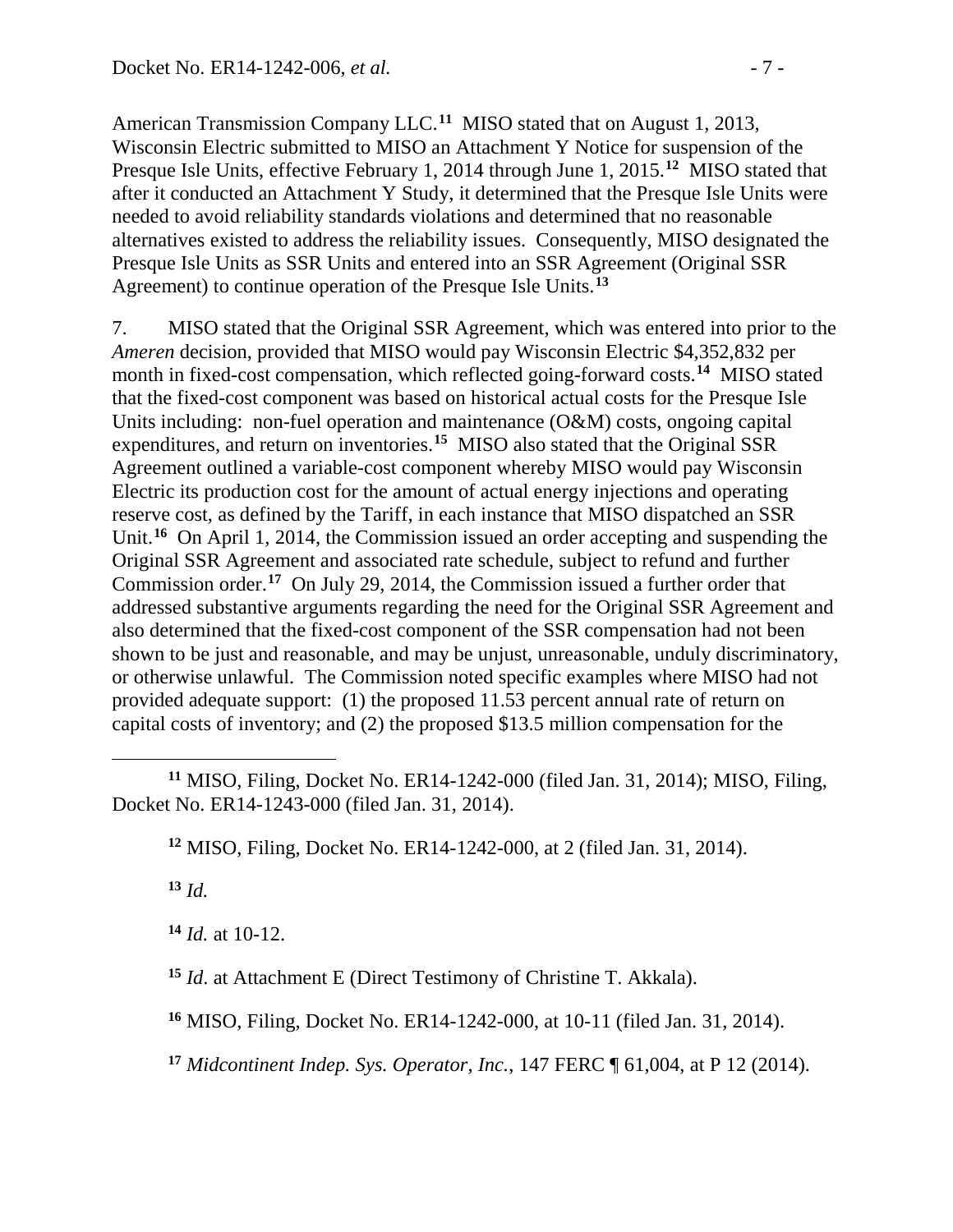capital costs associated with keeping the SSR Units operational for the term of the Original SSR Agreement. Consequently, the Commission set for hearing and settlement the fixed-cost component of the SSR compensation.**[18](#page-7-0)**

8. On September 12, 2014 in Docket Nos. ER14-2860-000 and ER14-2862-000, MISO filed another SSR Agreement and associated rate schedule, respectively, for the Presque Isle Units to replace the Original SSR Agreement and rate schedule to reflect the change in status of the Presque Isle Units from suspended to retired.**[19](#page-7-1)** Specifically, MISO stated that on April 15, 2014, Wisconsin Electric notified MISO of its decision to retire the Presque Isle Units and submitted a second Attachment Y Notice, which resulted in the second SSR Agreement between Wisconsin Electric and MISO (Replacement SSR Agreement). MISO stated that the Replacement SSR Agreement, entered into after the *Ameren* decision, outlined a 14.5-month period, beginning October 15, 2014 and ending December 31, 2015, with fixed-cost compensation of \$8,084,500 per month, which was proposed to reflect the SSR Units' full cost-of-service.**[20](#page-7-2)** MISO stated that the fixed-cost component in the Replacement SSR Agreement was subject to a formula rate based upon information contained in Wisconsin Electric's FERC Form No. 1. MISO stated that the fixed-cost compensation was based on projected costs subject to an actual cost true-up adjustment aside from cost of capital and depreciation.**[21](#page-7-3)** On November 10, 2014, the Commission issued an order accepting and suspending the Replacement SSR Agreement, subject to refund. The Commission found that the compensation under the Replacement SSR Agreement had not been shown to be just and reasonable and set the "compensation issues" for hearing and settlement judge procedures "including the cost-of-service, formula rate, and true-up procedures."**[22](#page-7-4)** The Commission also consolidated the proceeding with the ongoing hearing and settlement judge procedures established in the Original SSR Agreement Order and terminated the Original SSR Agreement, effective October 15, 2014. **[23](#page-7-5)**

<span id="page-7-2"></span><span id="page-7-1"></span>**<sup>19</sup>** MISO, Filing, Docket No. ER14-2860-000 (filed Sept. 12, 2014); MISO, Filing, Docket No. ER14-2862-000 (filed Sept. 12, 2014).

**<sup>20</sup>** MISO, Filing, Docket No. ER14-2860-000, at 10-13 (filed Sept. 12, 2014).

**<sup>21</sup>** *Id.* at 12-13.

 $\overline{a}$ 

<span id="page-7-5"></span><span id="page-7-4"></span><span id="page-7-3"></span>**<sup>22</sup>** *Midcontinent Indep. Sys. Operator, Inc.*, 149 FERC ¶ 61,114, at P 53 (2014) (Replacement SSR Agreement Order).

**<sup>23</sup>** Replacement SSR Agreement Order, 149 FERC ¶ 61,114 at PP 1, 53. The

<span id="page-7-0"></span>**<sup>18</sup>** *See Midcontinent Indep. System Operator, Inc.*, 148 FERC ¶ 61,071, at P 89 (2014) (Original SSR Agreement Order).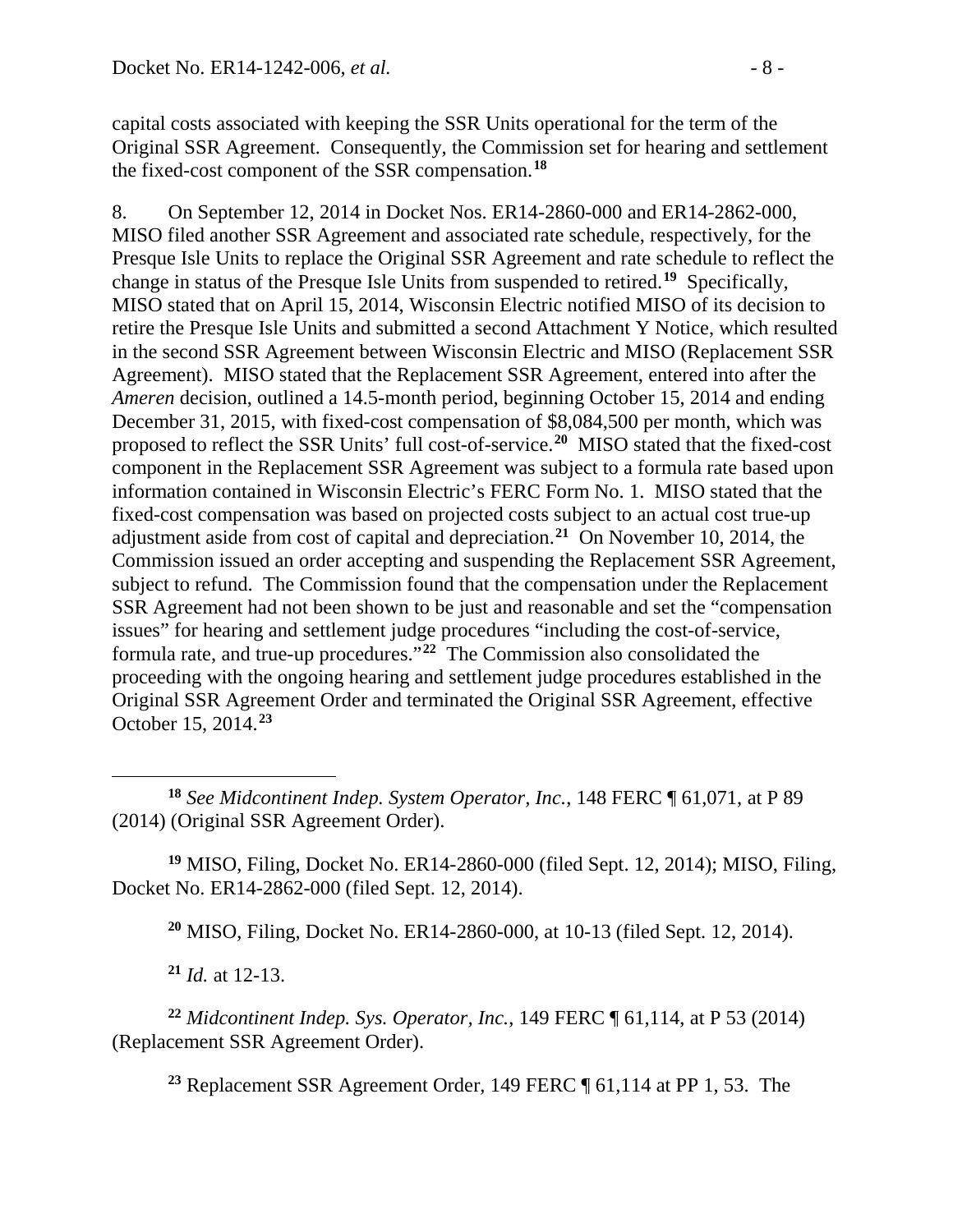9. On February 19, 2015, the Commission issued an order addressing, among other things, requests for rehearing filed in Docket Nos. ER14-2860 and ER14-2862. In that order, the Commission clarified that SSR compensation under the Replacement SSR Agreement was already subject to hearing and settlement judge procedures and that the variable-cost compensation under the Original SSR Agreement, in addition to the fixedcost compensation, was already set for hearing and settlement judge procedures.**[24](#page-8-1)**

10. On February 1, 2015, the Presque Isle Units were returned to non-SSR service and the Replacement SSR Agreement was terminated.**[25](#page-8-2)** Consequently, the Original SSR Agreement covered the time period from February 1, 2014 through October 14, 2014, and Wisconsin Electric collected \$36,999,072 in fixed-cost compensation.**[26](#page-8-3)** The Replacement SSR Agreement was in effect from October 15, 2014 through January 31, 2015, and Wisconsin Electric collected \$28,295,750 in fixed-cost compensation, subject to true-up (\$26,915,146 in total under the true-up stated by Wisconsin Electric).**[27](#page-8-4)**

### <span id="page-8-0"></span>**II. Discussion**

 $\overline{a}$ 

11. On July 25, 2016, the Presiding Judge issued the Initial Decision finding that MISO did not carry its burden of proof regarding the justness and reasonableness of the fixed-cost component to compensation under the Original SSR Agreement or the Replacement SSR Agreement. The Presiding Judge found that MISO *did* sustain its burden of proof regarding the variable-cost component to compensation under both the Original and the Replacement SSR Agreements. Consequently, the Presiding Judge determined that refunds are due under both the Original and the Replacement SSR Agreements. Additionally, the Presiding Judge determined that additional refunds are required pursuant to the Clawback Provision in section 38.2.7.e of Module C of the Tariff

<span id="page-8-2"></span>**<sup>25</sup>** *Midcontinent Indep. Sys. Operator, Inc.*, Docket No. ER15-1070-000, *et al.* (Apr. 17, 2015) (delegated letter order).

<span id="page-8-4"></span><span id="page-8-3"></span>**<sup>26</sup>** Joint Statement of Background and Procedural History, Docket No. ER14-1242- 006, at 5 (filed May 16, 2016).

**<sup>27</sup>** *Id.* at 7.

Commission also accepted, subject to refund and further Commission order, the rate schedule associated with the Replacement SSR Agreement. *Id.* at ordering para. (F).

<span id="page-8-1"></span>**<sup>24</sup>** *Pub. Serv. Comm'n of Wis. v. Midcontinent Indep. Sys. Operator, Inc.*, 150 FERC ¶ 61,104, at PP 94, 148 (2015).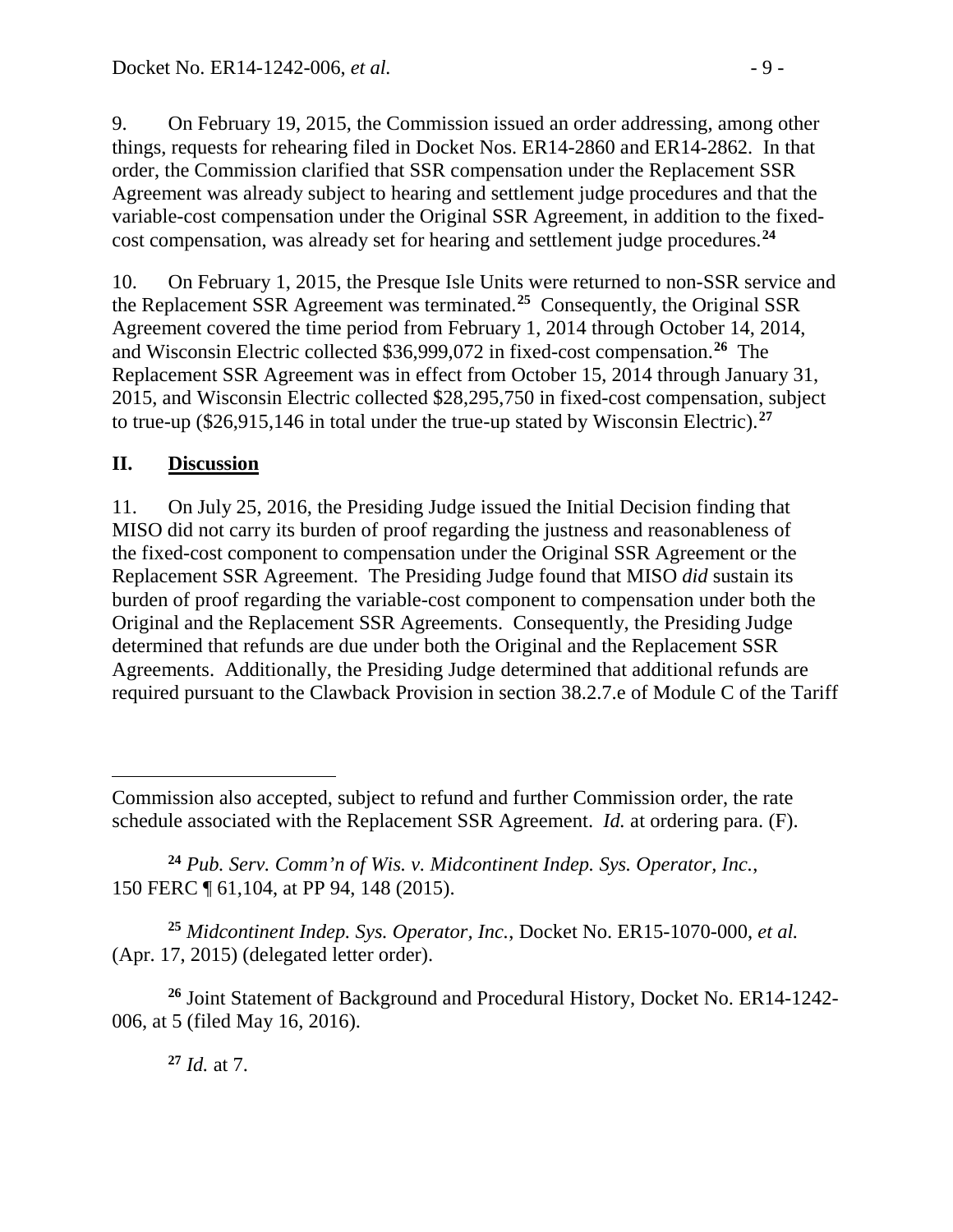following the Presque Isle Units' return to service. On July 26, 2016 and August 2, 2016, the Presiding Judge issued erratas to the Initial Decision.**[28](#page-9-3)**

12. MISO, Wisconsin Electric, the Michigan Aligned Parties, **[29](#page-9-4)** the Michigan Public Service Commission (Michigan Commission), and Commission Trial Staff (Trial Staff) each filed a brief on exceptions and opposing exceptions to the Initial Decision. On October 4, 2016, MISO filed a motion for leave to make an errata filing to its brief opposing exceptions and the Michigan Aligned Parties, the Michigan Commission, and Trial Staff each filed an answer in opposition to MISO's motion to leave to file the errata.

13. We address the Presiding Judge's findings in the Initial Decision and the issues raised by the parties' briefs with regard to both the Original and Replacement SSR Agreements in detail below.

# **A. Original SSR Agreement**

## **1. Fixed-Cost Component**

## <span id="page-9-2"></span><span id="page-9-1"></span><span id="page-9-0"></span>**a. Initial Decision**

14. The Presiding Judge found that MISO has not carried its burden of proof regarding the justness and reasonableness of the fixed-cost component of compensation under the Original SSR Agreement and found that the fixed-cost component of compensation under the Original SSR Agreement (a total of \$36,999,072 for the 8.5 months that the Original SSR Agreement was in effect) is not just and reasonable.**[30](#page-9-5)** The Presiding Judge rejected MISO's and Wisconsin Electric's arguments that the compensation is just and reasonable because it was negotiated at arm's length through the normal course of business and in accordance with the Tariff and Commission precedent. The Presiding Judge found that, although MISO and Wisconsin Electric seemingly followed the Tariff procedures regarding the SSR program in place at the time, it is unreasonable for MISO to compensate Wisconsin Electric for more than the Presque Isle Units' going-forward

**<sup>30</sup>** Initial Decision, 156 FERC ¶ 63,013 at PP 25, 29-40.

<span id="page-9-3"></span> $\overline{a}$ **<sup>28</sup>** Errata to Initial Decision, Docket No. ER14-1242-006, *et al.,* (July 26, 2016 & August 2, 2016).

<span id="page-9-5"></span><span id="page-9-4"></span>**<sup>29</sup>** Michigan Aligned Parties include Tilden Mining Company L.C. and Empire Iron Mining Partnership, Cloverland Electric Cooperative, Verso Corporation, the City of Mackinac Island, The Sault Ste. Marie Tribe of Chippewa Indians, and Upper Peninsula Power Company.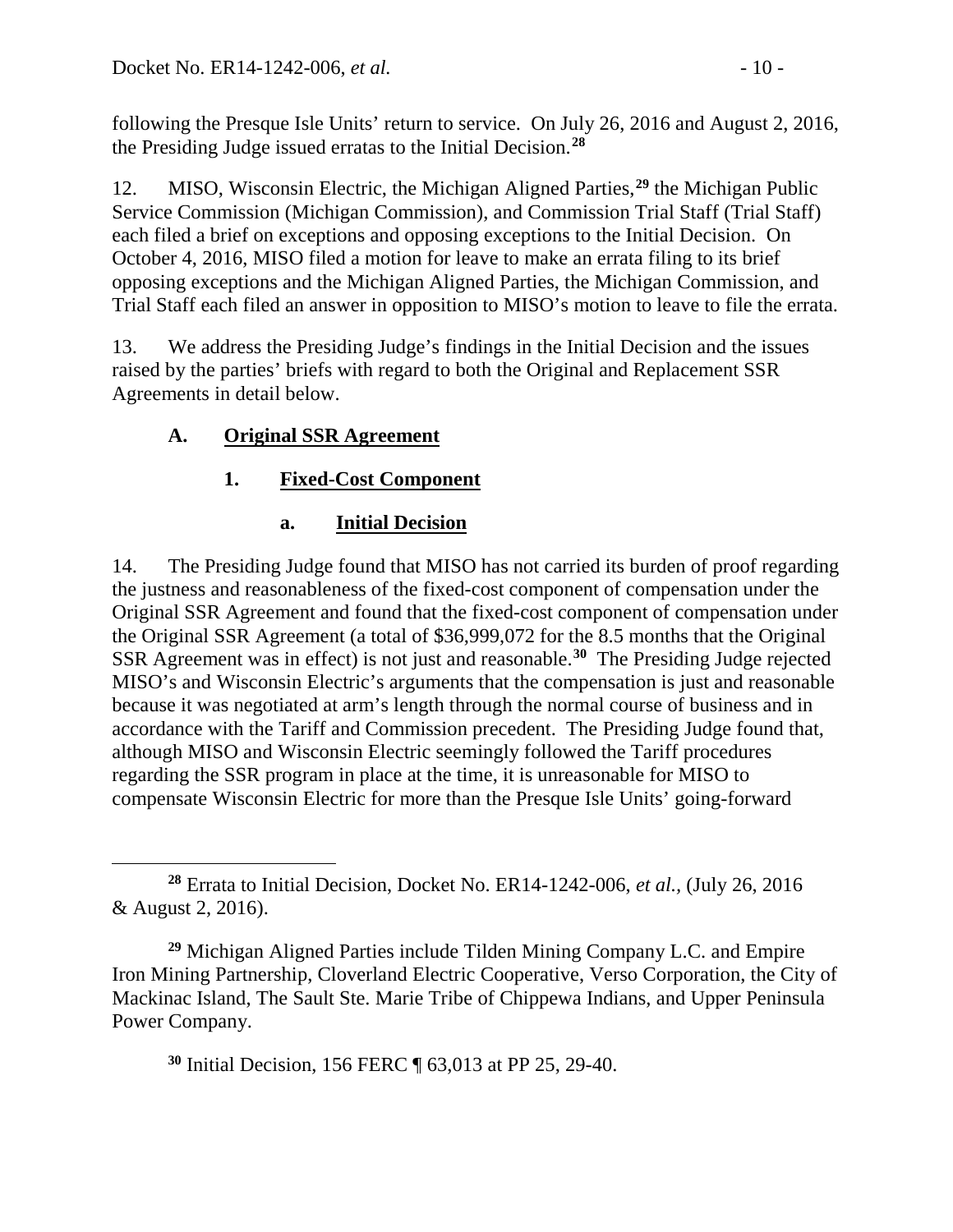costs.**[31](#page-10-0)** The Presiding Judge agreed with the Michigan Aligned Parties and the Michigan Commission that a forward-looking analysis was necessary to determine reasonable compensation for the fixed-cost component, and found that MISO's approach of taking the simple average of three years of historical capital spending did not ensure that Wisconsin Electric's compensation was restricted to going-forward costs.**[32](#page-10-1)** The Presiding Judge found that, because MISO and Wisconsin Electric knew or should have known that going-forward costs would not resemble past costs, using the average historical spending is not a reasonable basis for compensation.**[33](#page-10-2)** The Presiding Judge also noted the disparity between the projected and actual capital expenditures, such that Wisconsin Electric was ultimately being compensated nearly nine times more than the costs it actually incurred.**[34](#page-10-3)** The Presiding Judge cited a First Circuit opinion holding that rates 45 percent higher than those that would have been produced with actual data were the product of estimates "seriously in error."**[35](#page-10-4)**

15. The Presiding Judge determined that the appropriate amount of fixed-cost compensation under the Original SSR Agreement should be based on actual goingforward costs and further determined that amount to be \$24,083,374.**[36](#page-10-5)** The Presiding Judge largely adopted the alternative fixed-cost compensation that was proposed by Trial Staff in its initial brief, which is based on actual cost data and reflects only (1) goingforward costs; (2) the Presque Isle SSR Units' return to service; and (3) updated cost-ofcapital analyses, including a Discounted Cash Flow analysis regarding rate of return on equity (ROE).**[37](#page-10-6)** Moreover, the Presiding Judge accepted Trial Staff's and the Michigan Commission's arguments that skeleton work crew costs required to maintain the Presque Isle Units while suspended from service do not qualify as going-forward costs eligible for recovery under the Original SSR Agreement and determined that adjustments to skeleton

 *Id.* P 37. *Id.* PP 37-38. *Id.* P 39. *Id.* P 40. *Id.* (citing *Distrigas of Mass. Corp.*, 737 F.2d 1208, 1220 (1st Cir. 1984)). *Id.* PP 45, 50.

<span id="page-10-2"></span><span id="page-10-1"></span><span id="page-10-0"></span> $\overline{a}$ 

<span id="page-10-6"></span><span id="page-10-5"></span><span id="page-10-4"></span><span id="page-10-3"></span>**<sup>37</sup>** *Id.* P 41. The alternative fixed-cost compensation proposed by Trial Staff and adopted by the Presiding Judge also removed compensation for capital expenditures, which the Presiding Judge determined was properly excluded pursuant to the Clawback Provision. *Id.* P 46.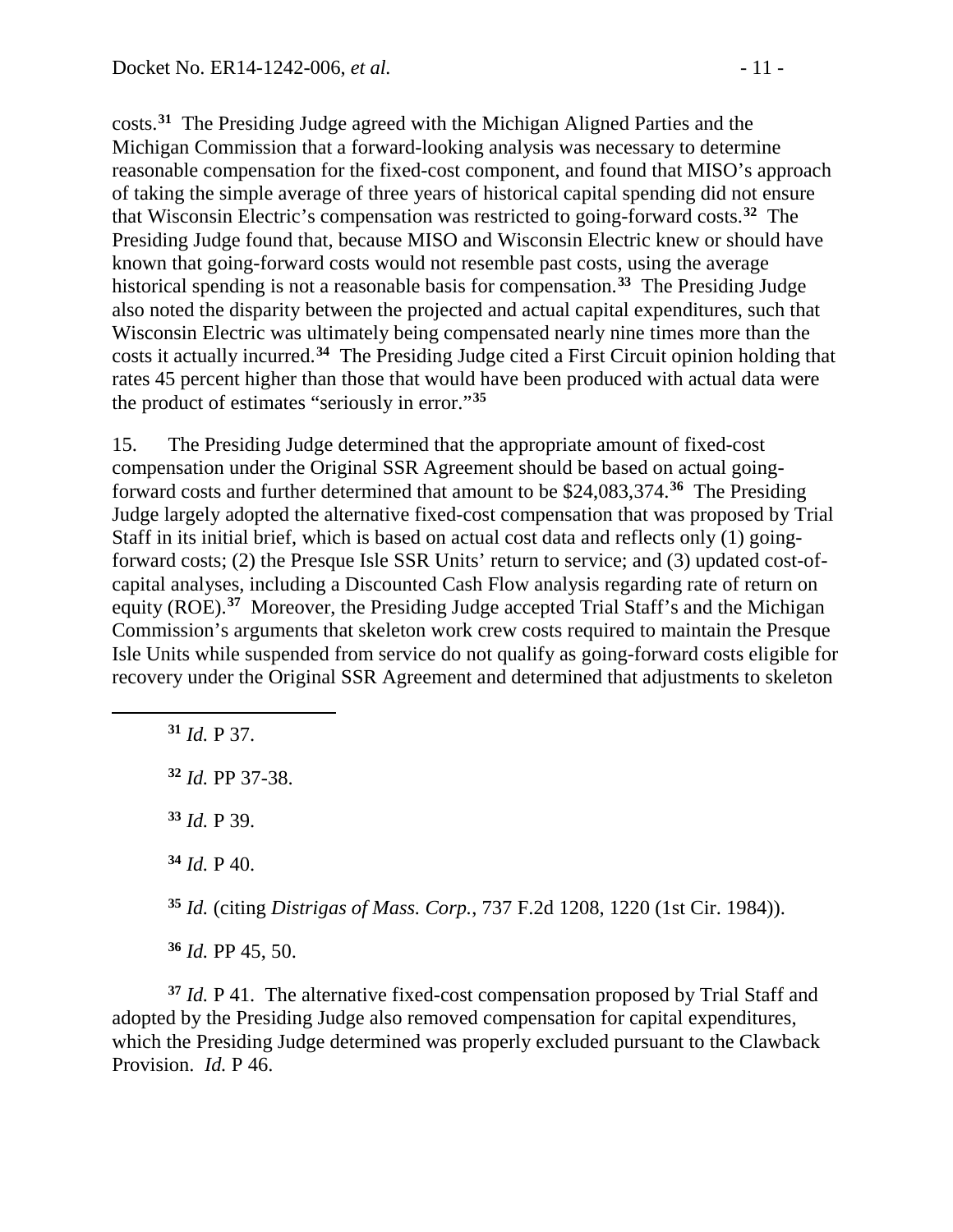work crew costs were required.**[38](#page-11-0)** Therefore, the Presiding Judge determined that an amount for costs associated with a skeleton work crew, which Wisconsin Electric had recovered under the Original SSR Agreement, should be subtracted in order to determine the appropriate going-forward compensation. Related to this, the one modification the Presiding Judge made to Trial Staff's recommendation is an adjustment to the amount of skeleton work crew cost to be subtracted from the amount recovered by Wisconsin Electric under the Original SSR Agreement, as recommended by the Michigan Commission.**[39](#page-11-1)** The Presiding Judge determined that, because the Michigan Commission proposed to use actual cost data for the duration of the Original SSR Agreement to calculate the cost of skeleton work crew, whereas Trial Staff proposed to use the average actual cost data for all of 2014, an adjustment using the more accurate data is just and reasonable.**[40](#page-11-2)** The Presiding Judge determined that Trial Staff's total recommendation of \$23,903,931, minus Trial Staff's proposed skeleton work cost (\$2,469,658), plus the Michigan Commission's proposed skeleton work crew cost (\$2,649,101) is the total appropriate fixed-cost component to compensation under the Original SSR Agreement: a total of \$24,083,374.**[41](#page-11-3)**

**<sup>38</sup>** *Id.* PP 46-47.

<span id="page-11-1"></span><span id="page-11-0"></span> $\overline{a}$ 

**<sup>39</sup>** *Id.* PP 46, 50.

**<sup>40</sup>** *Id.* (citing Ex. PSC-29 at 4:7-23).

<span id="page-11-3"></span><span id="page-11-2"></span>**<sup>41</sup>** As discussed below, the Presiding Judge erred in his calculation of the adjustment related to use of the Michigan Commission's proposed skeleton work crew cost. This is because Trial Staff's recommended amount of total going-forward compensation of \$23,903,931 already included the subtraction of Trial Staff's proposed skeleton work crew cost of \$2,469,658 from the compensation collected by Wisconsin Electric under the Original SSR Agreement. The Presiding Judge, however, agreed that the Michigan Commission's higher proposed skeleton work crew cost of \$2,649,101 should have been subtracted instead. This adjustment should have actually lowered Trial Staff's recommended amount of total going-forward cost compensation of \$23,903,931 by an additional \$179,443, which is the difference in Trial Staff's proposed skeleton work crew cost of \$2,469,658 (which is reflected in the total of \$23,903,931) and the higher Michigan Commission skeleton work crew cost of \$2,649,101 that should have been used. Given this, the correct calculation is \$23,724,488.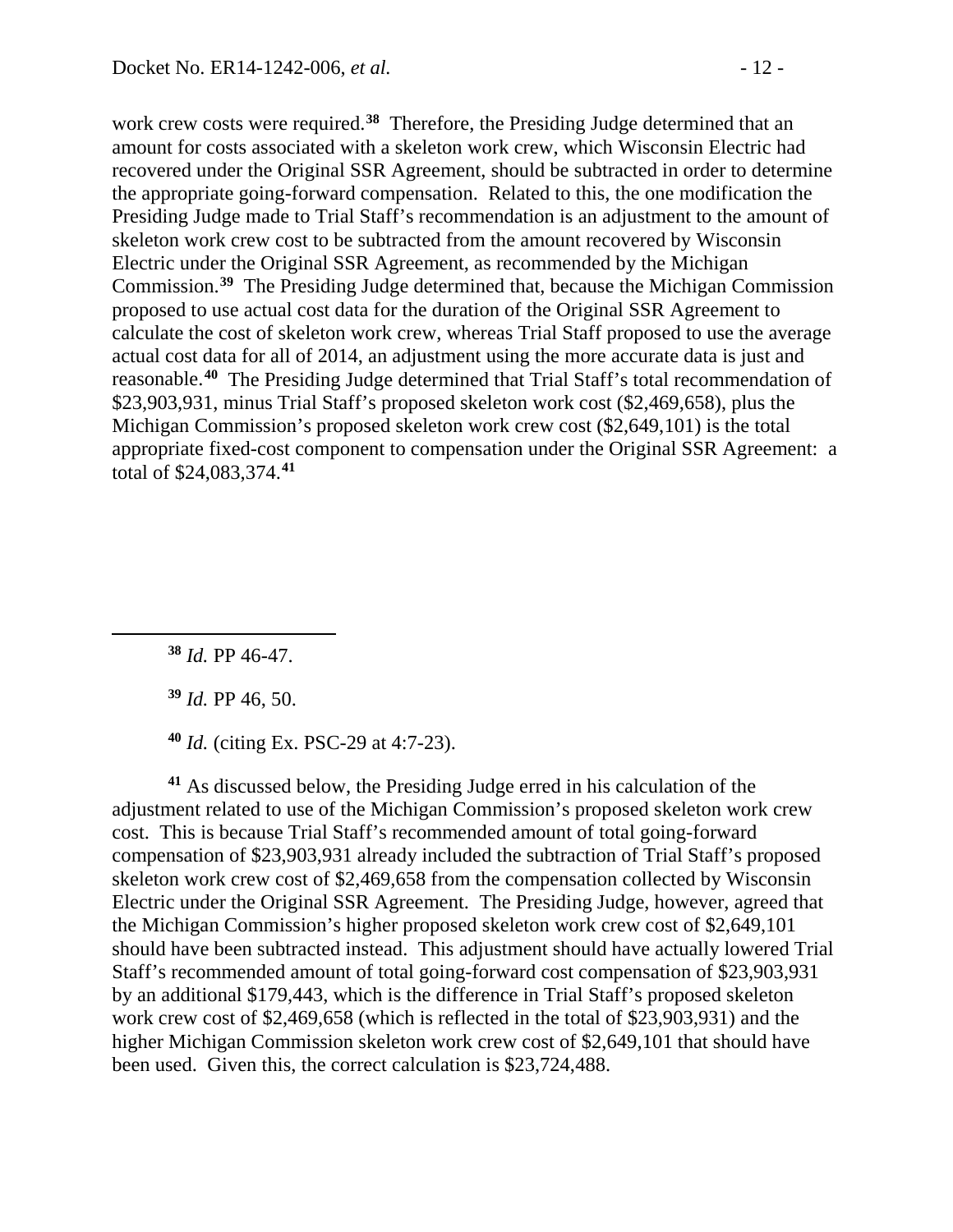<span id="page-12-0"></span>16. Wisconsin Electric argues that the Presiding Judge erred in finding that the fixed-cost component of the Original SSR Agreement is unjust and unreasonable.**[42](#page-12-1)** Wisconsin Electric argues that the Commission should find that the use of a simple three-year average of historical actual costs to determine the fixed-cost component of the Original SSR Agreement is an appropriate methodology for establishing a just and reasonable compensation. Wisconsin Electric contends that the Initial Decision incorrectly summarizes Wisconsin Electric's position regarding the justness and reasonableness of the fixed-cost compensation. Wisconsin Electric states that the Initial Decision failed to acknowledge that the fixed-cost compensation under the Original SSR Agreement was determined by taking the simple average of three years (2010, 2011, and 2012) of actual costs (i.e., three years of historical actuals), which Wisconsin Electric argues is consistent with the same methodology used by MISO in numerous SSR agreements prior to the Presque Isle SSR Units.**[43](#page-12-2)** Wisconsin Electric argues that the fixed-cost component of the Original SSR Agreement was based on: (1) fixed and variable operating and maintenance costs to existing equipment; (2) applicable state, federal, local or property taxes; (3) noncapital costs of any environmental waivers, allowances, and/or exemptions that are obtained by the SSR Unit and not otherwise recoverable by the SSR Unit owner or operator; and (4) capital costs associated with continued operation, including reasonable and prudent costs to comply with environmental regulations or local operating permit requirements. Wisconsin Electric argues that the Initial Decision incorrectly interprets testimony and exhibits related to Wisconsin Electric's presentation to MISO of a "budget" for 2014 capital expenditures (2014 Capital Budget), and contends that the 2014 Capital Budget was presented only for "comparison purposes."**[44](#page-12-3)** Wisconsin Electric argues that the Initial Decision incorrectly references "the use of test-figures" and "estimates" when neither were the basis of the fixed-cost component of the Original SSR Agreement.**[45](#page-12-4)** Wisconsin Electric argues that because the use of three years of historical actuals was based on the cost components identified in Commission orders and the Tariff as reflecting going-forward costs, the

<span id="page-12-1"></span> $\overline{a}$ 

<span id="page-12-3"></span><span id="page-12-2"></span>**<sup>43</sup>** *Id.* at 10 (referencing the following SSR Agreements: White Pine Unit No. 1 (Docket No. ER14-1724-000, *et al.*), Escanaba (Docket No. ER13-37-000, *et al.*), Escanaba II (Docket No. ER13-1695-000, *et al.*), Consumers – Straits (Docket No. ER14-112), and Consumers – Gaylord (Docket No. ER14-109)).

**<sup>44</sup>** *Id.* at 15 (quoting Tr. 371:22-25; 378:2-7 (Wolter)).

<span id="page-12-4"></span>**<sup>45</sup>** *Id.* (citing Initial Decision, 156 FERC ¶ 63,013 at P 37).

**<sup>42</sup>** Wisconsin Electric Brief on Exceptions at 13.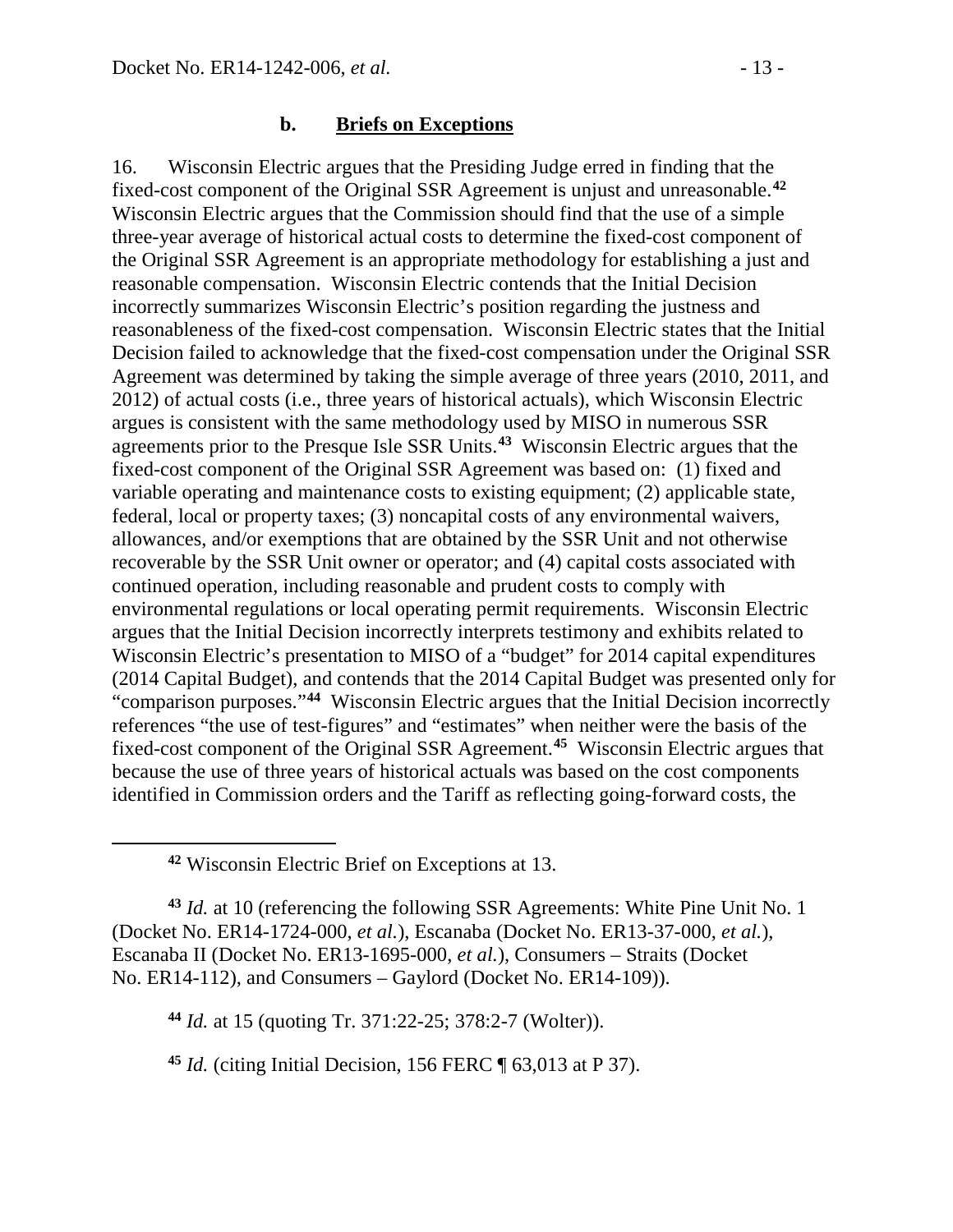Initial Decision erred in finding that MISO failed to focus on going-forward costs during the negotiations.**[46](#page-13-0)**

17. Wisconsin Electric also argues that the Initial Decision errs in finding that only actual costs are compensable under the Original SSR Agreement.**[47](#page-13-1)** Wisconsin Electric contends that the Initial Decision's reliance on Wisconsin Electric's actual costs substitutes after-the-fact judgment and applies a cost-of-service methodology to a negotiated agreement contrary to the MISO Tariff that included cost categories for MISO to consider when negotiating SSR compensation that the Commission had previously determined comprised going-forward costs. Wisconsin Electric argues that the level of actual capital expenditures should only be relevant if the Commission required that SSR owners only receive the level of actual capital expenditures incurred during the term of an SSR Agreement or if the Original SSR Agreement included a true-up provision, neither of which are present in this proceeding. Wisconsin Electric also argues that the Initial Decision's approach of conflating a cost-of-service approach in the context of MISO's SSR methodology causes a shift in the FPA section 205 burden from MISO to Wisconsin Electric, without any of the associated benefits. Additionally, Wisconsin Electric argues that MISO rejected Wisconsin Electric's request for a true-up mechanism for the Original SSR Agreement, which further underscores that MISO carries the burden but Wisconsin Electric shoulders the risk.**[48](#page-13-2)**

18. The Michigan Commission, the Michigan Aligned Parties, and Trial Staff argue that the Presiding Judge miscalculated the adjustment to the fixed-cost compensation attributable to the skeleton work crew.**[49](#page-13-3)** The Michigan Commission does not disagree with the Presiding Judge's determination that skeleton work crew costs do not qualify as going-forward costs eligible for recovery under the Original SSR Agreement, but contends that the Presiding Judge *added* rather than *subtracted* the \$2,649,101 in skeleton work crew costs from the balance of total fixed-cost compensation. The Michigan Commission and the Michigan Aligned Parties note that the Presiding Judge adopted the Michigan Commission's skeleton work crew adjustment (\$2,649,101) in lieu of Trial Staff's skeleton work crew adjustment (\$2,469,658) that was already embedded within Trial Staff's recommended fixed-cost compensation for the Original SSR Agreement. The Michigan Aligned Parties note that the Michigan Commission

**<sup>47</sup>** *Id.* at 17-20.

<span id="page-13-1"></span><span id="page-13-0"></span> $\overline{a}$ 

**<sup>48</sup>** *Id.* at 19-20.

<span id="page-13-3"></span><span id="page-13-2"></span>**<sup>49</sup>** Michigan Commission Brief on Exceptions at 12-13; Michigan Aligned Parties Brief on Exceptions at 29-31; Trial Staff Brief on Exceptions at 4-5.

**<sup>46</sup>** *Id.* at 17 (citing Initial Decision, 156 FERC ¶ 63,013 at P 39).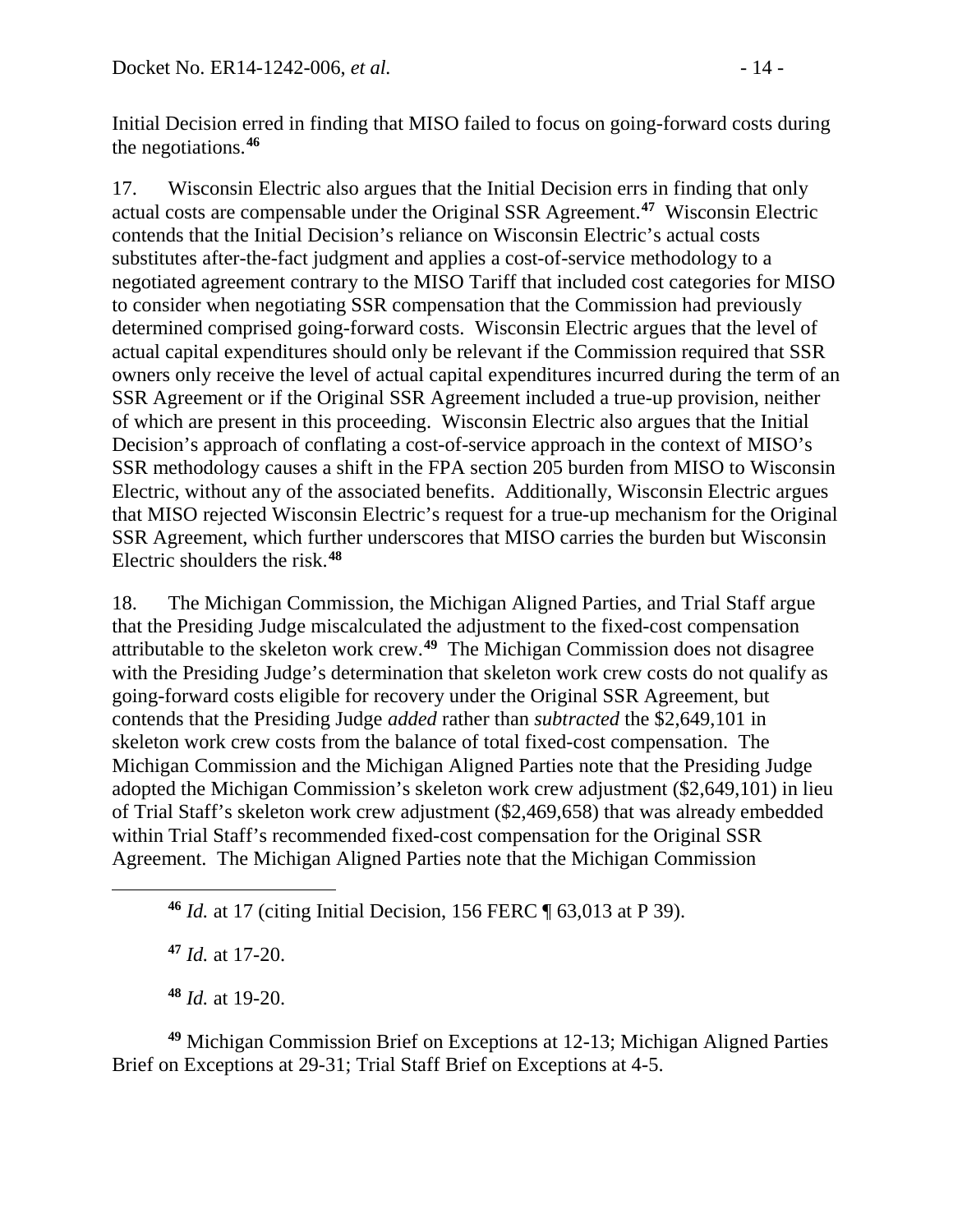adjustment was larger than Trial Staff's adjustment and, because the cost of the skeleton work crew has to be deducted from Wisconsin Electric's fixed-cost compensation, adoption of the Michigan Commission's larger adjustment reduces the fixed-cost compensation. The Michigan Aligned Parties contend that the Initial Decision's calculation did not reduce the fixed-cost compensation by using the Michigan Commission's adjustment and instead added the Michigan Commission adjustment to Trial Staff's recommended fixed-cost compensation. The Michigan Commission and Trial Staff state that, after accounting for the Presiding Judge's miscalculation, the total amount of fixed-costs eligible for recovery under the Original SSR Agreement is \$23,724,488.**[50](#page-14-0)**

19. The Michigan Aligned Parties argue that the Presiding Judge erred in using Trial Staff's suggested long-term cost of capital of 9.68 percent that was based upon discounted cash-flow analysis principles in order to calculate Wisconsin Electric's carrying cost of inventory. The Michigan Aligned Parties argue that under the circumstances of the Original SSR Agreement, where a going-forward cost recovery standard was applicable to a short-term, suspension SSR Agreement, the use of Wisconsin Electric's short-term cost of borrowing was more appropriate than a long-term cost of capital in determining Wisconsin Electric's carrying cost of inventory.**[51](#page-14-1)** The Michigan Aligned Parties argue that testimony of their electric utility rate expert provided a convincing explanation for use of Wisconsin Electric's short-term borrowing costs to determine the recoverable carrying cost of inventory, but that the Presiding Judge rejected the recommended adjustment because the Michigan Aligned Parties did not provide any Commission policy or precedent justifying the adjustment.**[52](#page-14-2)** The Michigan Aligned Parties contend that the absence of citation of supporting Commission precedent can hardly qualify as reasoned decision-making regarding a disputed and contentious issue.**[53](#page-14-3)** The Michigan Aligned Parties argue that use of Wisconsin Electric's short-term

<span id="page-14-3"></span><span id="page-14-2"></span><span id="page-14-1"></span>**<sup>51</sup>** Michigan Aligned Parties Brief on Exceptions at 21-24 (citing Initial Decision, 156 FERC ¶ 63,013 at P 46).

**<sup>52</sup>** *Id.*; *see also* Ex. MAP-1 at 28:2-29:20.

 $\overline{a}$ 

**<sup>53</sup>** Michigan Aligned Parties Brief on Exceptions at 23-24.

<span id="page-14-0"></span>**<sup>50</sup>** Michigan Commission Brief on Exceptions at 12-13; Trial Staff Brief on Exceptions at 5. The Michigan Aligned Parties contend that the difference between the two adjustments is \$179,443 and, because this amount was added instead of subtracted from the fixed-cost compensation, the net effect is twice that amount, or \$358,886. Michigan Aligned Parties Brief on Exceptions at 31.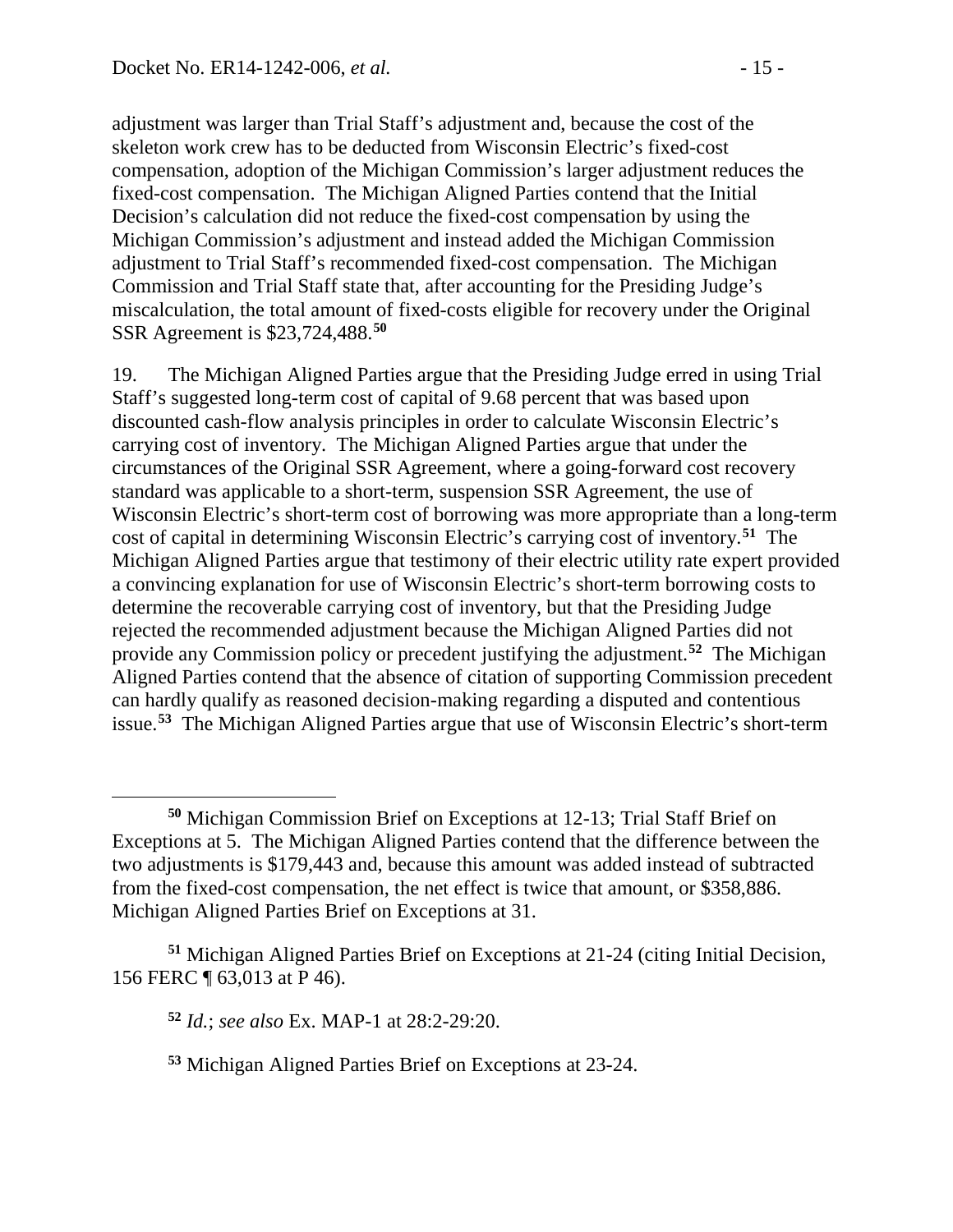borrowing cost in lieu of the long-term cost of capital adopted by the Initial Decision results in a reduction in Wisconsin Electric's recoverable costs of \$986,716.**[54](#page-15-1)**

#### <span id="page-15-0"></span>**c. Briefs Opposing Exceptions**

20. The Michigan Commission and Trial Staff reject as without merit Wisconsin Electric's claim that the Original SSR Agreement was negotiated in accordance with the MISO Tariff and, therefore, the negotiated fixed-cost compensation is just and reasonable.**[55](#page-15-2)** The Michigan Commission disagrees with Wisconsin Electric's claim that the Presiding Judge erred in determining that the Commission intended the owner of SSR Units to establish and justify, on a cost-of-service basis, the level of compensation that would be deemed just and reasonable.**[56](#page-15-3)** The Michigan Commission argues that the Presiding Judge did not require proof of cost-of-service rates and the intervening parties did not advocate for cost-of-service rates. Instead, the Michigan Commission argues, the intervening parties argued, and the Presiding Judge agreed, that the only method to determine whether the SSR compensation proposed in the Original and Replacement SSR Agreements was just and reasonable was to compare it to actual costs. The Michigan Commission argues that Wisconsin Electric apparently believes that it did not need to defend the reasonableness of its proposed compensation level because it was sufficient to announce its position that the amount of compensation it negotiated with MISO is just and reasonable without further examination. The Michigan Commission contends that this cannot be the case because the Commission specifically found that the amount of compensation proposed in the Original and Replacement SSR Agreements had not been shown to be just and reasonable and set the matter for hearing and settlement judge procedures.<sup>[57](#page-15-4)</sup> The Michigan Commission also argues that the Commission's approval of negotiated SSR rates in the 2012 SSR Order does not mean, as Wisconsin Electric argues, that the level of compensation negotiated in an SSR Agreement cannot be tested under a cost-based approach. The Michigan Commission argues that the Commission expressly preserved the rights of interested parties to analyze the reasonableness of negotiated rates using a cost-based approach in the 2012 SSR Order.**[58](#page-15-5)** The Michigan Commission also

**<sup>54</sup>** *Id.* at 24, Appendix A.

<span id="page-15-1"></span> $\overline{a}$ 

<span id="page-15-3"></span><span id="page-15-2"></span>**<sup>55</sup>** Michigan Commission Brief Opposing Exceptions at 7-22; Trial Staff Brief Opposing Exceptions at 8-11.

**<sup>56</sup>** Michigan Commission Brief Opposing Exceptions at 8.

**<sup>57</sup>** *Id*. at 7-9 (citing Original SSR Agreement Order, 148 FERC ¶ 61,071 at P 89).

<span id="page-15-5"></span><span id="page-15-4"></span>**<sup>58</sup>** *Id*. at 20-22 (citing 2012 SSR Order, 140 FERC ¶ 61,237 at P 140 ("We are not persuaded to revisit the Commission's previous acceptance of a negotiated approach to determine SSR compensation. However, we note that Michigan Agencies' request that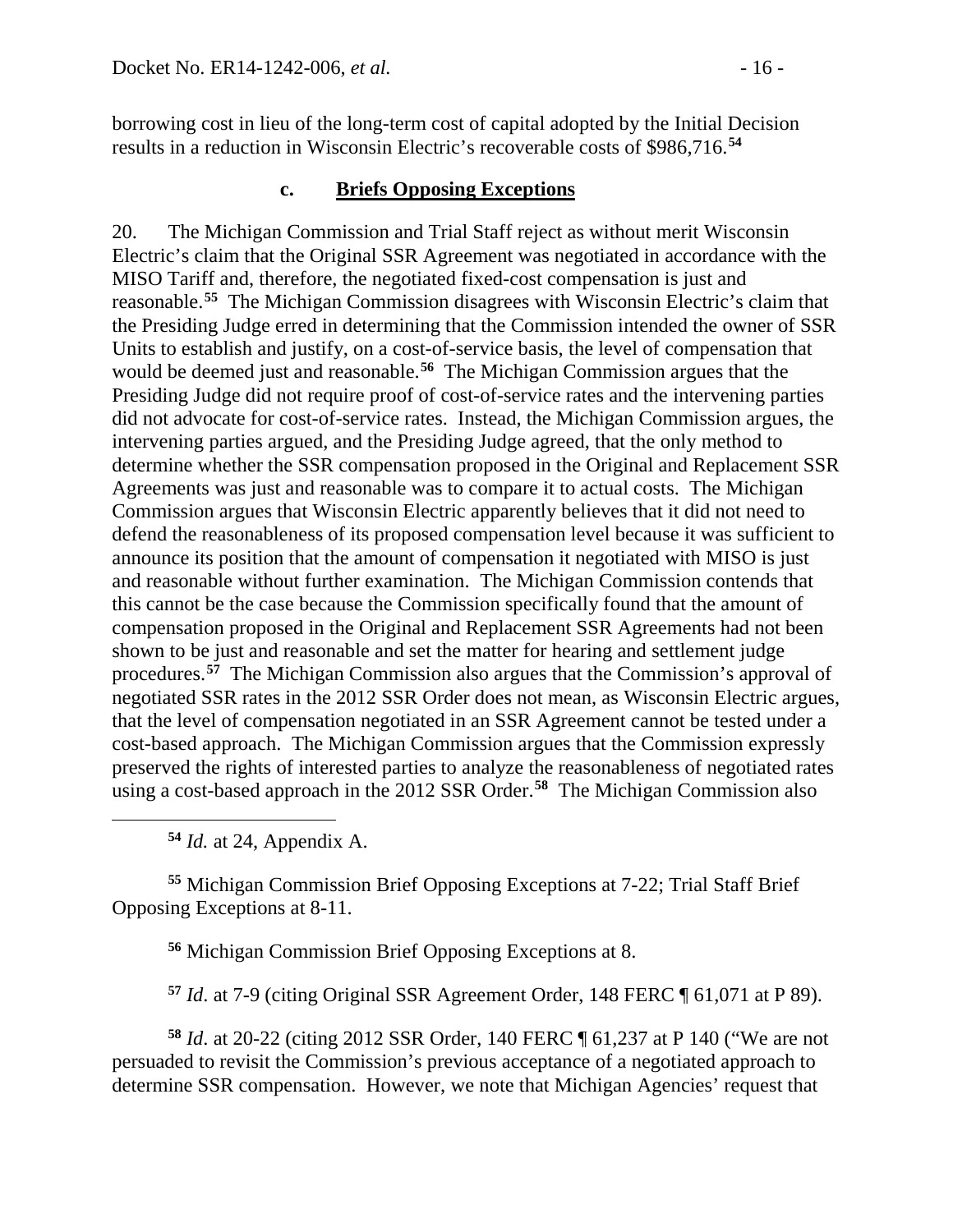argues that the MISO Tariff makes clear that the level of SSR costs negotiated by MISO and Wisconsin Electric is subject to review under section 205 of the FPA. The Michigan Aligned Parties make similar arguments that SSR Agreements and their compensation must be reviewed under section 205 to determine their justness and reasonableness.**[59](#page-16-0)** The Michigan Commission and Trial Staff argue that the Commission is not bound to rely on projected cost estimates when there is a substantial disparity between estimates and actuals that would produce unreasonable results or where the estimates are seriously in error.**[60](#page-16-1)** The Michigan Aligned Parties likewise argue that well-established Commission precedent under section 205 of the FPA supported the Presiding Judge's determination to reject Wisconsin Electric's unreasonable and inflated projected costs in favor of Wisconsin Electric's actual costs.**[61](#page-16-2)**

21. Trial Staff argues that authorizing Wisconsin Electric to retain approximately \$37 million in fixed-cost compensation when the actual going-forward costs were approximately \$24 million would be clearly unreasonable.**[62](#page-16-3)** Trial Staff argues that Wisconsin Electric states that it should receive fair compensation, but does not attempt to show that recovery of its actual going-forward costs does not result in fair compensation. Trial Staff notes that MISO refers to a Commission order in its brief on exceptions where the Commission held that "nothing in the SSR Program would require a generator to absorb any uncompensated going-forward costs," but Trial Staff argues that Wisconsin Electric would not be required to absorb any going-forward costs if it were authorized to

**<sup>59</sup>** Michigan Aligned Parties Brief Opposing Exceptions at 30-35.

<span id="page-16-1"></span><span id="page-16-0"></span>**<sup>60</sup>** Michigan Commission Brief Opposing Exceptions at 20-22 (citing MISO, FERC Electric Tariff, Module C, § 38.2.7.j (39.0.0); *Distrigas of Mass Corp. v. FERC*, 737 F.2d 1208, 1220 (1st Cir. 1984)); Trial Staff Brief Opposing Exceptions at 10.

<span id="page-16-3"></span><span id="page-16-2"></span>**<sup>61</sup>** Michigan Aligned Parties Brief Opposing Exceptions at 30 (citing *Sw. Pub. Serv. Co. v. FERC*, 952 F.2d 555, 557 (D.C. Cir. 1992); *Ellwood City v. FERC*, 731 F.2d 959, 966 (D.C. Cir. 1984); *William Basin Interstate Pipeline Co.*, 84 FERC ¶ 61,081, at 61,362-363 (1998)).

**<sup>62</sup>** Trial Staff Brief Opposing Exceptions at 10.

MISO use a cost-based approach to determine SSR compensation is consistent with MISO's approach for negotiating compensation, as MISO will provide compensation only for an SSR's going forward costs and will consider cost-based factors, such as a resource's fixed and variable operating and maintenance costs, when negotiating compensation.")).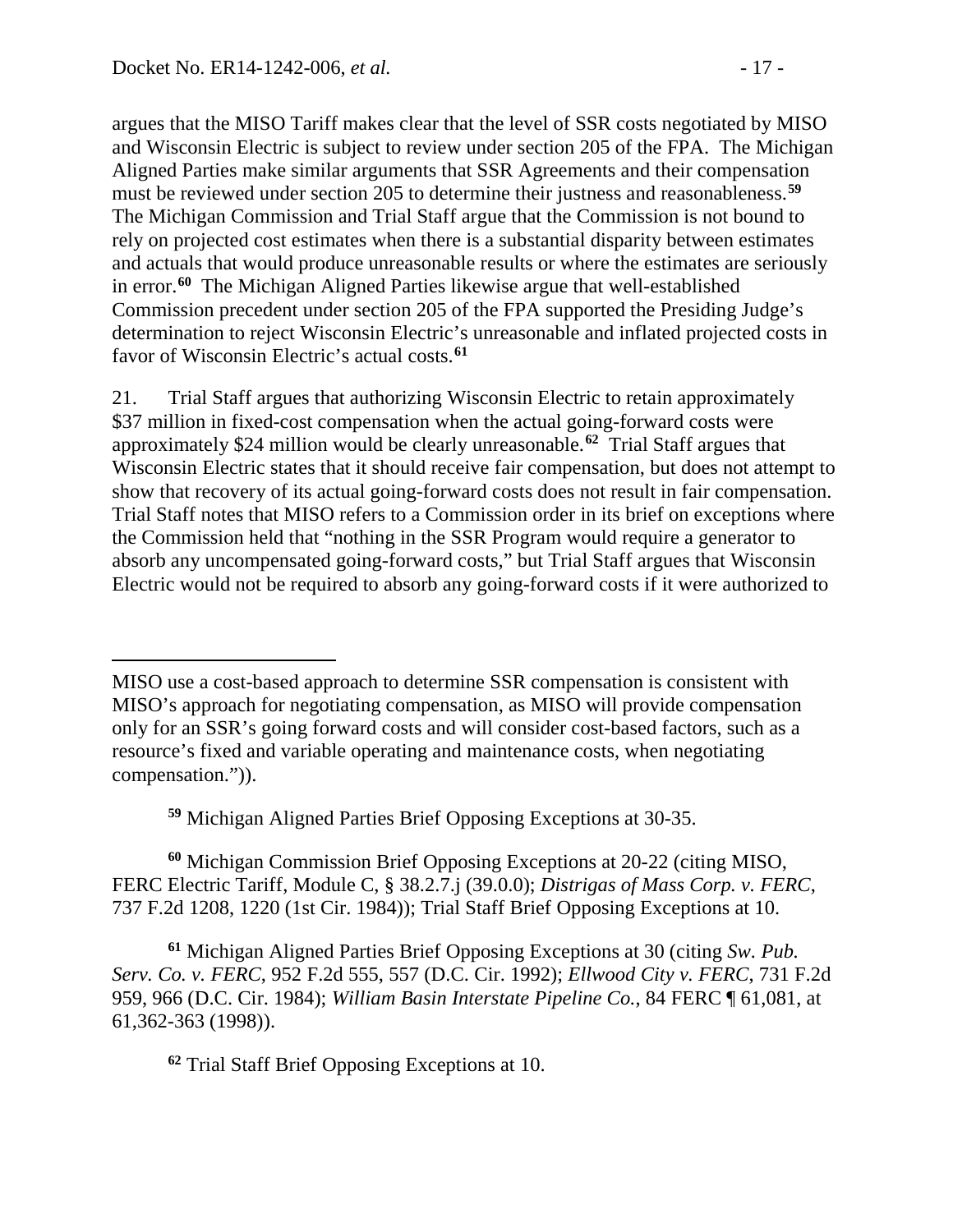collect its actual going-forward costs.**[63](#page-17-0)** Trial Staff argues that the mere fact that an agreement was negotiated between two parties does not mean that the resulting compensation is just and reasonable.**[64](#page-17-1)** Trial Staff also argues that section 205(a) of the FPA and Commission precedent provide that all jurisdictional rates and charges received by any public utility must be just and reasonable and the Commission must rectify the problem if any rate falls short of that standard.**[65](#page-17-2)** Trial Staff contends that the courts have repeatedly held that "it is long-established that the primary aim [of the FPA] is the protection of consumers from excessive rates and charges."**[66](#page-17-3)**

22. The Michigan Commission, the Michigan Aligned Parties, and Trial Staff argue that Wisconsin Electric's argument that the Commission has repeatedly accepted a simple three-year average of historical costs as a sufficient basis for compensation in other SSR proceedings in unavailing.**[67](#page-17-4)** The Michigan Commission reviews the five cases cited by Wisconsin Electric (Escanaba I, Escanaba II, Consumers-Gaylord, Consumers-Straits, and White Pine Unit No. 1 SSR Agreements) and distinguishes them from the instant case.**[68](#page-17-5)** The Michigan Aligned Parties also argue that Wisconsin Electric's reliance on prior Commission approval of a three-year average of historical costs is unavailing considering that the cited agreements concerned facilities much smaller than the Presque Isle Units (with SSR compensation from \$330,000 to \$9 million).**[69](#page-17-6)** Responding to the

**<sup>63</sup>** *Id*.

<span id="page-17-0"></span> $\overline{a}$ 

<span id="page-17-1"></span>**<sup>64</sup>** *Id*. at 9 (citing *Florida Power and Light Co.*, 98 FERC ¶ 61,325, at P 9 (2002) ("[T]he Commission has an express statutory responsibility to ensure that jurisdictional agreements are just and reasonable . . . [T]he fact that both parties to a jurisdictional agreement have agreed does not put their agreement beyond our reach and does not require that we accept whatever terms and rates they may have agreed to.")).

<span id="page-17-2"></span>**<sup>65</sup>** *Id*. (citing 16 U.S.C. § 824d(a); *FERC v. Electric Power Supply Ass'n*, 136 S.Ct. 760, 767 (2016)).

<span id="page-17-3"></span>**<sup>66</sup>** Wisconsin Electric Brief Opposing Exceptions at 9 (citing *Xcel Energy Services Inc. v. FERC*, 815 F.3d 947, 952-953 (D.C. Cir. 2016)).

<span id="page-17-4"></span>**<sup>67</sup>** Michigan Commission Brief Opposing Exceptions at 11-20; Michigan Aligned Parties Brief Opposing Exceptions at 42-45; Trial Staff Brief Opposing Exceptions at 9-11.

**<sup>68</sup>** Michigan Commission Brief Opposing Exceptions at 11-20.

<span id="page-17-6"></span><span id="page-17-5"></span>**<sup>69</sup>** The Michigan Aligned Parties also point out that the Big Rivers SSR Agreement included a true-up, and argues that this indicates a true-up should have been included in the Original SSR Agreement. Michigan Aligned Parties Brief Opposing Exceptions at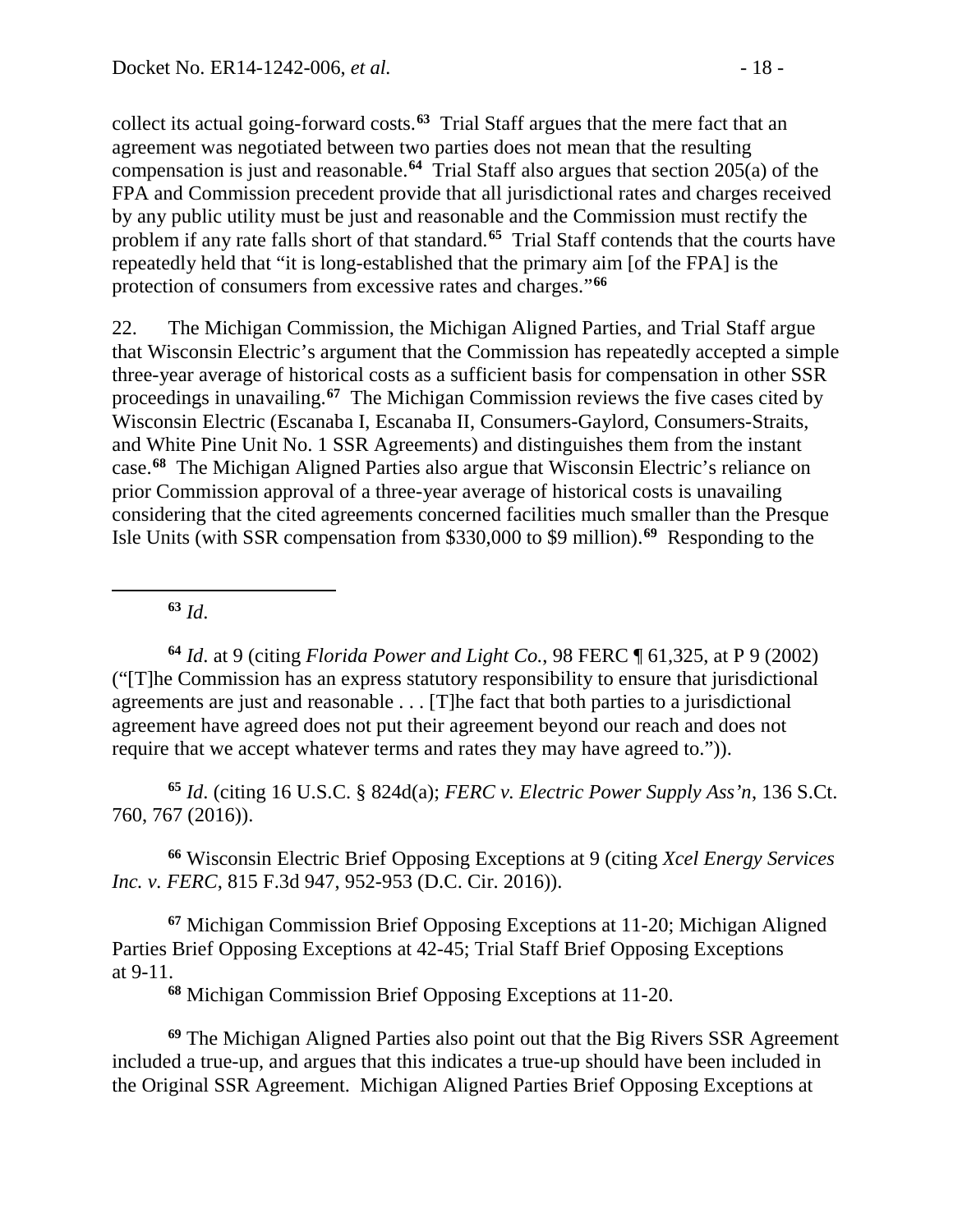Michigan Aligned Parties' proposed short-term debt cost for the carrying cost of inventory, Trial Staff argues that the Commission treats fuel inventory as part of working capital which is placed in rate base and earns a return predicated on the weighted cost of long-term capital, i.e., the same rate of return traditionally applied to all rate base items in Commission ratemaking.**[70](#page-18-0)** Therefore, Trial Staff argues, it is appropriate to use the economic cost of capital proposed by Trial Staff to compute carrying costs rather than the Michigan Aligned Parties' proposal to attempt to trace the fuel costs to a particular funding source.

23. The Michigan Aligned Parties argue that the Presiding Judge correctly determined that Wisconsin Electric's compensation under the Original SSR Agreement should be limited to actual costs.**[71](#page-18-1)** They contend that Wisconsin Electric would have the Commission believe that the Presiding Judge impermissibly relied on Wisconsin Electric's actual costs without adequate consideration of the justness and reasonableness of the negotiated SSR costs, but neither the record nor the Initial Decision support such a contention. The Michigan Aligned Parties argue that the Presiding Judge relied on Wisconsin Electric's actual costs to determine the just and reasonable compensation to which Wisconsin Electric was entitled only after making the preliminary determination that a substantial disparity existed between the negotiated capital costs and Wisconsin Electric's actual costs, and that the use of the projected costs would yield unreasonable results. The Michigan Aligned Parties contend that the Initial Decision is based on the unique facts related to these particular SSR Agreements and the Presiding Judge did not substitute after-the-fact judgment or apply a cost-of-service methodology to a negotiated agreement as Wisconsin Electric claims.**[72](#page-18-2)**

24. The Michigan Aligned Parties argue that Wisconsin Electric must have known that its actual capital spending would not resemble historical spending levels. They also argue that Wisconsin Electric's complaint that MISO refused to accept a true-up is unavailing because Wisconsin Electric had the right to file directly with the Commission and chose not to do so.**[73](#page-18-3)**

 $\overline{a}$ 43-44.

<span id="page-18-2"></span><span id="page-18-1"></span><span id="page-18-0"></span>**<sup>70</sup>** Trial Staff Brief Opposing Exceptions at 23-34 (citing *Southern California Edison Co.*, 53 FERC ¶ 61,408, at 62,418-62,419 (1990)).

**<sup>71</sup>** Michigan Aligned Parties Brief Opposing Exceptions at 45-48.

**<sup>72</sup>** *Id.* at 46-47.

<span id="page-18-3"></span>**<sup>73</sup>** *Id*. at 44.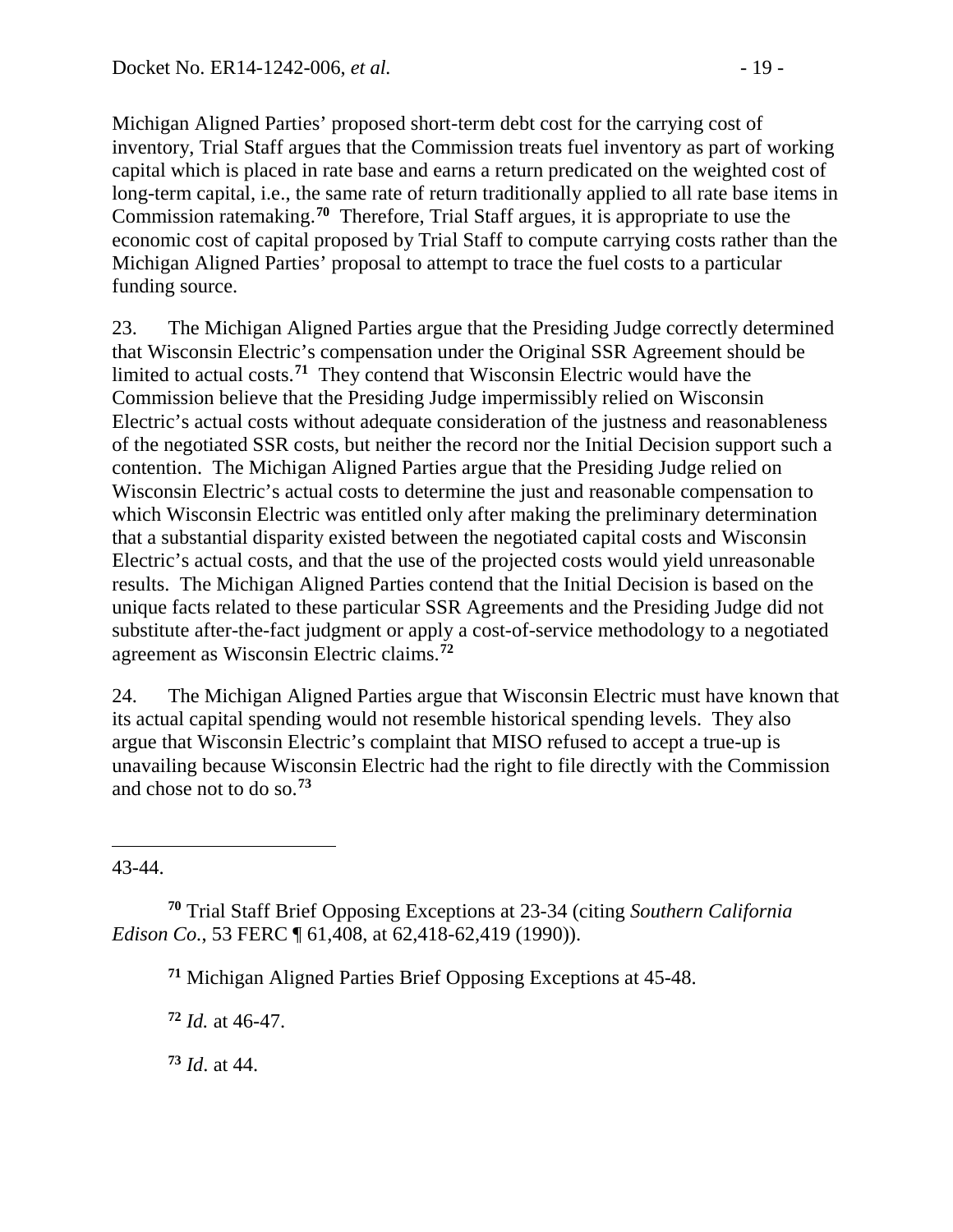25. Trial Staff argues that Rule 711(d)(2) of the Commission's Rules of Practice and Procedure provides that a participant waives its objections to any part of an initial decision if it does not object in its brief on exceptions.**[74](#page-19-1)** Trial Staff contends that Wisconsin Electric did not except to the Presiding Judge's holding that adopted Trial Staff's recommended fixed-cost compensation with one modification. Trial Staff contends that Wisconsin Electric also did not except to the Presiding Judge's holding that adopted Trial Staff's cost of capital proposals. Accordingly, Trial Staff argues, the appropriate fixed-cost compensation under the Original SSR Agreement is \$23,724,488 with a refund amount of \$13,274,584.**[75](#page-19-2)**

#### <span id="page-19-0"></span>**d. Commission Determination**

26. As an initial matter, we agree with Trial Staff that Rule 711(d)(2) of the Commission's Rules of Practice and Procedure provides that a participant waives its objections to any part of an initial decision if it does not object in its brief on exceptions. We also agree that Wisconsin Electric did not specifically object to the Presiding Judge's holding that adopted Trial Staff's recommended fixed-cost compensation with one modification or the Presiding Judge's holding regarding Trial Staff's cost of capital proposals. The Commission's regulations provide that Wisconsin Electric has waived its objection to the Presiding Judge's holding. We nevertheless also find that Wisconsin Electric's arguments regarding fixed-cost compensation fail on the merits, as discussed below.

27. We affirm the Presiding Judge's finding that the negotiated fixed-cost component, based on a three-year historical average, has not been shown to be just and reasonable based on the record here. **[76](#page-19-3)** We affirm the Presiding Judge's calculation of actual goingforward costs incurred by Wisconsin Electric, with one exception discussed below, as the just and reasonable fixed-cost component under the Original SSR Agreement.**[77](#page-19-4)**

**<sup>74</sup>** 18 C.F.R. § 385.711(d)(2) (2017).

<span id="page-19-1"></span> $\overline{a}$ 

<span id="page-19-2"></span>**<sup>75</sup>** Trial Staff Brief Opposing Exceptions at 25-26 (noting that the refund calculation corrects a computational error in the Initial Decision, which is explained in Trial Staff's brief on exceptions).

<span id="page-19-3"></span>**<sup>76</sup>** The Court of Appeals for the District of Columbia Circuit has held that, in certain circumstances, the Commission has "authority to propose modifications to a utility's [FPA section 205] proposal *if the utility consents to the modifications*." *NRG Power Mktg., LLC v. FERC*, 862 F.3d 108, 114-15 (D.C. Cir. 2017).

<span id="page-19-4"></span>**<sup>77</sup>** We note that, in *Midcontinent Indep. Sys. Operator, Inc.*, 156 FERC ¶ 61,205, at P 81 (2016), the Commission directed MISO to suspend refunds of previously allocated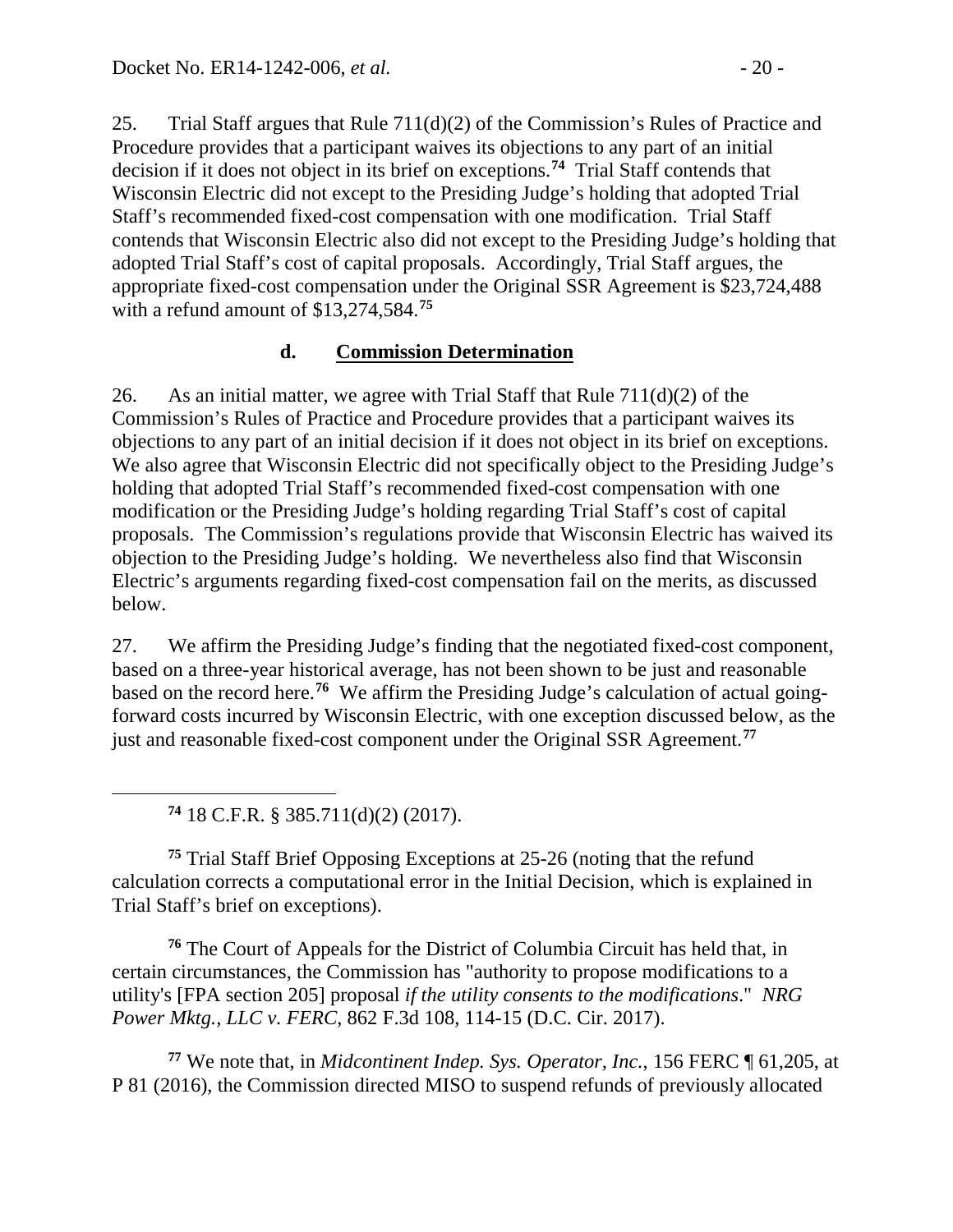28. We find that MISO failed to meet its burden to show that the negotiated fixed-cost compensation is just and reasonable and consistent with the Tariff. As required by the Tariff, compensation for the Original SSR Agreement must be limited to Wisconsin Electric's going-forward costs, **[78](#page-20-0)** and the record shows that the negotiated amount was not shown to be a reasonable estimate of Wisconsin Electric's going-forward costs. In fact, the negotiated amount greatly exceeded Wisconsin Electric's actual going-forward costs.<sup>[79](#page-20-1)</sup> Because the negotiated compensation was not shown to be just and reasonable, we find that it is reasonable for the Presiding Judge to base the fixed-cost component on Wisconsin Electric's actual costs.

29. We also find that, contrary to Wisconsin Electric's assertions, the Presiding Judge's decision to base the fixed-cost component on Wisconsin Electric's actual costs is not inconsistent with the negotiated approach to SSR compensation outlined in the Tariff. The Commission previously determined that MISO's negotiated approach would "provide compensation *only* for an SSR [Unit]'s going-forward costs and [would] consider cost-based factors . . . when negotiating compensation."**[80](#page-20-2)** In this proceeding, Wisconsin Electric's negotiated fixed-cost compensation was not shown to be just and reasonable and was in fact substantially more than its actual going-forward costs. Wisconsin Electric attempts to make a distinction between a negotiated rate approach and a cost-of-service rate approach, but the Tariff in effect for the Original SSR Agreement

Presque Isle SSR costs under Rate Schedule 43G until the Commission issued an order on this Initial Decision finalizing the amount of Presque Isle SSR costs that will be allocated among benefitting load-serving entities. The Commission also directed MISO, within 45 days of the Commission order on this Initial Decision, to file a detailed refund report describing how MISO intends to effectuate the payment of refunds to those loadserving entities that were overcharged under an unjust and unreasonable cost allocation methodology approach formerly used for the Presque Isle Units and adjusting to account for resettlements of Presque Isle SSR costs that have already been made according to the refund reports filed in Docket No. ER14-2952-005. Accordingly, MISO must file such a refund report within 45 days of the date of this order.

<span id="page-20-0"></span>**<sup>78</sup>** MISO, FERC Electric Tariff, Module C, § 38.2.7.e(ii) (30.0.0) ("The SSR Agreement will provide compensation *only* for going forward costs (i.e., the costs that will be incurred by an SSR Unit owner or operator to remain in-service that are in excess of the costs the SSR Unit would have incurred had it been retired or suspended.")) (emphasis added).

<span id="page-20-2"></span><span id="page-20-1"></span>**<sup>79</sup>** *See* Initial Decision, 156 FERC ¶ 63,013 at P 40 (noting that Wisconsin Electric was ultimately compensated nearly 9 times more than the costs it actually incurred).

**<sup>80</sup>** 2012 SSR Order, 140 FERC ¶ 61,237 at P 140.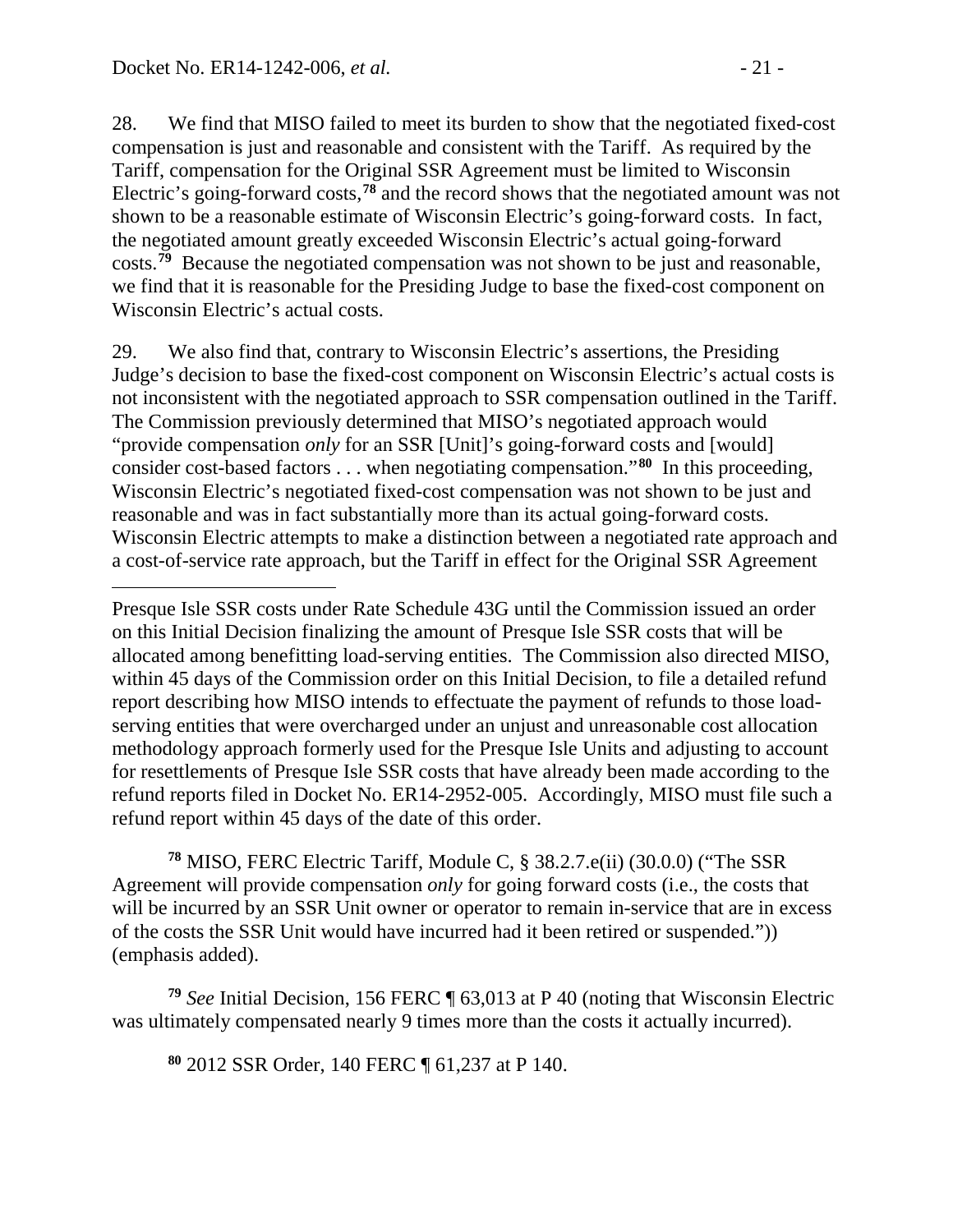explicitly restricts SSR compensation to the resource's going-forward costs. The Tariff allows flexibility for MISO and the resource owner to reach an appropriate level of compensation (i.e., negotiate the SSR compensation), but the Tariff in effect for the Original SSR Agreement also clearly states that compensation shall be limited to the resource's going-forward costs and subject to Commission review through a section 205 filing. In this case, the Commission preliminarily found that the negotiated compensation for the Presque Isle Units' going-forward costs provided for in the section 205 filing made for the Original SSR Agreement was not shown to be just and reasonable.**[81](#page-21-0)** Therefore, the negotiated compensation was set for hearing and settlement judge procedures. **[82](#page-21-1)**

30. Furthermore, the Commission has an express statutory responsibility to ensure that jurisdictional rates are just and reasonable.**[83](#page-21-2)** The fact that MISO and Wisconsin Electric came to an agreement on the negotiated rate does not require the Commission to accept the rate especially where it has been shown to exceed the resource's going-forward costs,

**<sup>82</sup>** *Id.*

<span id="page-21-0"></span> $\overline{a}$ 

**<sup>81</sup>** Original SSR Agreement Order, 148 FERC ¶ 61,071 at P 89.

<span id="page-21-2"></span><span id="page-21-1"></span>**<sup>83</sup>** 16 U.S.C. § 824d(a) (2012) ("All rates and charges . . . subject to the jurisdiction of the Commission . . . shall be just and reasonable, and any such rate or charge that is not just and reasonable is hereby declared to be unlawful.").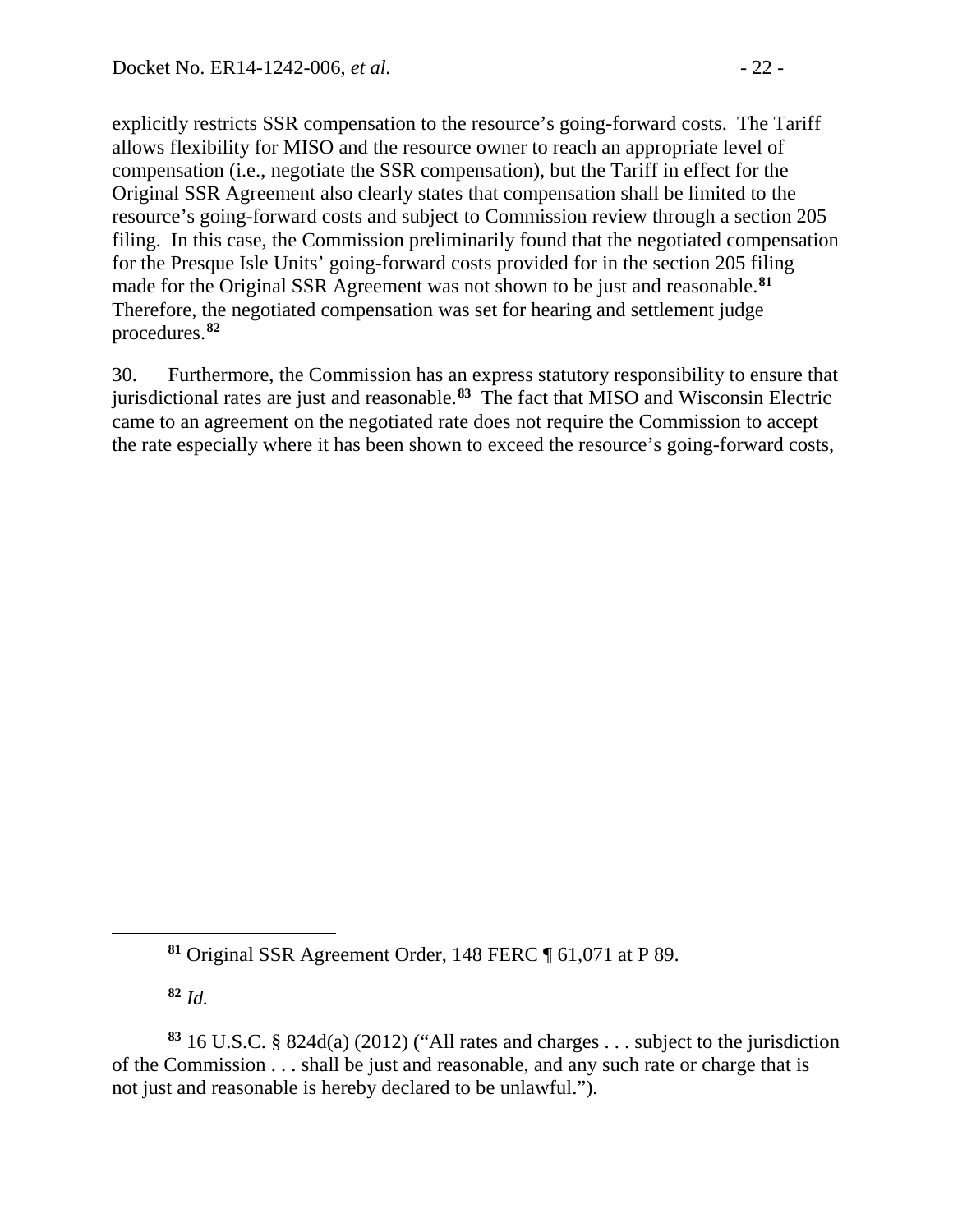contrary to the Tariff.**[84](#page-22-0)** Moreover, we find no merit in the argument that a three-year historical average was an acceptable approach to determining the fixed-cost component in other SSR Agreements and thus must be applied here; the just and reasonable approach in one case depends on the particular factual circumstances present in that case, and will not necessarily be the just and reasonable approach in another. **[85](#page-22-1)** Further, we note that the Tariff neither prevents nor requires the use of a three-year average of historical costs to determine the appropriate compensation under an SSR Agreement. MISO is also not prevented from using a three-year average of historical costs as a basis to determine SSR compensation in the future. But in any case, SSR compensation must not exceed a resource's going-forward costs or a full cost-of-service, depending on the Tariff language in effect at the time.**[86](#page-22-2)** In other words, the compensation paid to Wisconsin Electric under the SSR Agreements was not rejected because it used a three-year simple average of historical costs to calculate SSR compensation, but because those estimates were shown to far exceed the SSR compensation that is prescribed under the Tariff.

31. We reject the Michigan Aligned Parties' argument that the Presiding Judge erred in using a long-term cost of capital to calculate Wisconsin Electric's carrying cost of inventory. The Commission treats fuel inventory as part of working capital which is placed in rate base and earns a return predicated on the weighted cost of long-term capital.**[87](#page-22-3)** Accordingly, we affirm the Presiding Judge's adoption of the economic cost of capital proposed by Trial Staff to compute carrying costs rather than the Michigan Aligned Parties' proposal.

32. As mentioned above, we find that the fixed-cost compensation component under the Original SSR Agreement calculated by the Presiding Judge must be adjusted further. We agree with the Michigan Commission, the Michigan Aligned Parties, and Trial Staff

<span id="page-22-1"></span>**<sup>85</sup>** We also note that compensation under other SSR Agreements was either accepted outright by the Commission or was set for hearing and later settled. In other words, this proceeding is the first time that SSR costs have been fully-litigated before an Administrative Law Judge.

**<sup>86</sup>** *See supra* note 5.

<span id="page-22-3"></span><span id="page-22-2"></span>**<sup>87</sup>** *See Southern California Edison Co.*, 53 FERC ¶ 61,408, at 62,418-62,419 (1990) ("The cost of a reasonable fuel inventory level is placed in rate base, along with other working capital components, to allow the utility to earn a return on its investment.").

<span id="page-22-0"></span> $\overline{a}$ **<sup>84</sup>** *Florida Power and Light Co.*, 98 FERC ¶ 61,325 (2002) (denying rehearing request regarding executed interconnection and operation agreement accepted subject to condition with directives to make revisions to the agreement).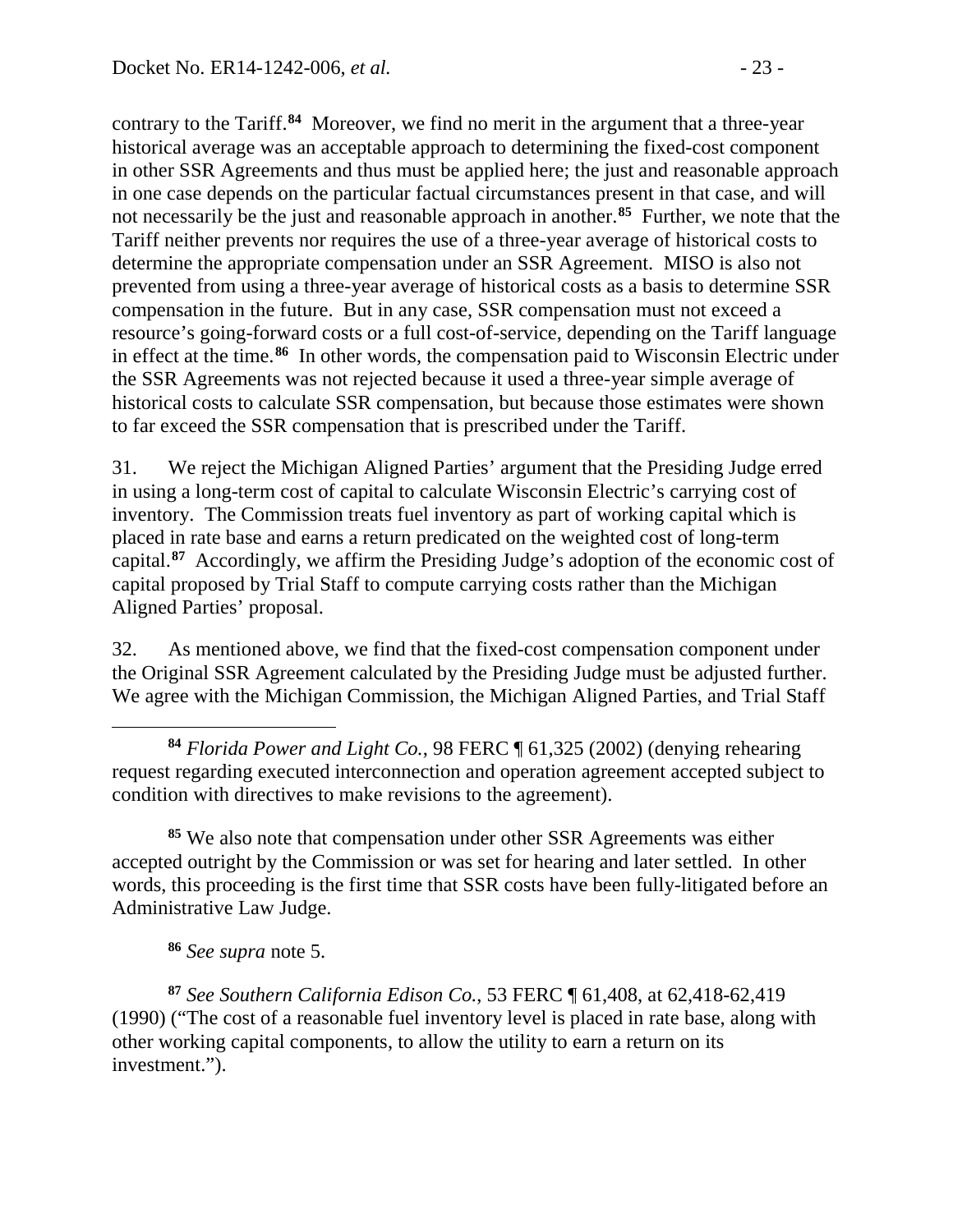that the Presiding Judge miscalculated the adjustment to the fixed-cost compensation attributable to the skeleton work crew. The Michigan Commission's larger adjustment should have further reduced the fixed-cost compensation over the compensation calculated by Trial Staff. Therefore, after subtracting the difference between Trial Staff's skeleton work crew calculation of \$2,469,658 and the Michigan Commission's skeleton work crew calculation of \$2,649,101, which is \$179,443, from Trial Staff's proposed fixed-cost compensation of \$23,903,931, the appropriate fixed-cost compensation under the Original SSR Agreement is \$23,724,488. **[88](#page-23-2)**

#### **2. Variable-Cost Component**

#### <span id="page-23-1"></span><span id="page-23-0"></span>**a. Initial Decision**

33. The Presiding Judge found that the variable-cost component to compensation under the Original SSR Agreement of \$15,825,341 is just and reasonable, including some \$663,466 of disputed variable costs.**[89](#page-23-3)** The Michigan Aligned Parties argued that MISO did not carry its burden to prove that \$663,466 of variable costs associated with the Original SSR Agreement should be recovered because, the Michigan Aligned Parties alleged, MISO did not properly file the correct and complete version of the Original SSR Agreement with its direct testimony on August 26, 2015. The Presiding Judge determined that the late-filed direct testimony from MISO witness, Mr. Weissenborn, outlining the component's methodology and calculations, aligns with the explanation of variable-cost compensation under the Original SSR Agreement.**[90](#page-23-4)** The Presiding Judge accepted Mr. Weissenborn's testimony as late-filed direct testimony and provided participants the opportunity to file additional answering and cross-answering testimony to address Mr. Weissenborn's testimony. The Presiding Judge further stated that no parties availed themselves of that opportunity and, therefore, the Presiding Judge dismissed the Michigan Aligned Parties' contention on that issue.**[91](#page-23-5)**

**<sup>89</sup>** Initial Decision, 156 FERC ¶ 63,013 at PP 51, 54.

<span id="page-23-5"></span><span id="page-23-4"></span><span id="page-23-3"></span>**<sup>90</sup>** *Id*. P 53 (citing Ex. WEC-5 at 23:20–25:7; Ex. MID-1 at 9:7–10:3, 11:6–8, 12:1–13:19, 14:5–15:23; Ex. MID-2 at 20, 39–41).

**<sup>91</sup>** *Id*. PP 52-54.

<span id="page-23-2"></span> $\overline{a}$ **<sup>88</sup>** As discussed in more detail below, the fixed-cost compensation total listed here excludes compensation for capital expenditures that Wisconsin Electric must refund pursuant to the Clawback Provision. This amount should be further reduced by the Original SSR Agreement's share of refunds due under the Clawback Provision for the expensed generator turbine overhaul repair (which is \$738,530), which is calculated below. *See infra* PP 51-60, 67-69.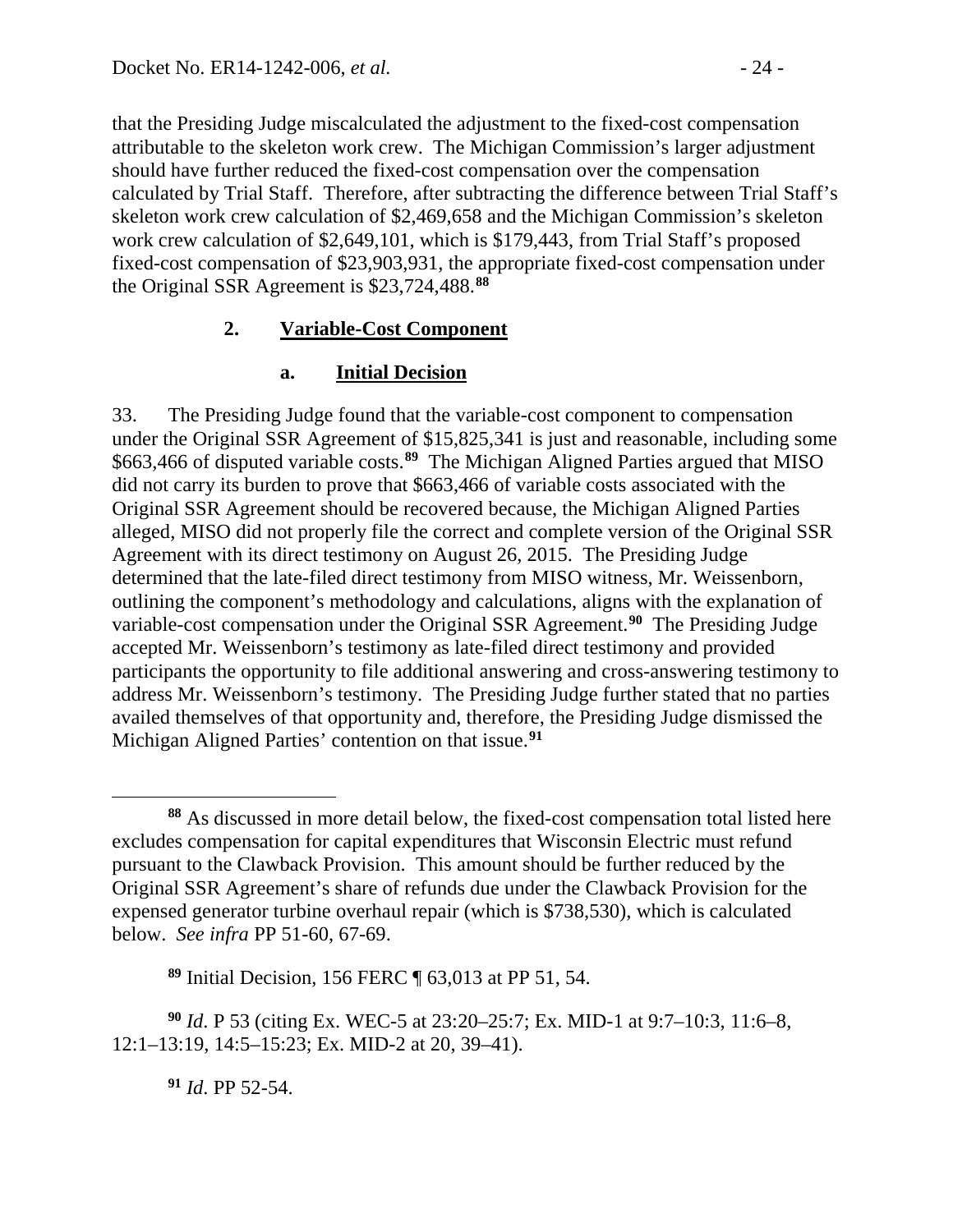#### <span id="page-24-0"></span>**b. Commission Determination**

34. We affirm the Presiding Judge's finding that the variable-cost component to compensation under the Original SSR Agreement of \$15,825,341 is just and reasonable. MISO met its burden to show the justness and reasonableness of this cost component and no party submitted exceptions regarding this issue. The variable-cost component covers inputs such as fuel and environmental operations costs that are dependent on the amount of generation provided by the generator, and Mr. Weissenborn's testimony sufficiently supports the level of variable-cost compensation under the Original SSR Agreement.

### **3. Clawback Provision[92](#page-24-3)**

### <span id="page-24-2"></span><span id="page-24-1"></span>**a. Initial Decision**

35. The Presiding Judge stated that Wisconsin Electric returned the Presque Isle Units to non-SSR service on February 1, 2015 and, therefore, refunds of certain capital expenditures incurred under the Original SSR Agreement and the Replacement SSR Agreement are required under the Clawback Provision in section 38.2.7.e(i) of the Tariff, which describes a requirement to refund certain SSR compensation in the event that a suspension or retirement SSR Unit returns to service.**[93](#page-24-4)** Specifically, section 38.2.7.e(i) requires the owner or operator of the SSR Unit to:

> refund to the Transmission Provider with interest all costs, less depreciation, for repairs and capital expenditures that were needed to continue operation of the Generation Resource or SCU and to meet applicable regulations and other requirements (including environmental) while the Generation Resource or SCU was subject to an SSR Agreement if the owner or operator: (1) rescinds its decision to Suspend or to Retire the unit while it is designated a SSR, (2) returns a unit to service following its previous designation as an SSR Unit and later retirement of the unit; or (3) returns a unit to service on schedule (i.e. returns to service consistent with an

<span id="page-24-4"></span>**<sup>93</sup>** Initial Decision, 156 FERC ¶ 63,013 at PP 58-61 (citing 2012 SSR Order, 140 FERC ¶ 61,237 at P 138; *Ameren*, 148 FERC ¶ 61,057 at PP 7, 12, 44; *Midwest Indep. Transmission Sys. Operator, Inc.*, 153 FERC ¶ 61,313 (2015)).

<span id="page-24-3"></span> $\overline{a}$ **<sup>92</sup>** We note that, although the "Clawback Provision" section of the order is located under the "Original SSR Agreement" heading, the discussion and determination also apply to the Replacement SSR Agreement.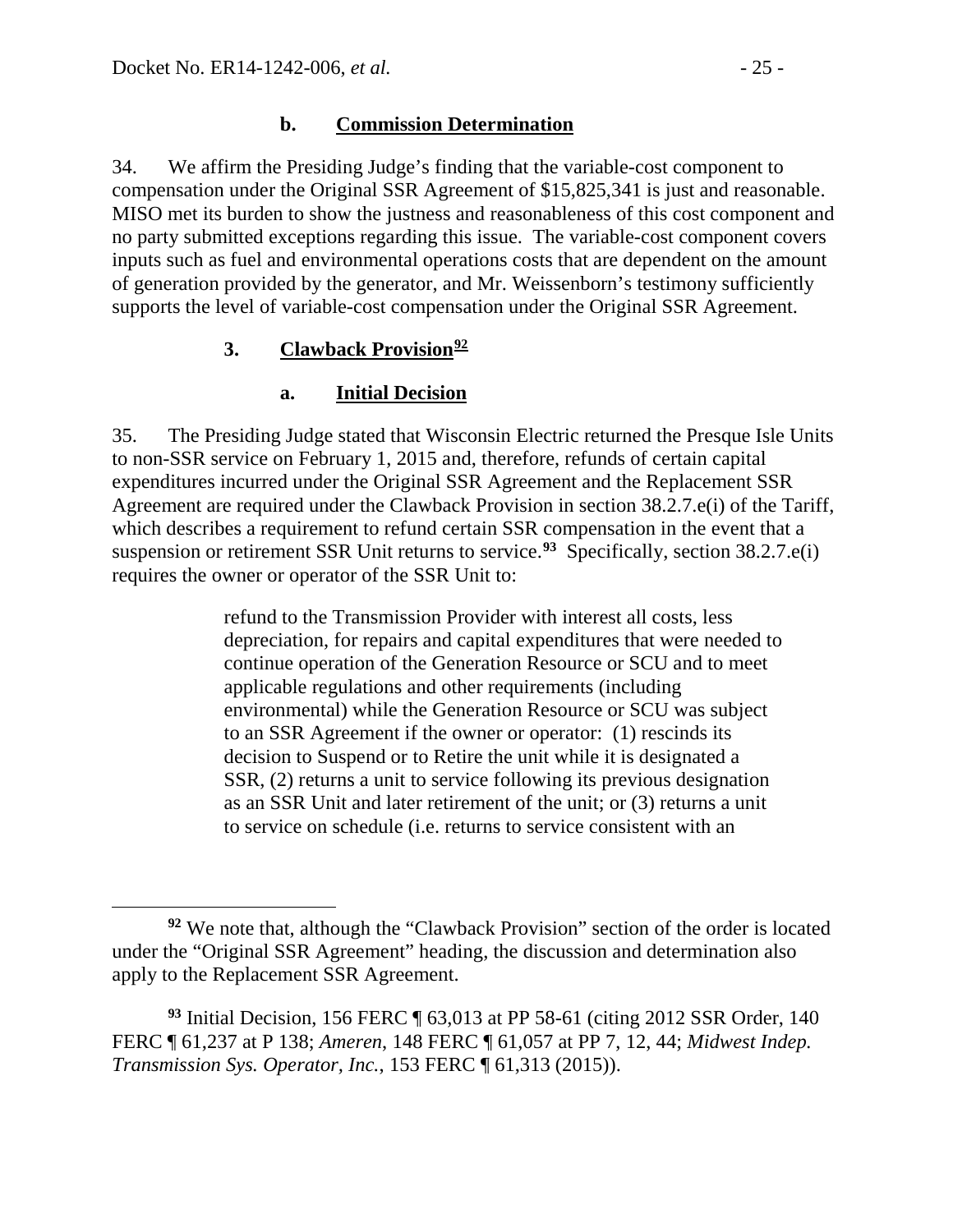Attachment Y Notice to Suspend operations) from the designation as an SSR Unit.

The Presiding Judge found that Wisconsin Electric must refund to MISO \$9,541,745 in capital expenditures made under the Original SSR Agreement that were needed to continue the operation of the Presque Isle Units pursuant to the Clawback Provision.**[94](#page-25-0)** The Presiding Judge also found that Wisconsin Electric must refund to MISO all capital costs received under the Replacement SSR Agreement, as adjusted pursuant to paragraph 87 of the Initial Decision, that were needed to continue the operation of the Presque Isle Units pursuant to the Clawback Provision.**[95](#page-25-1)** The Presiding Judge disagreed with MISO's and Wisconsin Electric's interpretation of section 38.2.7.e of the Tariff that costs must have been expended for *both* continued operation of the generation resource *and* to meet applicable regulations and other requirements (including environmental) in order for refunds to be warranted under the provision. Instead, the Presiding Judge determined that MISO's and Wisconsin Electric's interpretation of section 38.2.7.e of the Tariff ignored relevant regulatory history, and he found that the Commission intended to include all capital costs under the Clawback Provision, not just costs for environmental compliance. The Presiding Judge also agreed with the Michigan Commission that holding SSR customers responsible for 100 percent of major capital expenditures now benefitting system-wide customers is contrary to cost-causation principles. The Presiding Judge noted that basic Commission policy states that allocation of costs must be roughly commensurate with benefits received.**[96](#page-25-2)**

36. The Presiding Judge rejected MISO's and Wisconsin Electric's argument that a disjunctive "or" should have been used (i.e., continued operation of the generation resource *or* to meet applicable regulations and other requirements (including environmental)) if only one of the elements listed had to be satisfied in order for refunds to be warranted under the provision. The Presiding Judge stated that an "or" could have been used instead of an "and" but that the regulatory history shows, as stated above, that the Commission intended to make all capital expenditure subject to clawback, and that under the principles of *contra proferentem*, ambiguity is construed against the drafting party (i.e., MISO). Additionally, the Presiding Judge noted that MISO's and Wisconsin Electric's arguments fail to consider the use of the word "and" as a coordinating

#### **<sup>94</sup>** *Id*. P 73.

<span id="page-25-0"></span> $\overline{a}$ 

<span id="page-25-1"></span>**<sup>95</sup>** *Id*. PP 87, 91-94. We note that the Presiding Judge did not provide a specific dollar amount for capital expenditures required to be refunded pursuant to the Clawback Provision for the Replacement SSR Agreement.

<span id="page-25-2"></span>**<sup>96</sup>** *Id*. P 62 (citing *Ill. Commerce Comm'n v. FERC*, 576 F.3d 470, 476-77 (7th Cir. 2009)).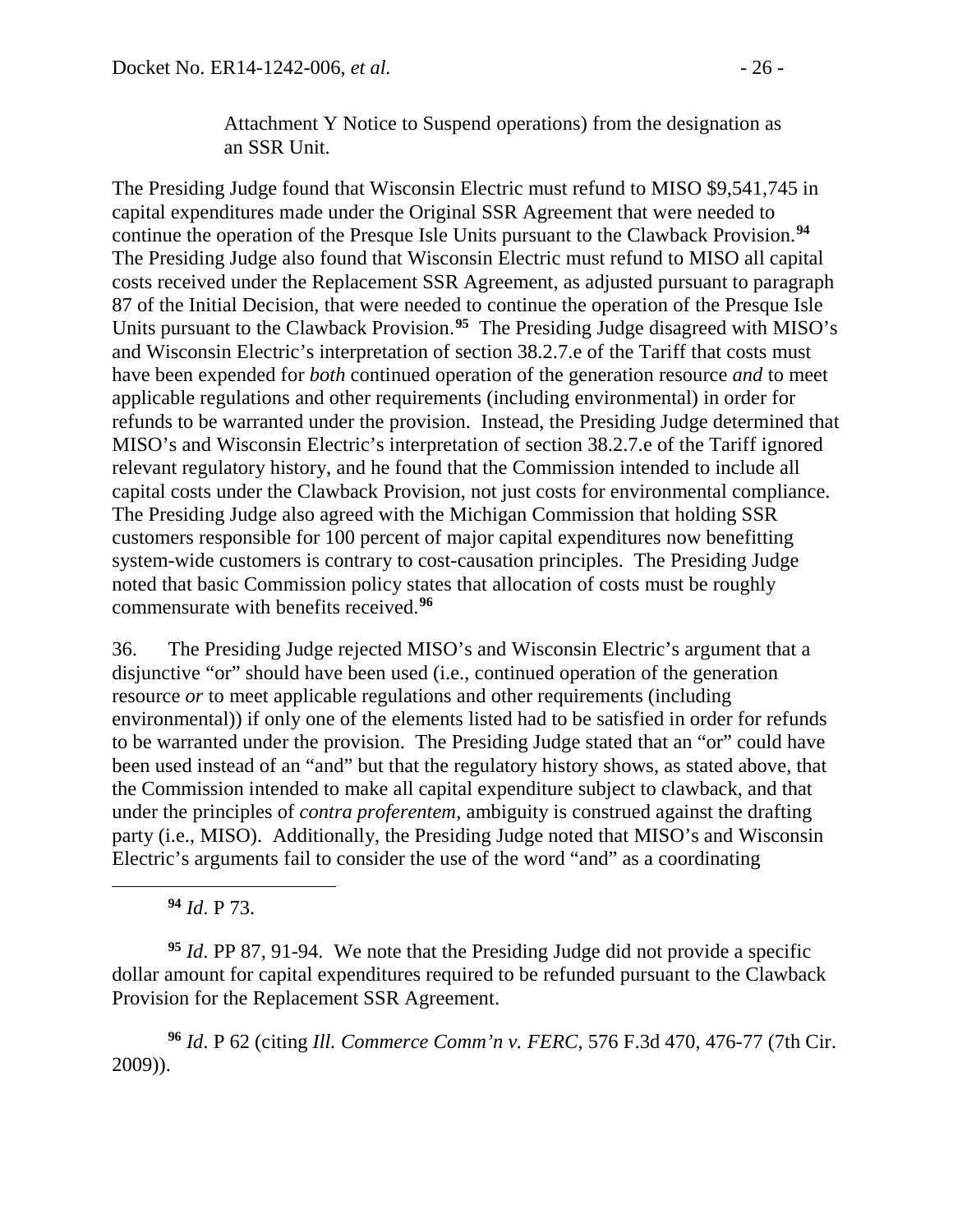conjunction, which associates a list of equivalent elements that are not interdependent or co-required.**[97](#page-26-1)** The Presiding Judge concluded that all capital costs, not just costs for environmental compliance, are subject to refund under the Clawback Provision.

37. The Presiding Judge disagreed with the Michigan Commission's and the Michigan Aligned Parties' assertion that Wisconsin Electric is required to refund maintenance expenses in addition to capitalized costs of repairs because the Clawback Provision phrase "all costs" includes an expansive interpretation of "repair."**[98](#page-26-2)** Instead, the Presiding Judge agreed with Trial Staff's arguments that the history of the MISO SSR Tariff provisions shows that "repairs" was intended to be limited to capital repairs and that reading "repairs" to include non-capital repairs contradicts the Commission's application of the term "depreciation" to those costs, as expenses are not depreciated.**[99](#page-26-3)** Given this, the Presiding Judge did not provide for any refunds under either the Original SSR Agreement or the Replacement SSR Agreement for \$2,395,301 in total costs for generator turbine overhaul, which were expensed and not capitalized under both SSR Agreements.**[100](#page-26-4)**

## <span id="page-26-0"></span>**b. Briefs on Exceptions**

38. Wisconsin Electric contends that the Presiding Judge erred in finding that Wisconsin Electric must refund \$9,541,745 in capital expenditures made under the Original SSR Agreement pursuant to the Clawback Provision, as the Original SSR Agreement was entered into because of a suspension of operations that necessarily presupposed a return to service.**[101](#page-26-5)** Wisconsin Electric argues that the Initial Decision

<span id="page-26-1"></span> $\overline{a}$ **<sup>97</sup>** *Id*. PP 63-66 (citing William Strunk, Jr. & E.B. White, *The Elements of Style* 91 (Longman, 4th ed. 2000)).

**<sup>98</sup>** *Id*. PP 70, 73.

<span id="page-26-3"></span><span id="page-26-2"></span>**<sup>99</sup>** *See id*. PP 71-73 (citing Trial Staff Initial Br. at 15 (citing 2012 SSR Order, 140 FERC ¶ 61,237 at PP 115-116)).

<span id="page-26-4"></span>**<sup>100</sup>** *Id*. PP 68-73, 91-94 (agreeing with Trial Staff that only capitalized costs of repairs should be refunded and rejecting the Michigan Commission's and the Michigan Aligned Parties' position that expenses repairs, including \$2,395,301 incurred for a generator turbine overhaul, should be refunded pursuant to the Clawback Provision). Specifically, \$738,530 was expensed under the Original SSR Agreement and \$1,656,771 was expensed under Replacement SSR Agreement for costs associated with the generator turbine overhaul. *See* Ex. PSC-21.

<span id="page-26-5"></span>**<sup>101</sup>** Wisconsin Electric Brief on Exceptions at 20-22. We note that Wisconsin Electric makes this argument with regard to the Original SSR Agreement and not the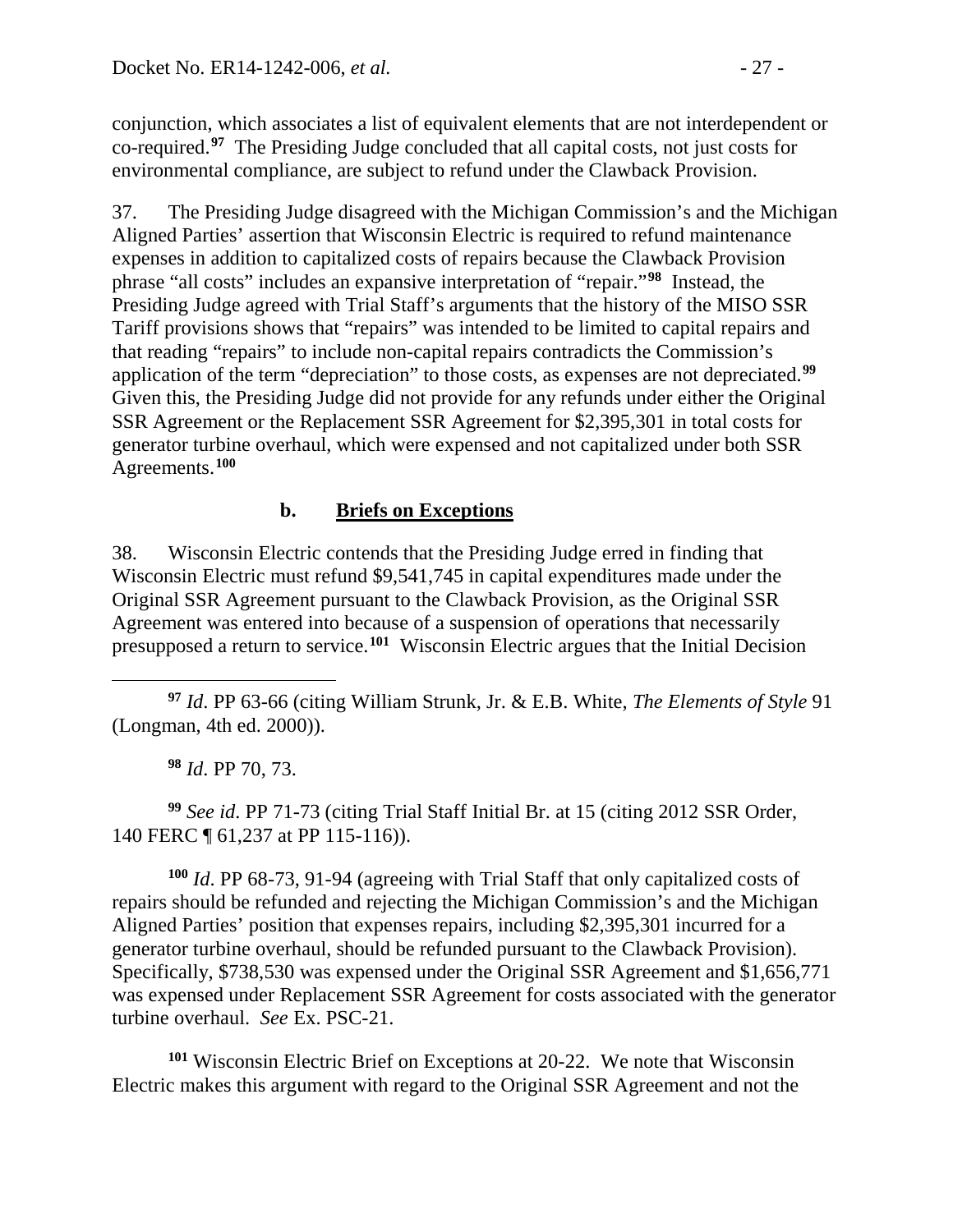fails to recognize that the Clawback Provision does not apply to suspension SSR Agreements because suspension SSR Agreements presume the return of the SSR Unit to service following the conclusion of the suspension period. Therefore, Wisconsin Electric argues that it would be nonsensical to include environmental capital costs in suspension SSR compensation only to have those amounts refunded once the units comes out of suspension and return to service, and as such, Wisconsin Electric argues that the fixedcost component of the Original SSR Agreement never included environmental capital costs, and no refunds are due under that agreement. **[102](#page-27-0)**

39. Wisconsin Electric also argues that the Initial Decision is incorrect in determining that the Clawback Provision applies to all capital costs, instead of only environmental capital costs.**[103](#page-27-1)** According to Wisconsin Electric, the plain meaning of the Clawback Provision is that all elements preceding and following the word "and" are required before refunds are warranted (i.e., costs must have been expended for *both* continued operation of the Presque Isle Units *and* to meet applicable regulations and other requirements (including environmental)).

40. The Michigan Commission and the Michigan Aligned Parties argue that the Presiding Judge erred in disallowing refunds for the expensed generator turbine overhaul by interpreting the meaning of the words "costs . . . for repairs" in the Clawback Provision to include only the costs of repairs that have been capitalized.**[104](#page-27-2)** The Michigan Commission and the Michigan Aligned Parties argue that the Clawback Provision separately identifies "all costs . . . for repairs" and "capital expenditures" and, therefore, the Presiding Judge's decision to interpret "repairs" as including only "depreciable, capital repairs" fails to give meaning to the word "repairs" because the Clawback Provision already requires clawback of capitalized repairs under the term "capitalized expenditures."**[105](#page-27-3)** The Michigan Commission and the Michigan Aligned Parties argue that the Presiding Judge's interpretation reads "repairs" out of the

**<sup>102</sup>** *Id*.

 $\overline{a}$ 

**<sup>103</sup>** *Id*. at 21-22.

<span id="page-27-2"></span><span id="page-27-1"></span>**<sup>104</sup>** Michigan Commission Brief on Exceptions at 7 (citing MISO, FERC Electric Tariff, Module C, § 38.2.7.e(i) (39.0.0) ("[A]ll costs, less depreciation, for repairs and capital expenditures . . . .")); Michigan Aligned Parties Brief on Exceptions at 8-9, 15-21.

<span id="page-27-3"></span>**<sup>105</sup>** Michigan Commission Brief on Exceptions at 7 (citing Initial Decision, 156 FERC ¶ 63,013 at P 73); Michigan Aligned Parties Brief on Exceptions at 15.

<span id="page-27-0"></span>Replacement SSR Agreement, as the Replacement SSR Agreement was entered into because Wisconsin Electric subsequently sought to retire the Presque Isle Units.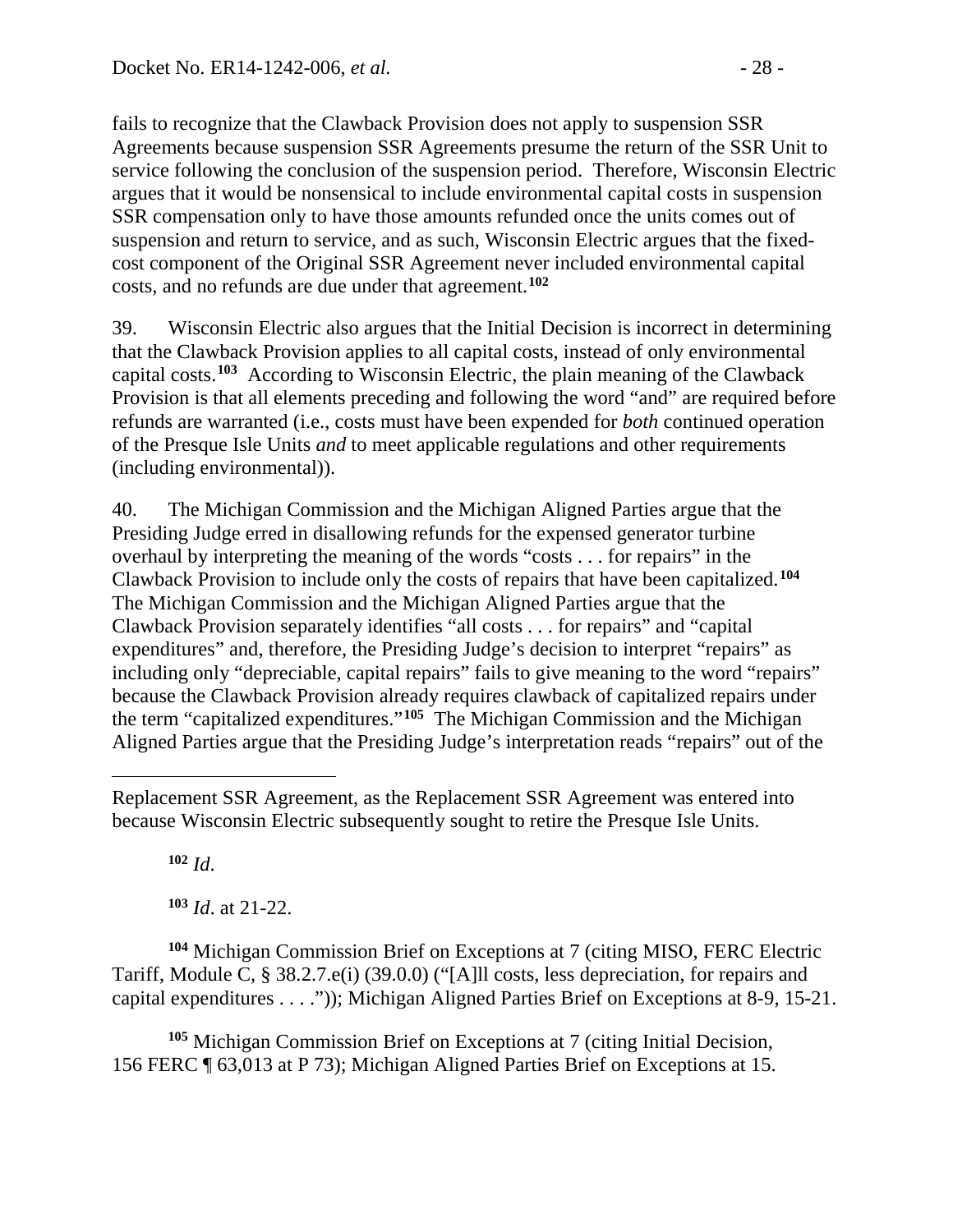Clawback Provision, which is contrary to the basic principle of avoiding interpretations of statutes that fail to give meaning to express provisions and render other provisions superfluous.**[106](#page-28-0)** Regarding the Presiding Judge's acceptance of Trial Staff's position that the term "depreciation" in the Clawback Provision acts as a precondition to the clawback of costs of repairs, the Michigan Commission argues that the term should be interpreted as "applicable depreciation" rather than a limitation of the refund of "costs . . . for repairs."**[107](#page-28-1)** The Michigan Commission also disagrees with the determination that the inclusion of only capitalized repairs is consistent with the regulatory history of the Clawback Provision and argues that, in fact, the regulatory history shows that the Commission did not intend to limit refunds to only capitalized repairs.**[108](#page-28-2)** The Michigan Commission also contends that the Presiding Judge's interpretation is contrary to the underlying intent and purpose of the Clawback Provision, which is to fairly apportion responsibility for costs that benefit both SSR and system-wide customers.

41. The Michigan Commission and the Michigan Aligned Parties argue that charging SSR customers for the total \$2,395,301 cost of the expensed generator turbine overhaul repairs that were incurred to provide service under the limited terms of the Original and Replacement SSR Agreements, but that upon return to regular utility service will benefit system customers for a minimum of seven years, allocates an unjust and unreasonable amount of costs to SSR customers and defeats the intent and purpose of the Clawback Provision.**[109](#page-28-3)** The Michigan Commission and the Michigan Aligned Parties argue that the generator turbine overhaul is a long-term repair that benefits not only SSR customers but also future system-wide utility customers. In fact, the Michigan Aligned

**<sup>107</sup>** Michigan Commission Brief on Exceptions at 9.

<span id="page-28-2"></span><span id="page-28-1"></span>**<sup>108</sup>** *Id*. at 10. The Michigan Commission argues that, contrary to the Presiding Judge's conclusion, the Commission did not adopt the identical language requested by a 2012 intervenor cited in the Initial Decision. Instead, the Michigan Commission argues, the intervenor requested the Commission to allow MISO to recover "capital costs . . . of repairs" and the language approved by the Commission did not include the requested "capital costs of repairs" language. *Id.* (citing Initial Decision, 156 FERC ¶ 63,013 at P 72).

<span id="page-28-3"></span>**<sup>109</sup>** *Id*. at 7-10 (citing Tr. 587 (Wolter) (stating that Wisconsin Electric schedules a maintenance outage to conduct a generator turbine overhaul repair approximately every seven to nine years); Michigan Aligned Parties Brief on Exceptions at 9, 17-19.

<span id="page-28-0"></span>**<sup>106</sup>** Michigan Commission Brief on Exceptions at 8 (citing *Ratzlaf, et al., v. United States*, 510 U.S. 135, 140-141 (1994)); Michigan Aligned Parties Brief on Exceptions at 8, 15 (citing 2A Sutherland Statutes and Statutory Construction § 46.6 (7th Ed. 2015) (citing *Plaut v. Spendthrift Farm, Inc.*, 514 U.S. 211 (1995))).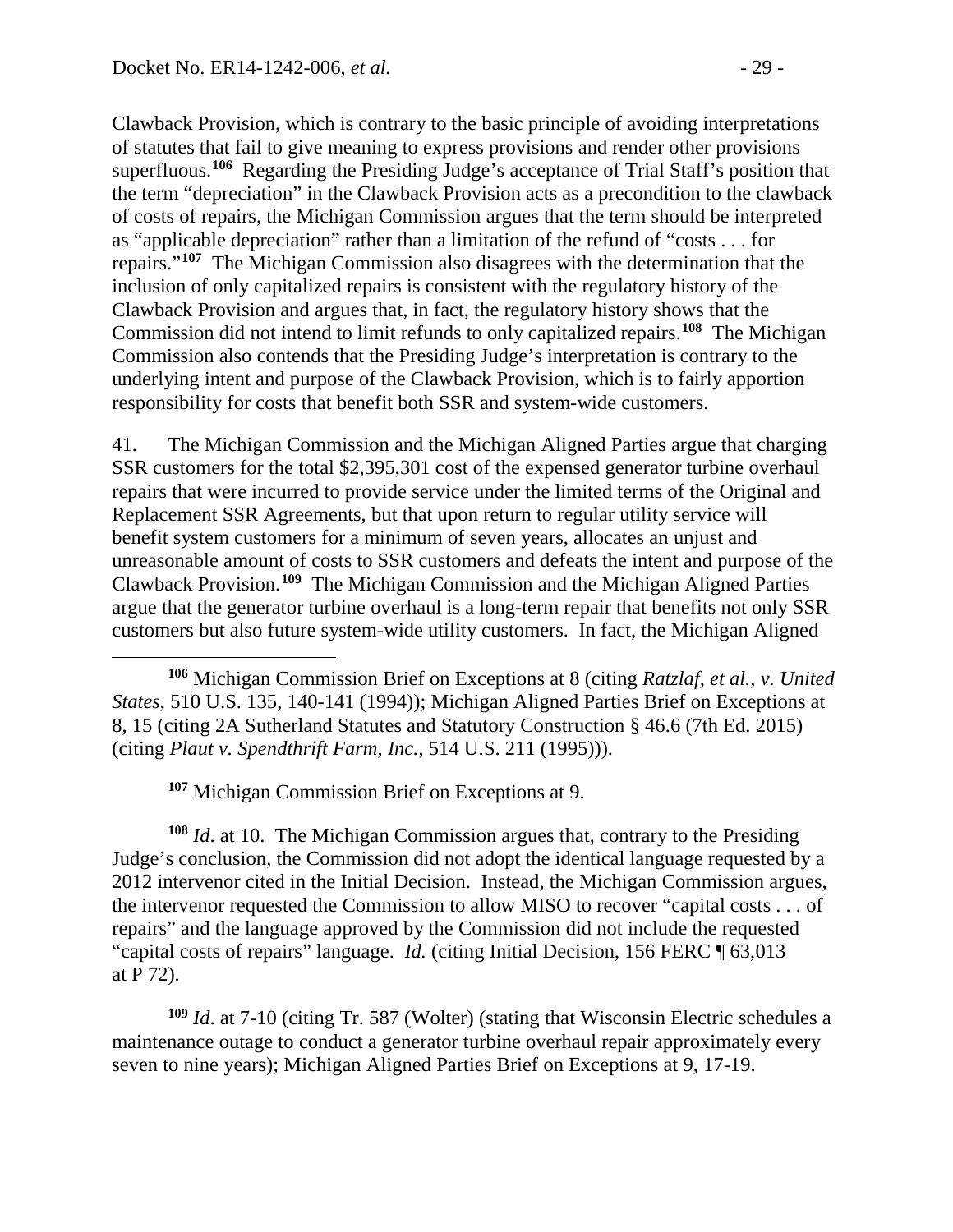Parties contend that the benefits of this generator turbine overhaul will last for seven to nine years until the next periodically scheduled overhaul occurs and that the overhaul barely benefited the SSR customers because the Presque Isle Unit No. 6 turbine was shut down during the period of the overhaul and it was just returning to service when the Replacement SSR Agreement terminated effective February 1, 2015.**[110](#page-29-0)** The Michigan Commission also points out that Trial Staff witness Mr. Rattey stated that future customers benefit from major maintenance that utilities schedule every seven to nine years. **[111](#page-29-1)** Therefore, the Michigan Aligned Parties argue, a more nuanced, fact-specific application of the Clawback Provision is required so the generator turbine overhaul costs are captured under the Clawback Provision even though the costs were not capitalized.**[112](#page-29-2)** The Michigan Aligned Parties contend that the Tariff should be construed to permit clawback of certain non-capitalized repairs where clawback would be consistent with the purpose and intent of the Tariff provision. The Michigan Commission concludes that Wisconsin Electric should refund to MISO the \$2,395,301 cost for major repairs related to the generator turbine overhaul (specifically, \$738,530 should be refunded under the Original SSR Agreement and \$1,656,771 should be refunded under the Replacement SSR Agreement).**[113](#page-29-3)**

42. Last, the Michigan Aligned Parties also argue that cost-causation principles support the application of the Clawback Provision to major repairs, such as the generator turbine overhaul. They argue that, although the Initial Decision recognized that "[b]asic Commission policy states that allocation of costs must be roughly commensurate with benefits received,"**[114](#page-29-4)** it did not apply this principle with regard to major repairs because 100 percent of those costs were applied to SSR customers even though utility customers have received the benefits of the repairs since the Presque Isle Units returned to service. The Michigan Aligned Parties contend that cost-causation principles demand that those utility customers receiving the benefits should pay for the major repairs.

**<sup>110</sup>** Michigan Aligned Parties Brief on Exceptions at 18-19.

<span id="page-29-2"></span><span id="page-29-1"></span><span id="page-29-0"></span>**<sup>111</sup>** Michigan Commission Brief on Exceptions at 11 (citing Tr. 788-89, 791:17-20 (Rattey)).

**<sup>112</sup>** Michigan Aligned Parties Brief on Exceptions at 9, 17.

**<sup>113</sup>** Michigan Commission Brief on Exceptions at 11-12.

<span id="page-29-4"></span><span id="page-29-3"></span>**<sup>114</sup>** Michigan Aligned Parties Brief on Exceptions at 19-20 (citing Initial Decision, 156 FERC ¶ 63,013 at P 20 (citing *Ill. Commerce Comm'n v. FERC*, 576 F.3d 470, 476- 77 (7th Cir. 2009))).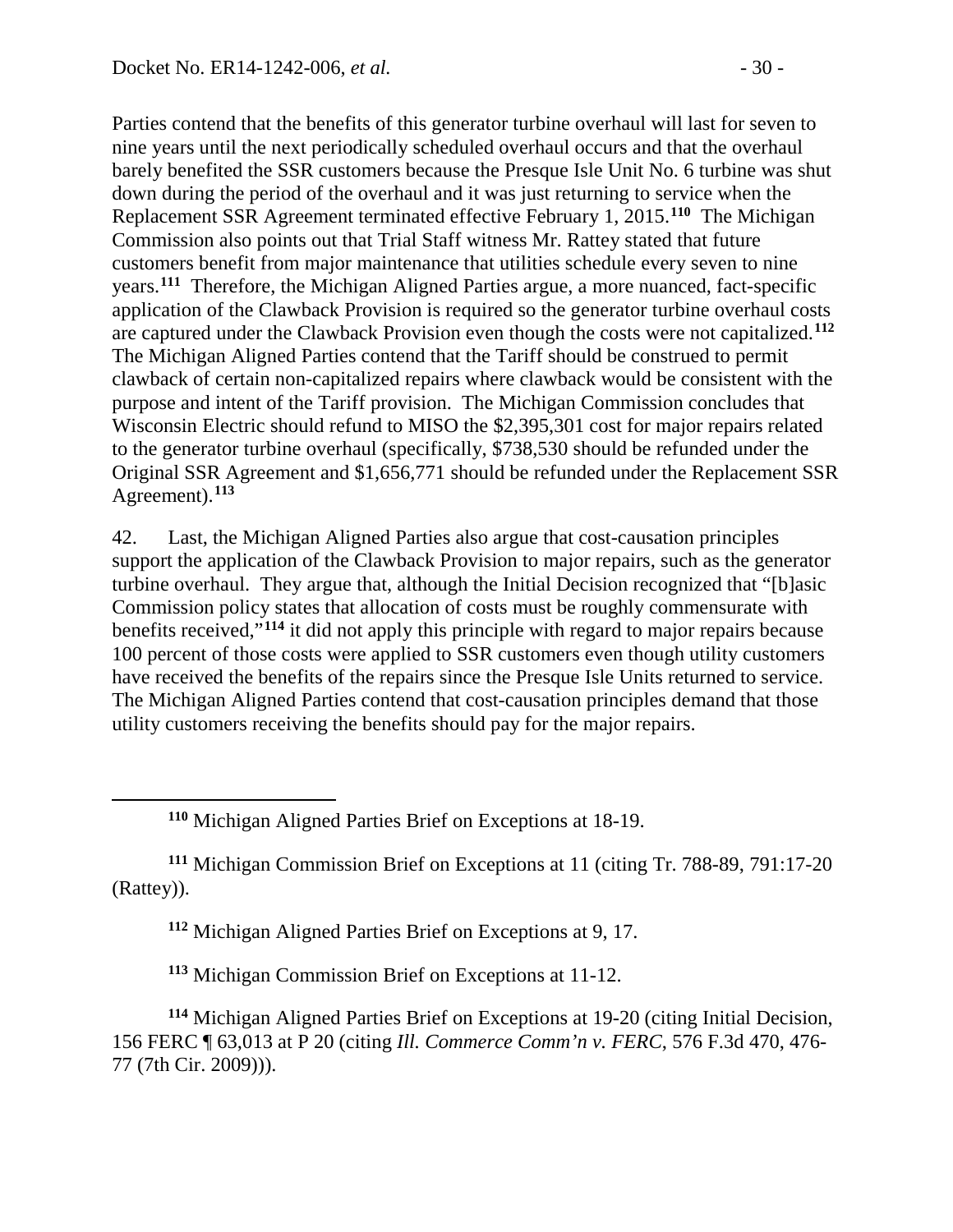#### <span id="page-30-0"></span>**c. Briefs Opposing Exceptions**

43. The Michigan Commission argues that Wisconsin Electric is incorrect in claiming that the Presiding Judge erred by finding that \$9,514,745 of capital expenditures recovered under the Original SSR Agreement must be refunded pursuant to the Clawback Provision.**[115](#page-30-1)** The Michigan Commission refutes Wisconsin Electric's position that compensation under the Original SSR Agreement never included amounts for environmental costs and that no refunds of such costs are due because, by definition, suspension SSR Units are destined to return to service, and it would be nonsensical to include costs in suspension SSR compensation only to have to refund those amounts once the unit comes out of suspension and returns to service. The Michigan Commission, the Michigan Aligned Parties, and Trial Staff object to Wisconsin Electric's argument that the Clawback Provision does not apply to a suspension SSR Agreement, such as the Original SSR Agreement.**[116](#page-30-2)** The Michigan Aligned Parties and Trial Staff contend that the Clawback Provision expressly applies to suspension SSR Agreements.**[117](#page-30-3)** The Michigan Commission also argues that Wisconsin Electric's position that the Clawback Provision does not apply to any suspension SSR Agreement is a new argument that was never presented to the Presiding Judge.**[118](#page-30-4)** Trial Staff argues that Wisconsin Electric's argument is factually and logically flawed because Wisconsin Electric negotiated for and actually did recover capital costs through the Original SSR Agreement. Trial Staff argues that these capital costs must be refunded under the Clawback Provision.**[119](#page-30-5)** Additionally, the Michigan Commission argues that the Presiding Judge's interpretation is consistent with cost-causation principles. According to the Michigan Commission, the capital expenditures incurred by Wisconsin Electric during the suspension period were needed to continue operation of the Presque Isle Units and therefore were properly allocated 100 percent to the SSR customers during the suspension period. The Michigan Commission

**<sup>115</sup>** Michigan Commission Brief Opposing Exceptions at 23-26.

<span id="page-30-2"></span><span id="page-30-1"></span>**<sup>116</sup>** *Id*. at 23-24; Michigan Aligned Parties Brief Opposing Exceptions at 49; Trial Staff Brief Opposing Exceptions at 12-13, 17.

<span id="page-30-3"></span>**<sup>117</sup>** Michigan Aligned Parties Brief Opposing Exceptions at 49 (citing *Midwest Indep. Transmission Sys. Operator, Inc., 153 FERC* 161,313 at P 1 (approving tariff revisions effective September 24, 2012)); Trial Staff Brief Opposing Exceptions at 12-13, 17 (citing MISO, FERC Electric Tariff, Module C § 38.2.7.e(i) (39.0.0) ("if the owner or operator: (1) rescinds its decision to *Suspend* or to Retire the unit while it is designated a SSR." (emphasis added))).

<span id="page-30-4"></span>**<sup>118</sup>** Michigan Commission Brief Opposing Exceptions at 23-24.

<span id="page-30-5"></span>**<sup>119</sup>** Trial Staff Brief Opposing Exceptions at 17.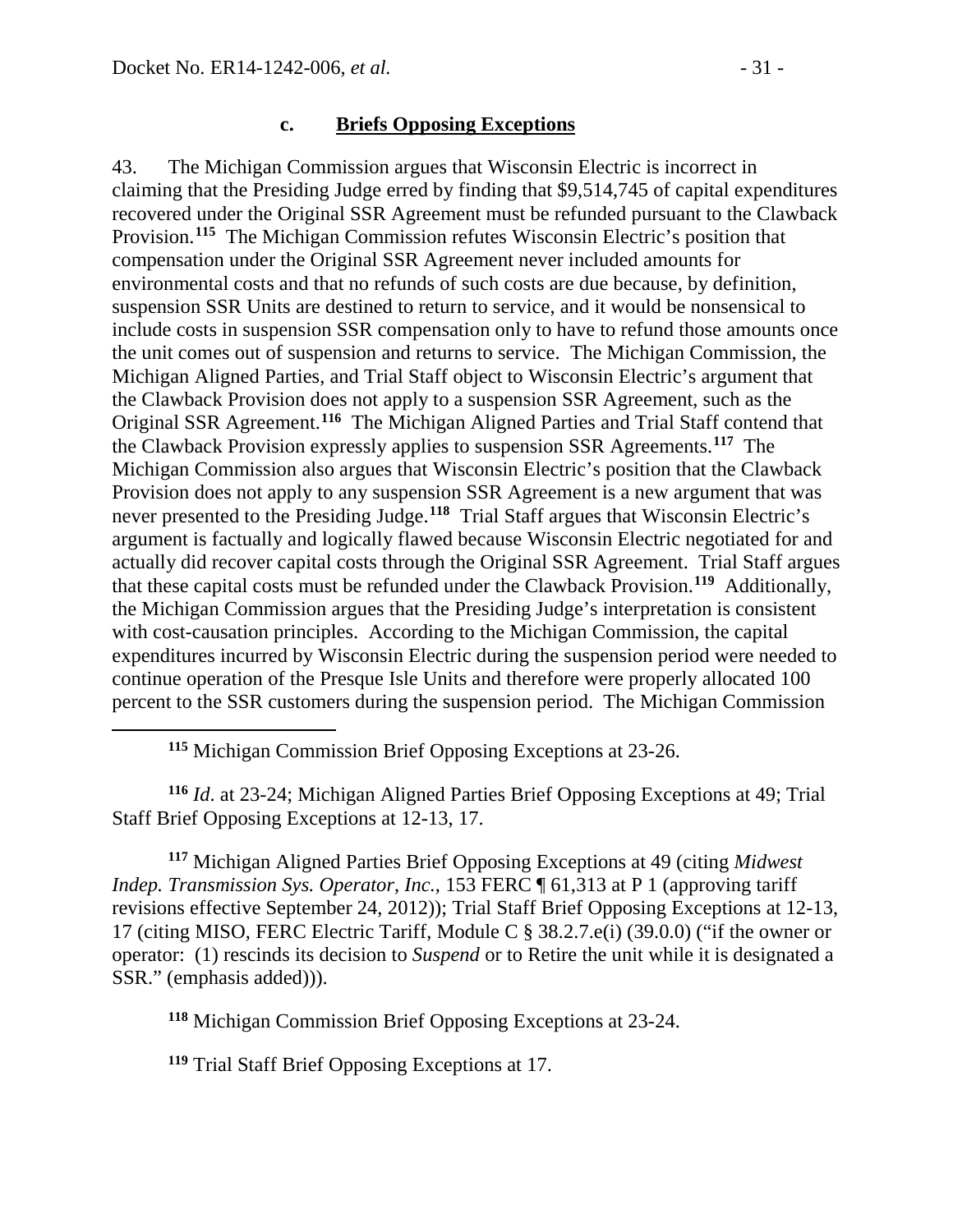argues that the refund obligation under the Clawback Provision did not arise until Wisconsin Electric announced that it was terminating the Replacement SSR Agreement and returning the units to full service, and at that point, the system-wide customers began benefitting from the capitalized items installed during the suspension period.**[120](#page-31-0)**

44. The Michigan Commission also disagrees with Wisconsin Electric's claim that the Presiding Judge applied a faulty rationale in finding that *all* capital expenditures, and not just those needed for *both* continuation of operation and to meet applicable regulations and other requirements (including environmental), under both the Original SSR Agreement and the Replacement SSR Agreement should be refunded.**[121](#page-31-1)** The Michigan Commission argues that, to the contrary, the Presiding Judge's rationale is consistent with the plain language of section 38.2.7.e of the MISO Tariff and with costcausation principles by allocating cost responsibility for capital expenditures to the various customers that benefit from such expenditures. The Michigan Commission contends that Wisconsin Electric's position that the Clawback Provision applies only to environmental costs is incorrect and that the Presiding Judge correctly determined that the contested "and" in the Clawback Provision links independent, equivalent ideas, not a group of required elements.

45. The Michigan Aligned Parties and Trial Staff argue that the Presiding Judge properly found that \$9,541,745 of costs recovered by Wisconsin Electric under the Original SSR Agreement, which included all capital costs (and not just those capital costs required for environmental compliance) should be refunded pursuant to the Clawback Provision.**[122](#page-31-2)** Trial Staff argues that regulatory history, Commission policy, and case law addressing statutory interpretation all support the application of the Clawback Provision to all capital expenditures incurred during an SSR period. Trial Staff argues that Wisconsin Electric's position contradicts the Commission orders requiring MISO to establish the Clawback Provision where the Commission, responding to arguments from MISO and protestors regarding recovery of capital costs (both capital costs for environmental regulatory and non-environmental capital costs), directed MISO to ensure that "SSRs are able to fully recover the capital costs associated with their continued operation . . . including costs to comply with environmental regulations" and to

**<sup>120</sup>** Michigan Commission Brief Opposing Exceptions at 24-25.

**<sup>121</sup>** *Id*. at 25.

<span id="page-31-0"></span> $\overline{a}$ 

<span id="page-31-2"></span><span id="page-31-1"></span>**<sup>122</sup>** Michigan Aligned Parties Brief Opposing Exceptions at 48-49, 55-57 (noting that Michigan Aligned Parties' brief on exceptions took issue with other aspects of the Initial Decision's interpretation of the Clawback Provision, such as limiting clawback to only capitalized repairs and denying clawback of major repairs); Trial Staff Brief Opposing Exceptions at 11-23.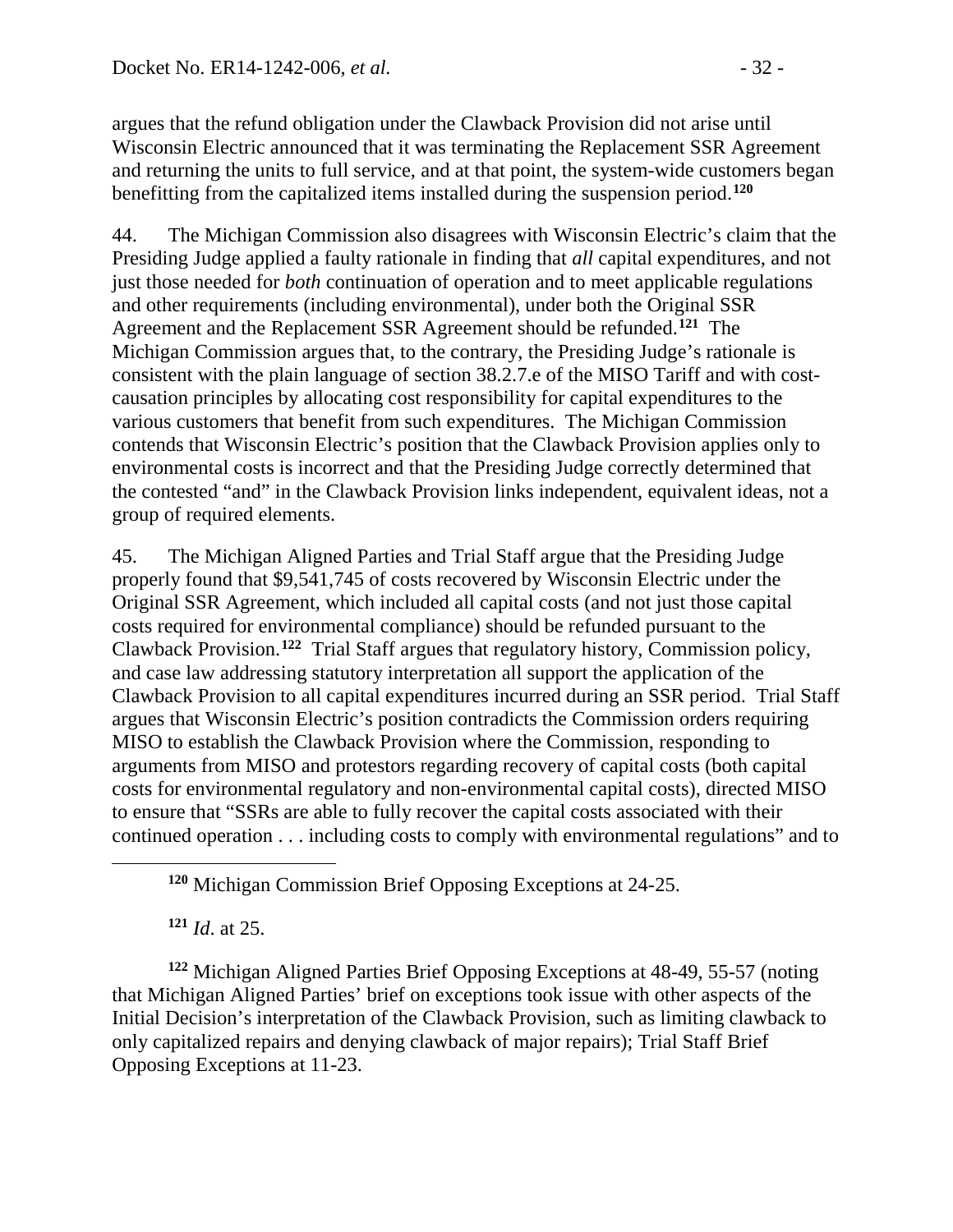"implement a refund provision that requires SSRs that later return to service to refund . . . repairs or capital expenditures needed to meet the applicable environmental regulations."**[123](#page-32-0)** Trial Staff contends that MISO's compliance filing following the 2012 SSR Order proposed a refund provision solely for environmental capital costs.**[124](#page-32-1)** Trial Staff states that, in a further order, the Commission required an additional compliance filing based on a new concern that MISO had "not addressed whether [SSR Unit owners] should be required to refund additional costs (e.g., other capital costs associated with their continued operation)."**[125](#page-32-2)** Trial Staff states that, following this compliance directive, MISO proposed a revised refund provision in September 2014, which ultimately became the Clawback Provision, and MISO explained that "[a]ll expenditures for repairs and capital expenditures on SSR-designated units are subject to refund (with interest, less depreciation)," under the new provision.**[126](#page-32-3)** Trial Staff also contends that the Presiding Judge was correct to find that the use of the word "and" in the Clawback Provision (when requiring refunds of capital expenditures "that were needed to continue operation . . . *and* to meet applicable regulation and other requirements (including environmental)") is a coordinating conjunction used to describe two types of capital costs subject to clawback.**[127](#page-32-4)**

46. Wisconsin Electric, on the other hand, contends that there is no ambiguity in the Tariff and that any clawed-back costs must be (1) needed to continue operation of the Generation Resource or SCU and (2) needed to meet applicable regulations and other requirements (including environmental). Wisconsin Electric argues that the only expenditures that meet those requirements amount to \$4,073,032, and the Commission should make this finding.**[128](#page-32-5)**

47. Trial Staff disagrees with the Michigan Commission's and the Michigan Aligned Parties' arguments that the Presiding Judge erred in finding that only depreciable, capital

**<sup>123</sup>** *Id*. at 14 (citing 2012 SSR Order, 140 FERC ¶ 61,237 at P 121).

<span id="page-32-1"></span><span id="page-32-0"></span>**<sup>124</sup>** *Id*. at 15 (citing *Midwest Indep. Transmission Sys. Operator, Inc.*, 148 FERC ¶ 61,056, at P 7 (2014)).

<span id="page-32-2"></span>**<sup>125</sup>** *Id*. (citing *Midwest Indep. Transmission Sys. Operator, Inc.*, 148 FERC ¶ 61,056 at P 44).

<span id="page-32-5"></span><span id="page-32-4"></span><span id="page-32-3"></span>**<sup>126</sup>** *Id*. (citing MISO, Compliance Filing Transmittal Letter, Docket No. ER12- 2302, at 6 (filed Sept. 19, 2014)).

**<sup>127</sup>** Trial Staff Brief Opposing Exceptions at 17-19.

**<sup>128</sup>** Wisconsin Electric Brief Opposing Exceptions at 8-9.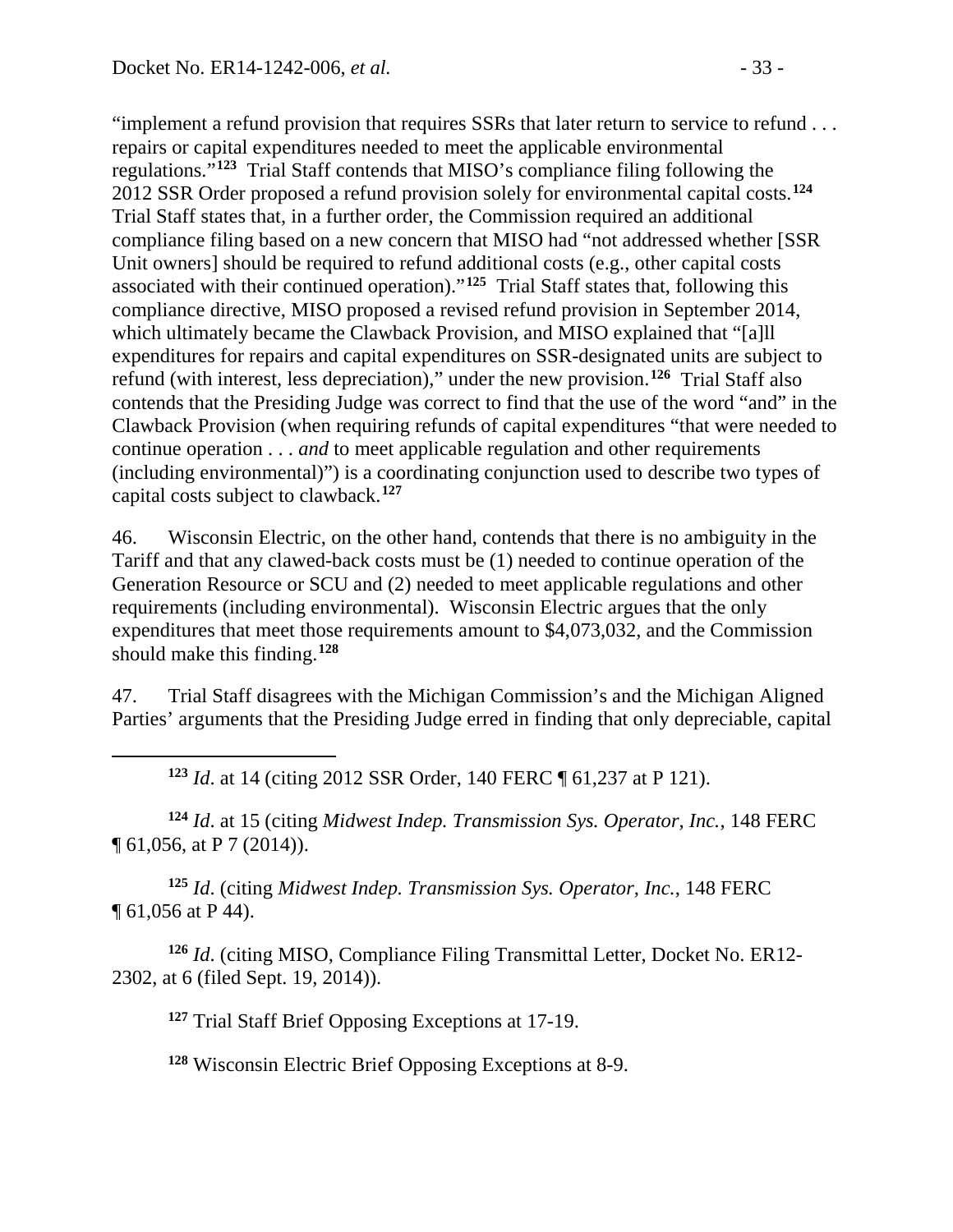repair costs are subject to clawback, and that an additional \$2,395,301 of generator turbine overhaul repair expenses should be refunded.**[129](#page-33-0)** Trial Staff argues that the Michigan Commission's and the Michigan Aligned Parties' expansive interpretation is contrary to the terms and history of the Clawback Provision. Trial Staff also argues that the record does not support a finding that the disputed generator turbine overhaul repair costs represent capital costs. In response to the Michigan Commission's and the Michigan Aligned Parties' argument that the Clawback Provision separately identifies all costs for "repairs" and "capital expenditures" and therefore repairs should be read to include both capital and non-capital costs, Trial Staff contends that interpretation ignores context because the Clawback Provision provides that "*all costs, less depreciation*, for repairs and capital expenditures . . ." are subject to clawback.**[130](#page-33-1)** Trial Staff argues that a repair is only capitalized, and thus depreciated, if it constitutes a "substantial addition by extending the useful life, operating capacity, or efficiency" of the property being repaired and, accordingly, the term "repairs" in the Clawback Provision only extends to capital repairs because only capitalized repair costs are depreciated.**[131](#page-33-2)** Trial Staff contends that any other reading would contradict the phrase "less depreciation."

48. Regarding the Michigan Commission's and the Michigan Aligned Parties' argument that a canon of statutory interpretation against surplus language requires the \$2,395,301 in generator turbine overhaul repairs to be clawed back, Trial Staff argues that the U.S. Supreme Court has stated that the preference for avoiding surplusage is not absolute,**[132](#page-33-3)** and that, where text is ambiguous, courts will look to legislative history to determine the drafter's intent. Trial Staff argues that the Commission made clear in the 2012 SSR Order that the Clawback Provision only applies to capital costs when requiring "MISO to continue to allow SSRs to recover *capital costs* . . . *of repairs* or capital expenditures . . . ."**[133](#page-33-4)** Trial Staff points out that both repairs and capital expenditures were presented as types of capital costs that the intervenors wanted to ensure were

**<sup>129</sup>** Trial Staff Brief Opposing Exceptions at 19-23.

<span id="page-33-1"></span><span id="page-33-0"></span> $\overline{a}$ 

**<sup>130</sup>** *Id*. at 20 (citing Ex. PSC-18 at 12 (emphasis added)).

**<sup>131</sup>** *Id*. (citing *Northern Natural Gas Co.*, 121 FERC ¶ 61,002, at PP 20-24 (2007)).

<span id="page-33-3"></span><span id="page-33-2"></span>**<sup>132</sup>** *Id*. at 21 (citing *Lamie v. U.S. Trustee*, 540 U.S. 526, 536 (2004) ("[P]reference for avoiding surplusage constructions is not absolute . . . [w]here there are two ways to read the text . . . applying the rule against surplusage is, absent other indictions, inappropriate.")).

<span id="page-33-4"></span>**<sup>133</sup>** *Id*. at 21 (citing 2012 SSR Order, 140 FERC ¶ 61,237 at P 121 (emphasis added)).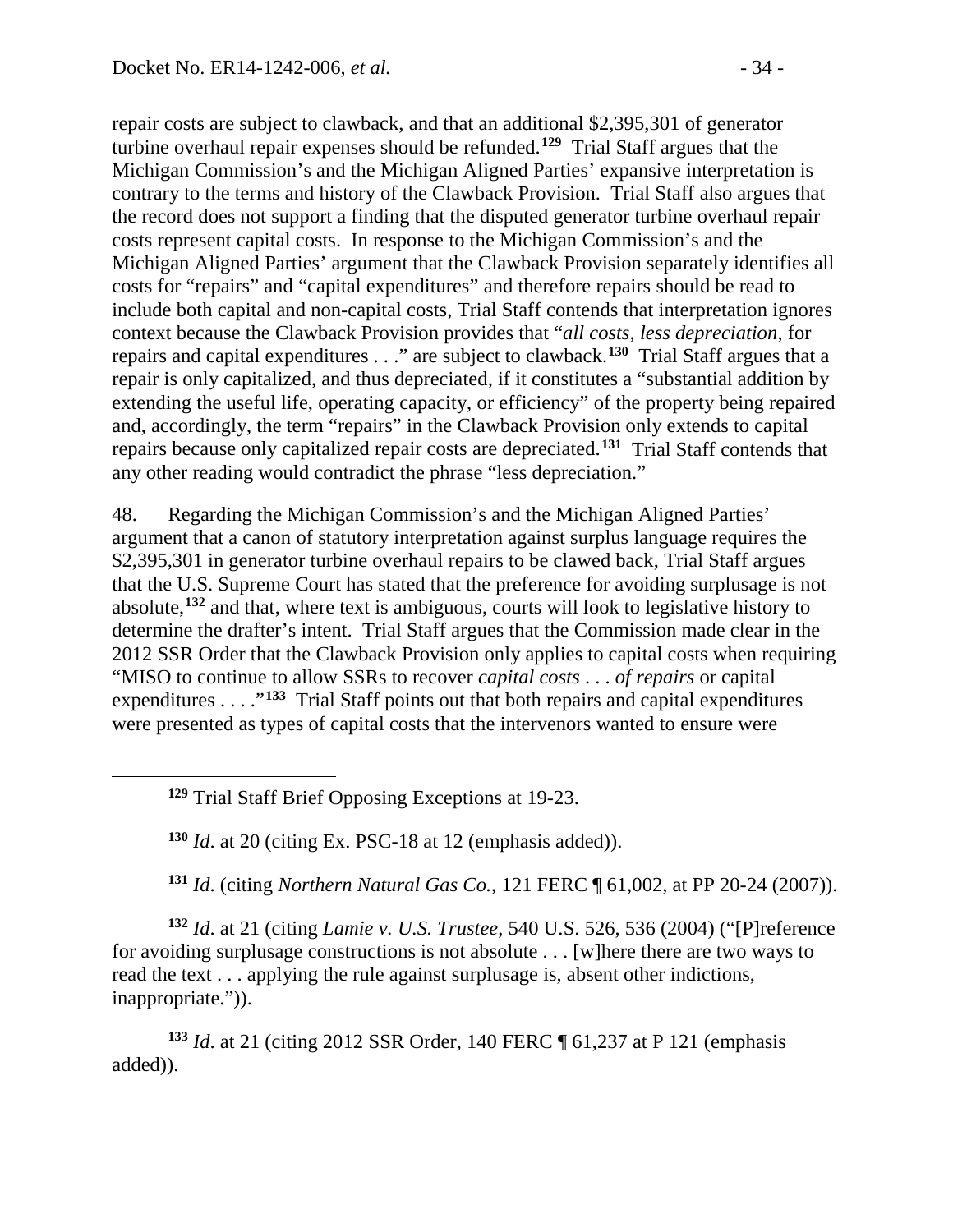recoverable, albeit subject to clawback, and the Commission used this language in instructing MISO to establish a refund provision.

49. In response to the Michigan Commission's and the Michigan Aligned Parties' argument that cost-causation principles support a finding that certain repair costs, such as the \$2,395,301 generator turbine overhaul expense, should be clawed-back, Trial Staff argues that the Clawback Provision follows the Commission's Uniform System of Accounts and ratemaking precedent by allocating costs by adding capital expenditures to rate base, which are then recovered through depreciation, and allowing more rapid recovery of expense items. Moreover, Trial Staff argues, repairs are only booked to plant accounts (capitalized and depreciated) where "the primary aim of [the expenditure] is to make the property affected more useful, more efficient, of greater durability, or of greater capacity."**[134](#page-34-0)** Trial Staff contends that, otherwise, costs of repairs are included in expense accounts, and no record evidence was introduced during the hearing to prove that the \$2,395,301 for generator turbine overhaul had any of the above effects that would require its booking to plant accounts. Therefore, Trial Staff contends, the Presiding Judge's findings are correct, and he properly allocates costs between current and future customers.**[135](#page-34-1)**

50. Last, Wisconsin Electric also argues that the Michigan Aligned Parties and the Michigan Commission incorrectly assert that the Presiding Judge erred in failing to give meaning to the word "repairs" in the Clawback Provision by limiting the provision to only capitalized repairs.**[136](#page-34-2)** Regarding the term "repairs," Wisconsin Electric argues that the Presiding Judge correctly followed Trial Staff's argument that reading "repairs" to include non-capital repairs contradicts the Commission's application of the term "depreciation" to those costs since expenses are not depreciated, and argues that the Commission should avoid creative interpretations designed to achieve a contrived result.**[137](#page-34-3)**

**<sup>135</sup>** *Id*. at 21-22.

<span id="page-34-3"></span>**<sup>137</sup>** *Id*.

 $\overline{a}$ 

<span id="page-34-1"></span><span id="page-34-0"></span>**<sup>134</sup>** *Id*. at 23 (citing 18 C.F.R. pt. 101, Operating Expense Instruction No. 2, Item 8 (2016); 18 pt. 101, Electric Plant Instruction No. 10(C)(3) (2016); *Northern Natural Gas Co.*, 121 FERC ¶ 61,002 at PP 20-24).

<span id="page-34-2"></span>**<sup>136</sup>** Wisconsin Electric Brief Opposing Exceptions at 7-9.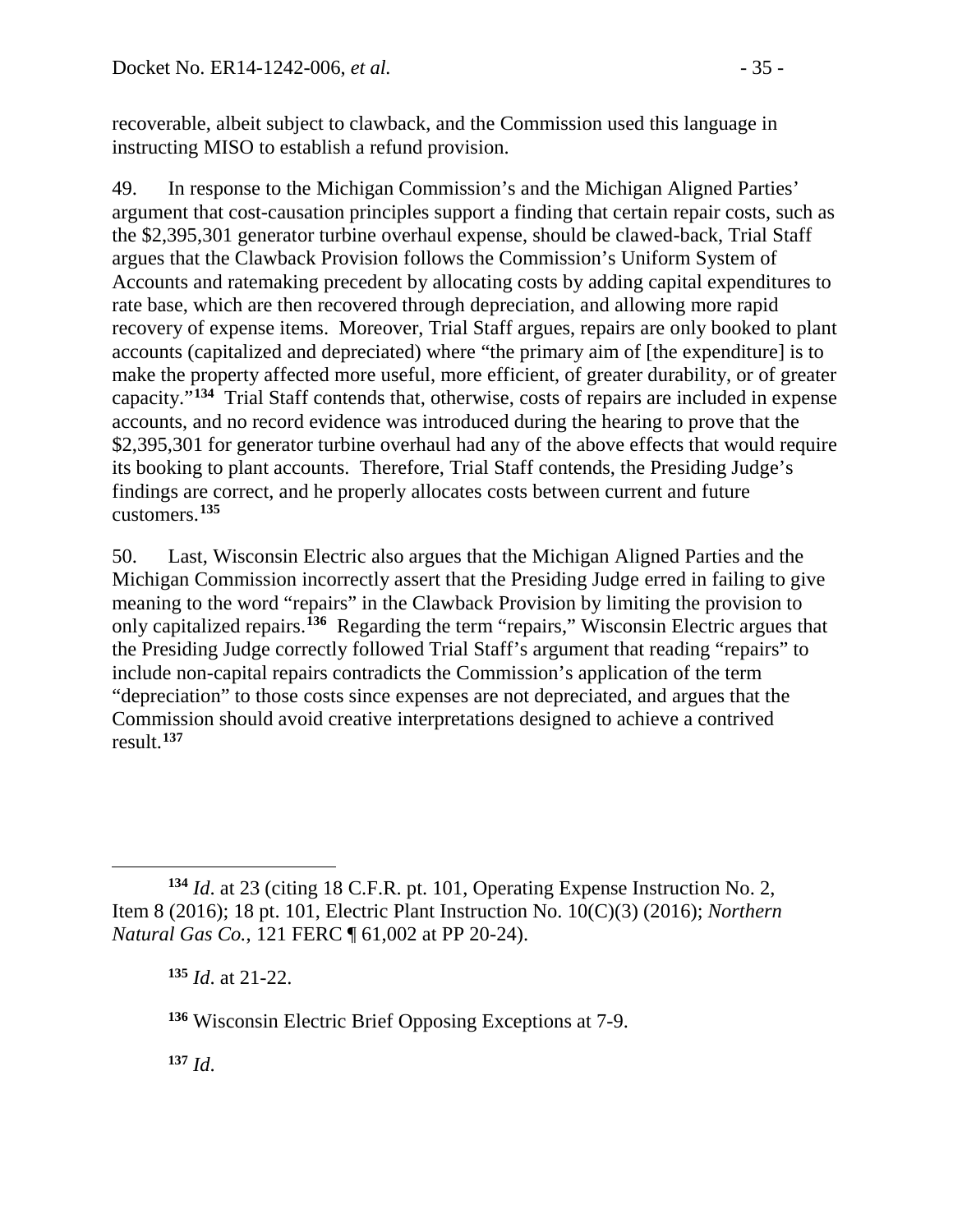#### <span id="page-35-0"></span>**d. Commission Determination**

51. We affirm the Presiding Judge's finding that all capital costs, not just capital costs to meet applicable regulations and other requirements (including environmental), are subject to refund under the Clawback Provision.

52. An early iteration of the Clawback Provision only required refunds of costs for repairs or capital expenditures needed to meet applicable environmental regulations, but the Commission questioned whether this went far enough, asking "whether [SSR Unit owners] should be required to refund additional costs (e.g., other capital costs associated with their continued operation)."<sup>[138](#page-35-1)</sup> On compliance, MISO eliminated the language expressly limiting the clawback obligation to environmental costs and added the language that expanded the situations where refunds would be required: "The [resource owner] must refund . . . costs . . . that were needed to continue operation of the [unit] and to meet applicable regulations and other requirements (including environmental) while the [unit] was subject to an SSR Agreement . . . . "<sup>[139](#page-35-2)</sup> MISO explained that the meaning of the revised Clawback Provision is that "[a]ll expenditures for repairs and capital expenditures on SSR-designated units are subject to refund (with interest, less depreciation)."**[140](#page-35-3)** We find that this regulatory history shows that the compliance filings made by MISO expanded the types of costs subject to refund under the Clawback Provision, and the Commission accepted those revisions.**[141](#page-35-4)** We also find that this Tariff language applies to both the Original and the Replacement SSR Agreements. Accordingly, we affirm the Presiding Judge's finding that \$9,514,745 of capital expenditures collected under the Original SSR Agreement must be refunded pursuant to the Clawback Provision. We also affirm the Presiding Judge's finding that all capital expenditures collected under the Replacement SSR Agreement must be refunded pursuant to the Clawback Provision.

53. Regarding Wisconsin Electric's contention that the Clawback Provision does not apply to suspension SSR Agreements such as the Original SSR Agreement, we agree

**<sup>138</sup>** *Midwest Indep. Transmission Sys. Operator, Inc.*, 148 FERC ¶ 61,056 at P 44.

<span id="page-35-2"></span><span id="page-35-1"></span>**<sup>139</sup>** *See* MISO, Compliance Filing Transmittal Letter, Docket No. ER12-2302-003, at 6 (filed Sept. 19, 2014); *see also* MISO, FERC Electric Tariff, Module C, § 38.2.7.e(i)  $(39.0.0)$ .

<span id="page-35-3"></span>**<sup>140</sup>** MISO, Compliance Filing Transmittal Letter, Docket No. ER12-2302-003, at 6 (filed Sept. 19, 2014).

<span id="page-35-4"></span>**<sup>141</sup>** *Midwest Indep. Transmission Sys. Operator, Inc.*, 153 FERC ¶ 61,313, at ordering para. (D) (2015) (accepting MISO's proposed tariff revisions, subject to condition).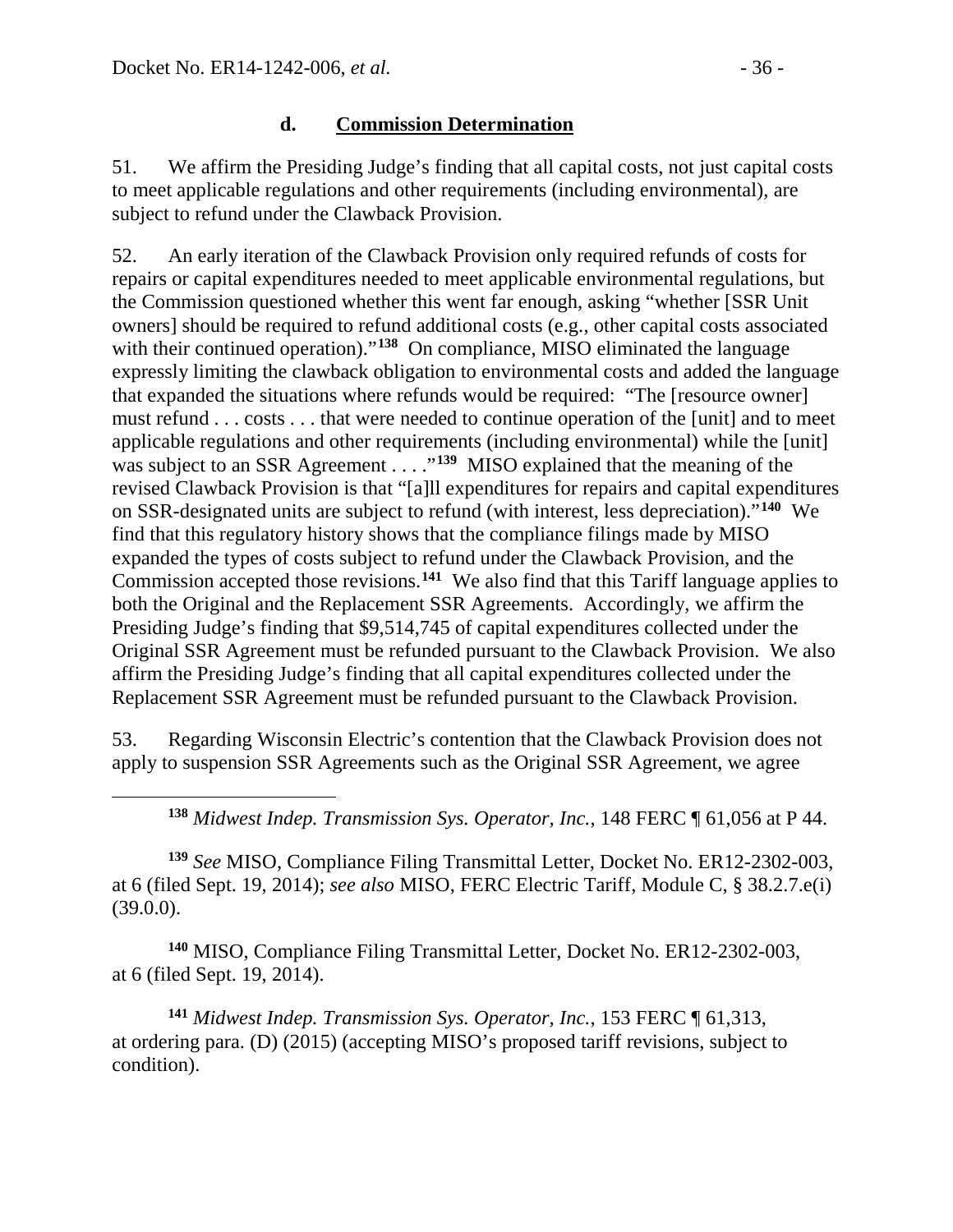with the Michigan Commission that Wisconsin Electric raises this argument for the first time in its brief on exceptions and, therefore, we need not address it.**[142](#page-36-0)** With this said, we do agree with the Michigan Aligned Parties and Trial Staff that suspension SSR Agreements are explicitly referenced in the Clawback Provision.**[143](#page-36-1)**

54. We reverse the Presiding Judge's finding that only costs classified as capital expenditures are subject to refund under the Clawback Provision (i.e., excluding noncapitalized repairs). The Clawback Provision requires that an SSR owner must refund "with interest all costs, less depreciation, for repairs and capital expenditures that were needed to continue operation of the Generation Resource or SCU and to meet applicable regulations and other requirements (including environmental) while the Generation Resource or SCU was subject to an SSR Agreement."**[144](#page-36-2)** We find that if the Commission's intent was to exclude non-capitalized repairs from being refunded, there would have been no need to include the word "repairs" in the provision, as the refund of capitalized repairs is already captured by the more general term of "capital expenditures." To accept the Presiding Judge's interpretation would render the term "repairs" meaningless, and we find that the correct reading of the Clawback Provision necessitates giving meaning to the term "repairs," for the following reasons.

55. First, the regulatory history shows that the Commission was concerned that an SSR Agreement could be used by a generation resource to recover the costs for significant upgrades from load-serving entities in MISO, and then rescind its Attachment Y Notice, or otherwise return to service, without having to reimburse those

<span id="page-36-0"></span> $\overline{a}$ **<sup>142</sup>** *See, e.g.*, *Bluegrass Generation Co., L.L.C.*, 118 FERC ¶ 61,214, at P 95, *reh'g denied*, 121 FERC ¶ 61,018 (2007) (finding that an argument was improperly raised where the party raised the argument for the first time in its brief on exceptions).

<span id="page-36-1"></span>**<sup>143</sup>** *See* MISO, FERC Electric Tariff, Module C, § 38.2.7.e(i) (39.0.0) ("The owner or operator of a Generation Resource . . . must refund . . .with interest all costs, less depreciation, for repairs and capital expenditures that were needed to continue operation of the Generation Resource or SCU and to meet applicable regulations and other requirements (including environmental) while the Generation Resource . . . was subject to an SSR Agreement if the owner or operator: (1) *rescinds its decision to Suspend* or to Retire the unit while it is designated a SSR, (2) returns a unit to service following its previous designation as an SSR Unit and later retirement of the unit; or (3) *returns a unit to service on schedule (i.e. returns to service consistent with an Attachment Y Notice to Suspend operations) from the designation as an SSR Unit*.") (emphasis added).

<span id="page-36-2"></span>**<sup>144</sup>** MISO, FERC Electric Tariff, Module C, § 38.2.7.e(i) (39.0.0).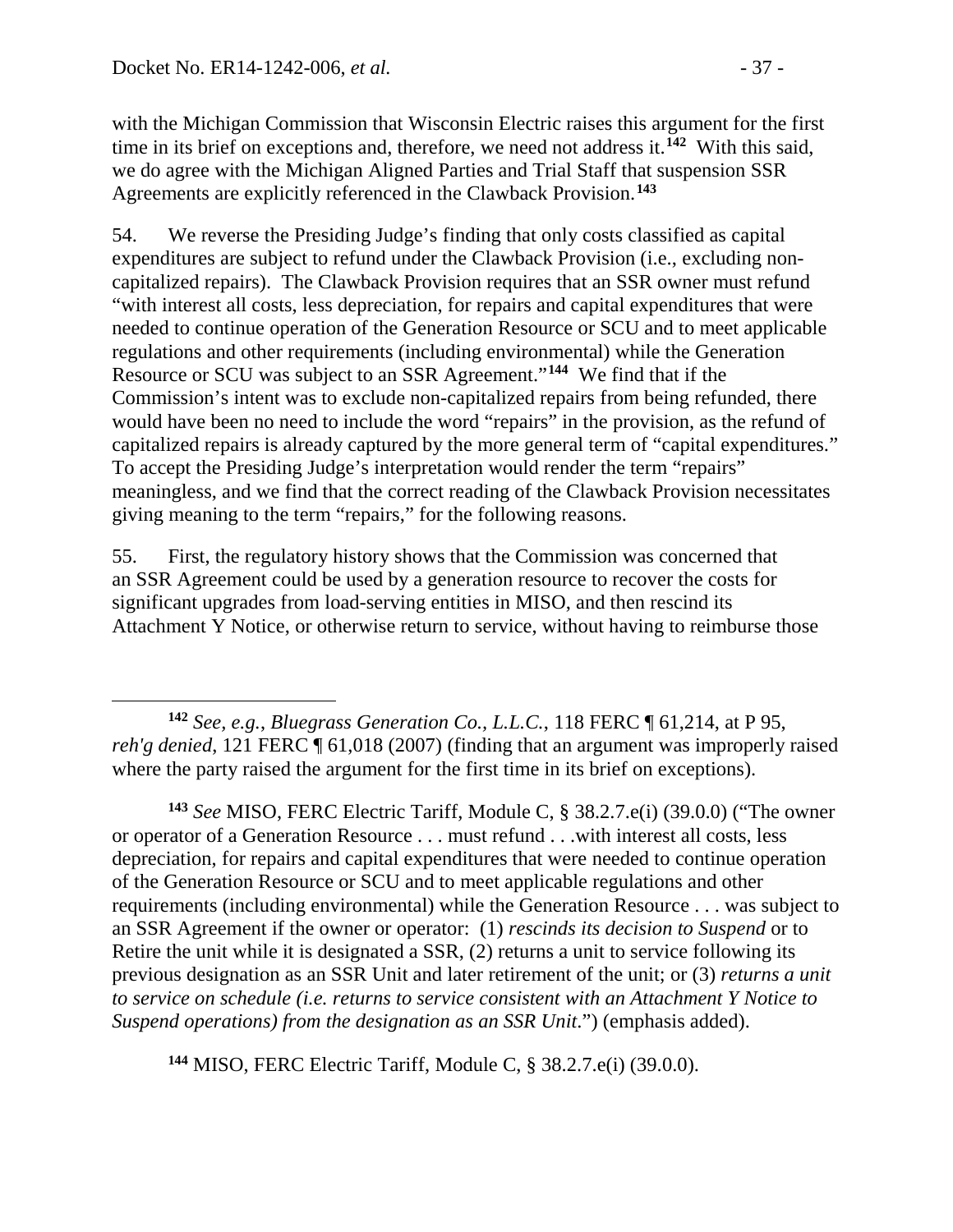upgrade costs.**[145](#page-37-0)** Though the Commission uses the terms "capital improvements" and "capital expenditures" in the excerpts from the orders provided above, it also refers in the

<span id="page-37-0"></span>**<sup>145</sup>** *See* 2012 SSR Order, 140 FERC ¶ 61,237 at P 137 ("[W]e understand MISO's concern that SSR Agreements could be used to make significant capital improvements to resources that will ultimately retire or to allow a resource owner to inappropriately recover the cost of long-term capital expenditures from load-serving entities in MISO. For example, an SSR eligible for waiver from an environmental regulatory requirement could instead make a costly capital improvement and seek recovery under an SSR Agreement; or an SSR could recover the cost of significant upgrades required by environmental regulations under an SSR Agreement and then return to service by rescinding their Attachment Y Notice."); *Midwest Indep. Transmission Sys. Operator, Inc.*, 148 FERC  $\P$  61,056 at P 44 ("[B]y referring only to resources that rescind a decision to retire or suspend operations, MISO's proposal fails to address the treatment of suspended SSRs that later return to service *on schedule* and without rescinding a decision to suspend operations (e.g., resources that return to service consistent with an initial Attachment Y Notice to suspend operations). We are concerned that this could allow SSR Agreements to be used to allow resource owners to inappropriately recover the cost of long-term capital expenditures from load-serving entities in MISO, as explained in the [2012] SSR Order.").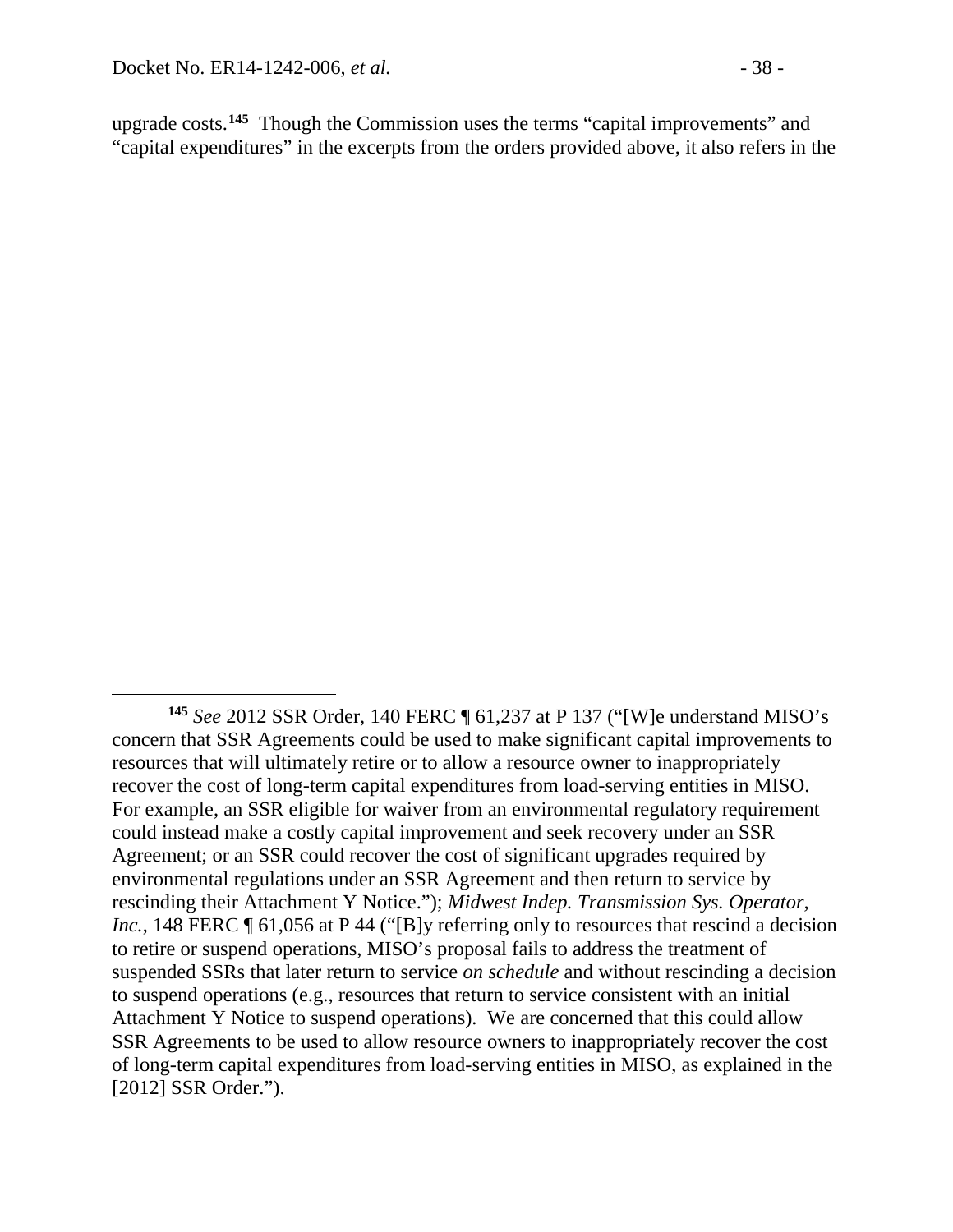2012 SSR Order to "significant upgrades,"**[146](#page-38-0)** and it is also clear from the context of the discussion in these two orders that the Commission's concern is ensuring that costs incurred under an SSR Agreement for upgrades that provide significant benefits after the end of SSR service are assigned to those who benefit from those upgrades. Moreover, as noted above, the Clawback Provision itself includes repairs and not just capital expenditures. On balance, we find that it is a reasonable interpretation of the Clawback Provision that certain repair costs, in addition to capital expenditures, should be refunded when an SSR Unit returns to service if the record indicates that those repair costs provide significant benefits to customers beyond the term of the SSR Agreement. Any other interpretation of the Clawback Provision would potentially allow SSR owners to recover the total cost for repair expenses that provide significant benefits beyond the term of the SSR Agreement from SSR customers simply because the SSR owner chose not to capitalize those expenses. With this said, we note that repairs incurred by an SSR owner that do not produce significant benefits after the end of SSR service would not be subject to refund under the Clawback Provision.**[147](#page-38-1)**

56. Our interpretation of the Clawback Provision is supported by the Commission's previous determination in the *Ameren* case that a non-capitalized generator turbine overhaul repair would be subject to the Clawback Provision if the SSR returned to regular utility service. In its Edwards Year 2 SSR Agreement in Docket No. ER14-1210 for SSR service provided by the Edwards Unit 1 SSR addressed in the *Ameren* order, Illinois Power Company proposed to expense a \$4.7 million generator turbine overhaul. The Commission in *Ameren* did not object to Illinois Power Company's classification of this generator turbine overhaul repair as a non-capitalized expense when it set that SSR's rates for hearing and settlement judge procedures, even though that classification was protested. **[148](#page-38-2)** However, later in the *Ameren* order, the Commission grappled, like in the instant case, with the issue of whether any refunds should be provided for this non-

<span id="page-38-1"></span>**<sup>147</sup>** *See id.* (discussing the Commission's concern that an SSR Agreement could be used to recover the costs for significant upgrades without having to refund those costs if the generation resource returned to service).

<span id="page-38-2"></span>**<sup>148</sup>** *Ameren*, 148 FERC ¶ 61,057 at PP 204, 213 (declining to prevent an SSR owner from expensing a generator turbine overhaul repair that the SSR owner argued could not be treated as capital because the SSR Unit would be retired as soon as it is no longer needed for SSR service and therefore there would be no opportunity to recover depreciation).

<span id="page-38-0"></span> $\overline{a}$ **<sup>146</sup>** *Id.* P 137 ("For example, . . . an SSR could recover the cost of significant upgrades required by environmental regulations under an SSR Agreement and then return to service by rescinding their Attachment Y Notice.").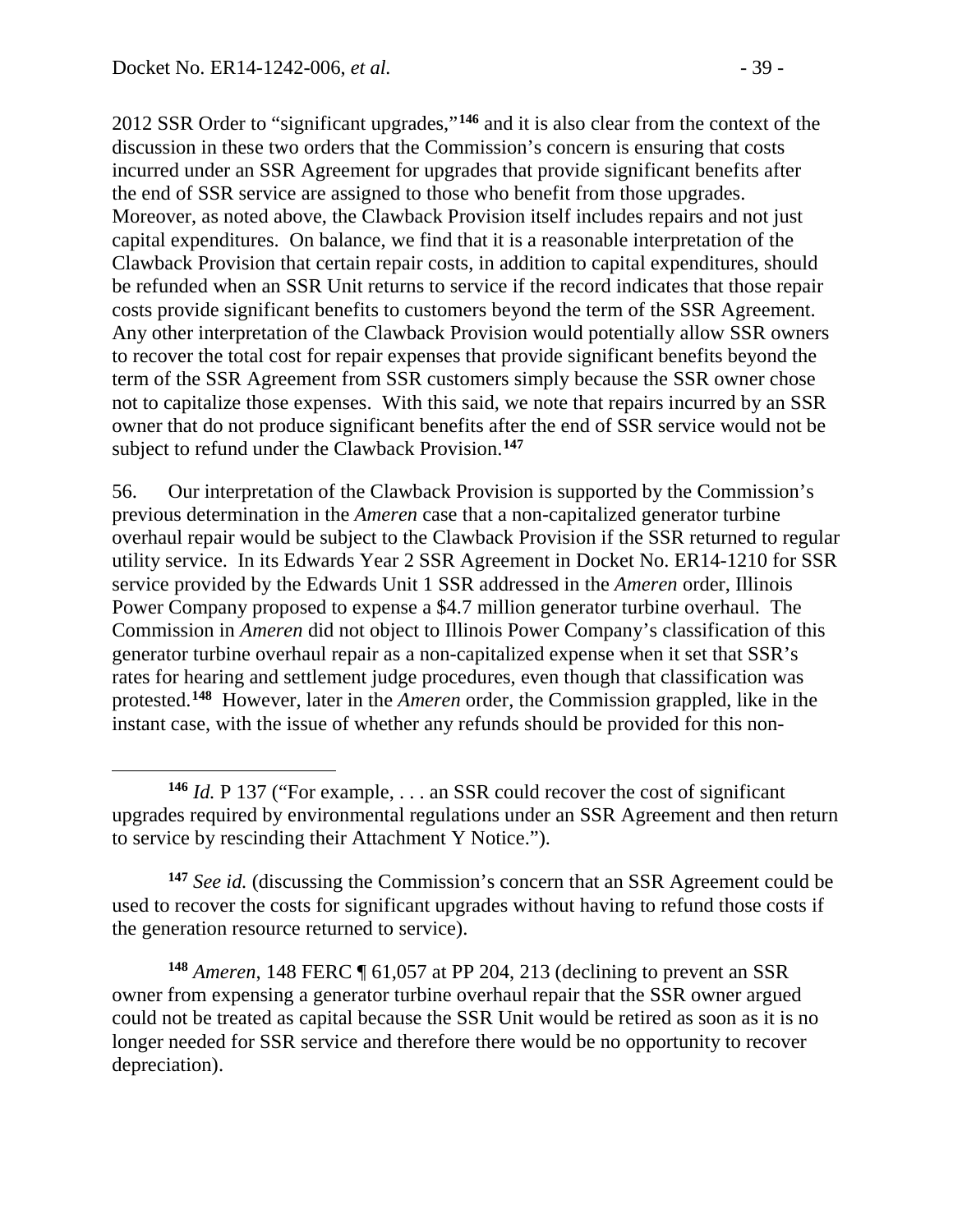capitalized generator turbine overhaul should the Edwards Unit 1 SSR return to regular utility service.**[149](#page-39-0)**

57. Specifically, the Illinois Commerce Commission (Illinois Commission) protested the following language at Section 3B of the SSR Agreement: "Participant may request that MISO terminate this Agreement if the Participant agrees in writing to continue to operate the Unit without an SSR Agreement until the alternative(s) identified by MISO have been implemented to maintain the reliability of the Transmission System." The Illinois Commission stated that it appeared that this language would permit Illinois Power Company to install major plant upgrades such as the generator turbine overhaul project, recover those costs from captive ratepayers and then terminate the SSR Agreement in order to participate in the electricity markets, at least until "the alternative(s) identified by MISO have been implemented to maintain the reliability of the Transmission System." The Illinois Commission recommended that the Commission either direct MISO to delete the quoted sentence, or alternatively, require that, if Illinois Power Company terminates the SSR Agreement after installing significant capital equipment and returns to market operations, then the amounts paid by ratepayers toward such capital costs shall be refunded.**[150](#page-39-1)** In response to the Illinois Commission's concerns, the Commission found that if Edwards Unit 1 were to continue operating after its designation as an SSR ends, the 2012 SSR Order required MISO to provide Tariff revisions addressing the treatment of SSR Units that later return to service, including to ensure that such resources refund with interest all costs, less depreciation, of repairs or capital expenditures needed to meet the applicable environmental regulations.**[151](#page-39-2)**

58. Additionally, we note that the alternative outcome here could lead to perverse incentives. For example, if the Commission were to accept the interpretation of the Presiding Judge, a generator that is needed to operate as an SSR Unit would be allowed to charge captive customers for significant repairs needed to continue operation under an SSR Agreement and escape any requirement to refund those costs if it later returns to regular utility service simply by characterizing those repair costs as non-capital. In the instant case, Wisconsin Electric chose to expense the generator turbine overhaul repair, even though the record indicates that this repair provides benefits for seven to nine years, which results in significant benefits to customers beyond the terms of the Original and Replacement SSR Agreements. Moreover, SSR Agreements are limited under the Tariff

<span id="page-39-0"></span> $\overline{a}$ 

**<sup>150</sup>** *Id*. P 174.

<span id="page-39-2"></span><span id="page-39-1"></span>**<sup>151</sup>** *Id*. P 213 (citing 2012 SSR Order, 140 FERC ¶ 61,237 at P 138). *See also Midwest Indep. Transmission Sys. Operator, Inc.*, 148 FERC ¶ 61,056 at P 44.

**<sup>149</sup>** *Id.* P 213.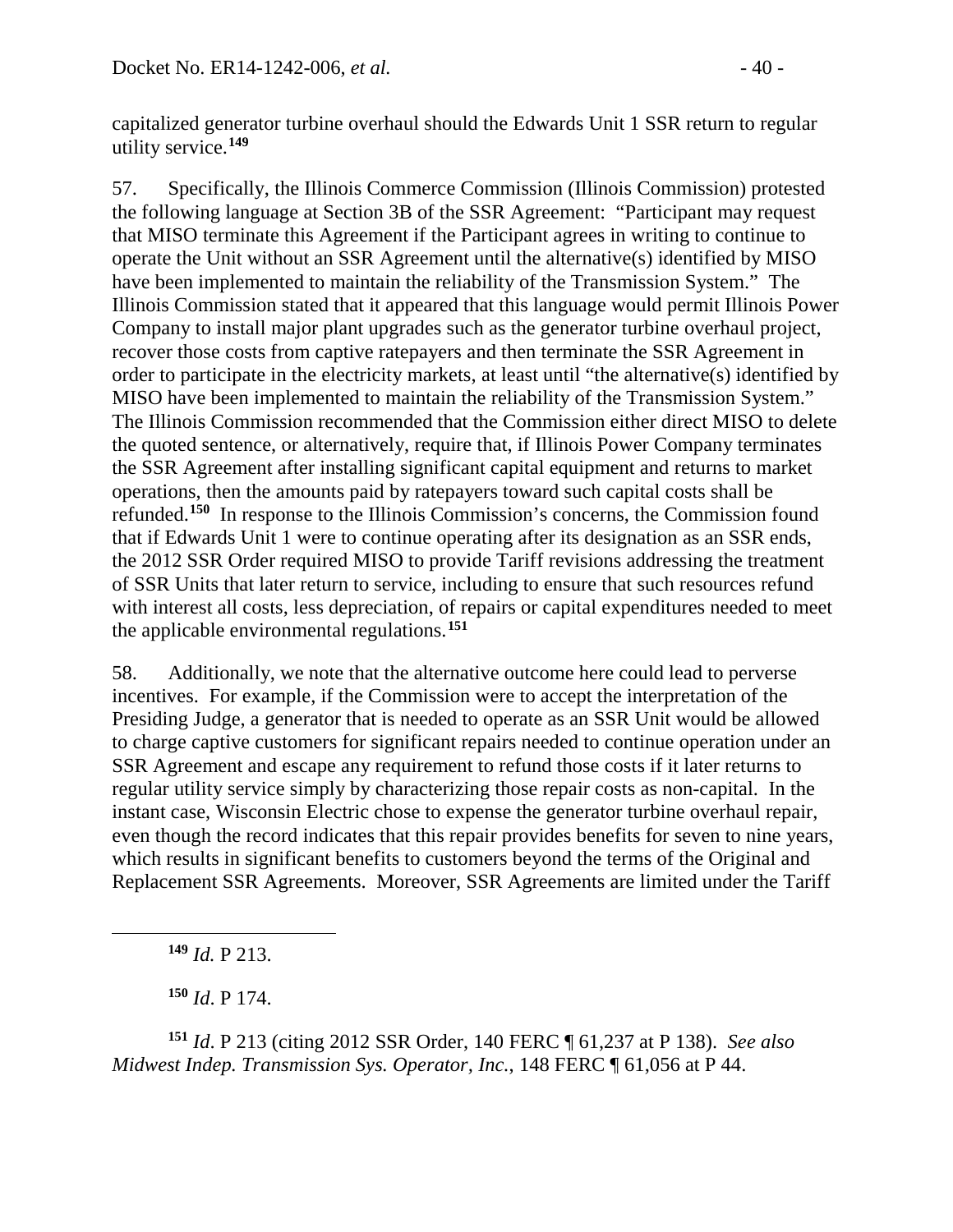to one-year terms except in exigent circumstances,**[152](#page-40-0)** and therefore, it is highly likely that SSR Unit owners will expense all significant repair costs. Accordingly, if the Clawback Provision were read to only require refunds of capitalized costs, most, if not all, significant repair costs incurred by an SSR to continue service under an SSR Agreement would not be refundable if it later returned to regular utility service, simply because those costs were expensed due to the one-year term of SSR Agreements, rendering the Clawback Provision virtually meaningless. Therefore, we find that the decision of an SSR owner to capitalize repair costs incurred under an SSR Agreement cannot be the determining factor as to whether those costs are subject to refund under the Clawback Provision. Instead, a more fact-specific inquiry, focusing on whether a repair provides significant benefits to other customers beyond the term of an SSR Agreement should the SSR return to regular utility service, is necessary to determine which non-capitalized repair costs, in addition to capital costs, are subject to the Clawback Provision.

59. Trial Staff argues that development of the Clawback Provision centered on capital costs, both for repairs and capital expenditures, but as discussed above, we find that interpretation of the regulatory history is too narrow. Similarly, Trial Staff's interpretation that the inclusion of the term "less depreciation" in the Clawback Provision means that only capital expenditures are subject to refund under the Clawback Provision is also too restrictive. Trial Staff's arguments ignore the main intent of the provision to prevent the inequitable recovery from SSR customers for repairs that provide significant benefits beyond the term of the SSR Agreement should the SSR later return to regular utility service. Moreover, as discussed above, this interpretation gives no effect to the term "repairs" in the Clawback Provision.

60. Consequently, we find that the \$2,395,301 of generator turbine overhaul costs, which Wisconsin Electric classified as a non-capitalized expense, is a repair that is subject to the Clawback Provision and must be refunded. There is sufficient record evidence showing that the generator turbine overhaul costs will provide significant benefits after the end of SSR service and, therefore, those costs are subject to the

<span id="page-40-0"></span>**<sup>152</sup>** *See* 2012 SSR Order, 140 FERC ¶ 61,237 at P 106 ("[A]n SSR Agreement must not exceed a one-year term except in exigent circumstances.").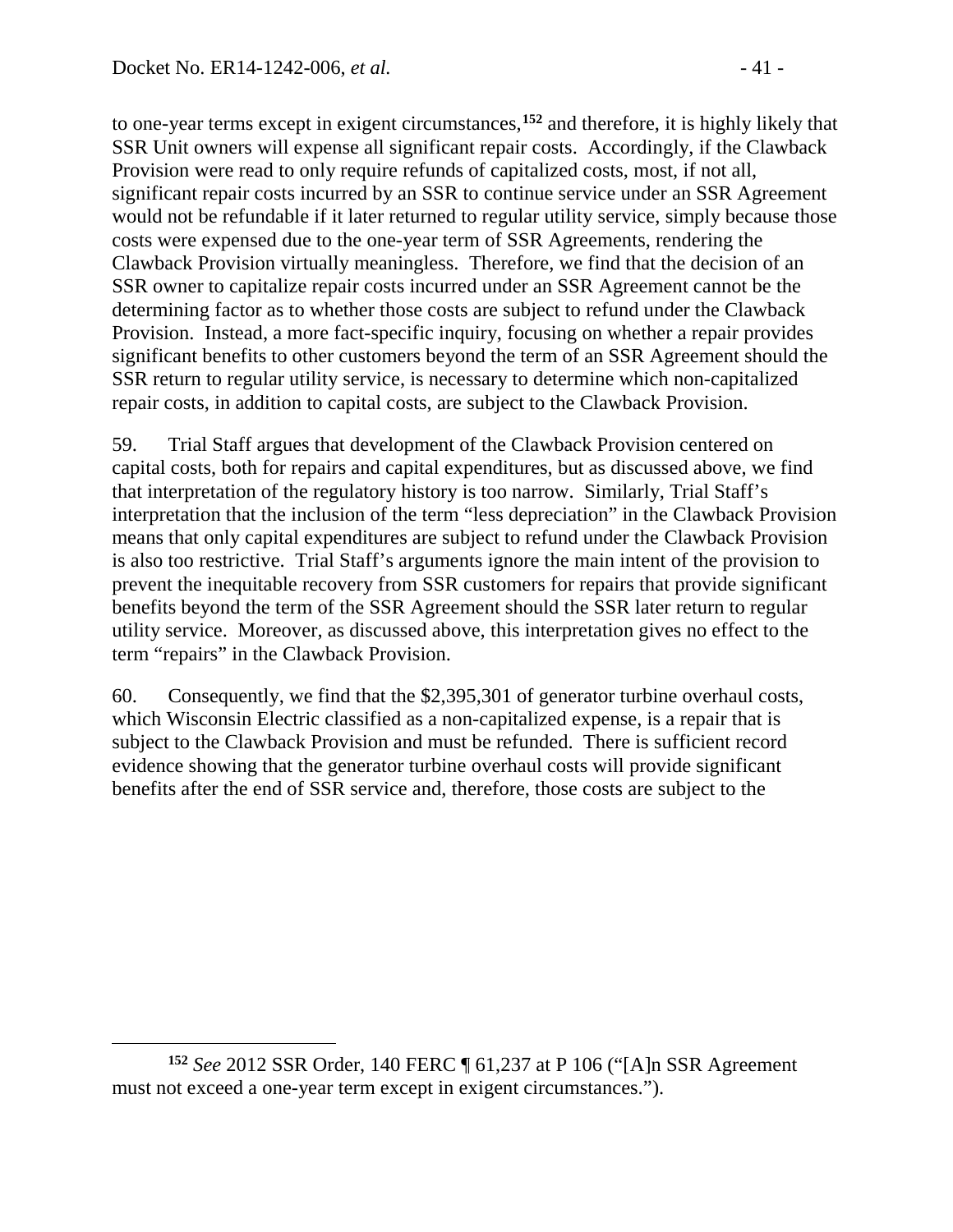Clawback Provision.**[153](#page-41-0)** Additionally, we find that the refund for the generator turbine overhaul pursuant to the Clawback Provision should be pro-rated to account for the SSR customers that benefited from the generator turbine overhaul, as discussed below. According to the record, the generator turbine overhaul repair is scheduled every seven to nine years,**[154](#page-41-1)** and we find that it is reasonable to pro-rate the cost for the repair over the average of seven to nine years (i.e., eight years). Wisconsin Electric incurred costs for the generator turbine overhaul repair starting in September 2014 and ending in December 2014. Therefore, we approximate the in-service date of the turbine at issue to be January 1, 2015. Since the Replacement SSR Agreement was terminated effective January 31, 2015, SSR customers under the Replacement SSR Agreement enjoyed the benefits of the generator turbine overhaul costs for one month. Accordingly, after pro-ration, Wisconsin Electric must refund \$2,370,350 of generator turbine overhaul costs pursuant to the Clawback Provision.**[155](#page-41-2)** Further, since the generator turbine overhaul costs spanned both the Original and Replacement SSR Agreements, we find that \$738,530 of those costs are attributable to the Original SSR Agreement and \$1,631,820 are attributable to the Replacement SSR Agreement.**[156](#page-41-3)**

<span id="page-41-1"></span>**<sup>154</sup>** *See* Tr. 587 (Wolter) (stating that Wisconsin Electric schedules a maintenance outage to conduct a generator turbine overhaul repair approximately every seven to nine years).

<span id="page-41-2"></span><sup>155</sup> \$2,395,310 (generator turbine overhaul costs) / 96 months (8-year useful life) = \$24,951 (monthly pro-ration amount). \$2,395,301 - \$24,951 = \$2,370,350 (generator turbine overhaul costs pro-rated for one month of service under the Replacement SSR Agreement).

<span id="page-41-3"></span>**<sup>156</sup>** *See* Ex. PSC-21. The generator turbine overhaul cost attributable to the Original SSR Agreement is calculated by adding the costs from September 2014 and half of October 2014 (which is \$738,530) and the cost attributable to the Replacement SSR Agreement is calculated by adding the costs from half of October 2014 and November – December 2014 and then deducting the amount for pro-ration (\$1,656,771 (total cost for generator turbine overhaul cost under Replacement SSR Agreement) - \$24,951 (monthly pro-ration amount) =  $$1,631,820$ . The amount for pro-ration is deducted only from the Replacement SSR Agreement costs because SSR customers received benefits from the repair during the term of the Replacement SSR Agreement.

<span id="page-41-0"></span>**<sup>153</sup>** We note that there is not sufficient record evidence to find that any other repairs would provide significant benefits after the end of SSR service, and therefore, no other repair costs incurred by Wisconsin Electric are subject to refund under the Clawback Provision.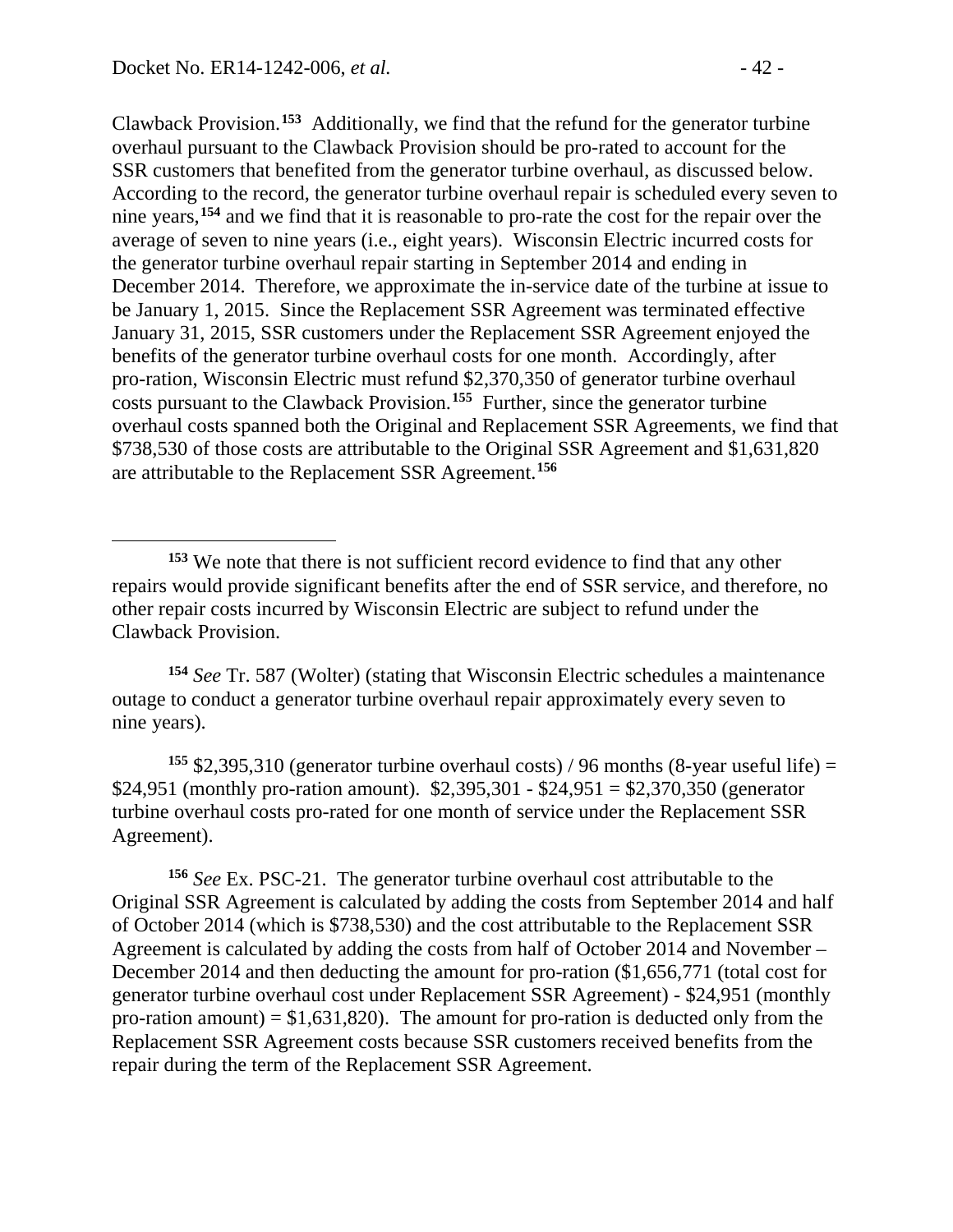#### <span id="page-42-1"></span><span id="page-42-0"></span>**a. Initial Decision**

61. As discussed above, the Presiding Judge found that Wisconsin Electric must refund \$9,541,745 in capital expenditures made under the Original SSR Agreement pursuant to the Clawback Provision in section 38.2.7.e of the Tariff. The Presiding Judge also found that the total refund Wisconsin Electric owes for the fixed-cost compensation under the Original SSR Agreement, including the amount to be refunded pursuant to the Clawback Provision, is \$12,915,698 plus interest. The Presiding Judge stated that this refund amount is the difference between Wisconsin Electric's as-filed claim of \$36,999,072 for fixed-cost compensation and the Presiding Judge's finding of the appropriate amount of fixed-cost compensation of \$24,083,374.**[157](#page-42-4)**

### <span id="page-42-2"></span>**b. Briefs on Exceptions**

62. MISO argues that the Initial Decision is inconsistent in regard to its determination of refunds under the Original SSR Agreement by combining the adjustments to fixed-cost compensation and the Clawback Provision refund amounts. MISO states that the Initial Decision finds a "total refund . . . inclusive of clawback" of \$12,915,698, and separately finds that \$9,541,745 must be refunded pursuant to the Clawback Provision. MISO contends that permitted fixed-cost compensation and the Clawback Provision refunds must be separately and clearly stated.**[158](#page-42-5)**

63. MISO also argues that the timing of the refund obligation is not clearly outlined in the Initial Decision, which it argues is necessary for calculating interest.**[159](#page-42-6)**

#### <span id="page-42-3"></span>**c. Briefs Opposing Exceptions**

64. The Michigan Commission rejects as without merit MISO's allegation that the Presiding Judge erred by failing to clearly identify permitted fixed-cost compensation and the Clawback Provision portions of the total refund.**[160](#page-42-7)** The Michigan Commission

<span id="page-42-6"></span>**<sup>159</sup>** *Id*. at 10-11.

 $\overline{a}$ 

<span id="page-42-7"></span>**<sup>160</sup>** Michigan Commission Brief Opposing Exceptions at 26-28.

<span id="page-42-5"></span><span id="page-42-4"></span>**<sup>157</sup>** Initial Decision, 156 FERC ¶ 63,013 at P 77, n.180. As noted above, this amount was calculated incorrectly by the Presiding Judge and should actually be \$23,724,488.

**<sup>158</sup>** MISO Brief on Exceptions at 8-9.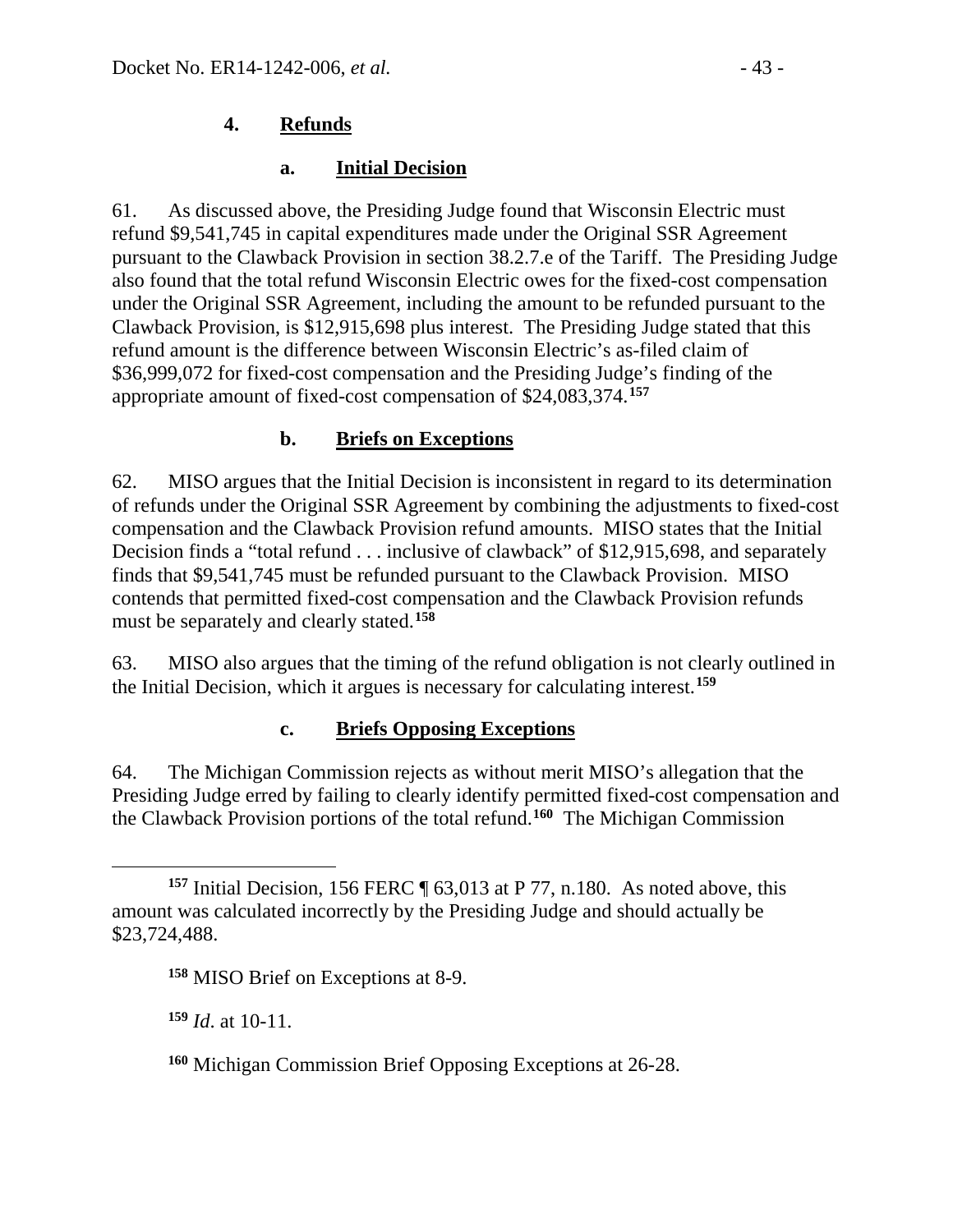argues that the Presiding Judge clearly identified all of his recommended adjustments to MISO's as-filed SSR compensation for the Original SSR Agreement. The Michigan Commission argues that the net clawback amount is easily calculated by subtracting the Presiding Judge's elimination of \$1,401,215 MATS capital expenditures incurred prior to the commencement of the Replacement SSR period from the total capital costs of \$4,585,158, which results in a net clawback amount of \$3,182,943. Consequently, the Michigan Commission argues, MISO's exception to the Initial Decision should be rejected.**[161](#page-43-1)**

65. Trial Staff argues, in response to MISO's claim that it is unclear how interest should be computed on refunds ordered by the Commission, that interest should be computed in accordance with section 35.19a of the Commission's regulations.**[162](#page-43-2)** Trial Staff argues that interest should accrue from the time Wisconsin Electric received the amounts in excess of the compliance levels until the time refunds of those amounts were made.**[163](#page-43-3)**

66. The Michigan Aligned Parties argue that the Initial Decision provided clear guidance on the amount of refunds ordered under the Original SSR Agreement, contrary to MISO's argument that the Initial Decision was ambiguous regarding the calculation of refunds.**[164](#page-43-4)** The Michigan Aligned Parties argue that the Initial Decision provides sufficient instruction for calculating refunds for the Original SSR Agreement. They also contend that MISO knows when payments were made and what the payments covered because it has the ability to determine the amount it paid for a specific amount of energy at a specific point in time and that is all the information that MISO requires in order to calculate interest.

## <span id="page-43-0"></span>**d. Commission Determination**

67. We reject MISO's argument that the Presiding Judge did not provide clear guidance regarding refunds. We agree with the Michigan Commission that the direction provided in the Initial Decision is sufficient to calculate the appropriate costs and refunds for the Original SSR Agreement. We find that the appropriate fixed-cost compensation under the Original SSR Agreement, after correcting the Presiding Judge's miscalculation

 $\overline{a}$ 

<span id="page-43-3"></span>**<sup>163</sup>** Trial Staff Brief Opposing Exceptions at 24.

<span id="page-43-4"></span>**<sup>164</sup>** Michigan Aligned Parties Brief Opposing Exceptions at 57-58.

<span id="page-43-2"></span><span id="page-43-1"></span>**<sup>161</sup>** *Id*. (citing Initial Decision, 156 FERC ¶ 63,013 at PP 84, 97 (subtracting the MATS adjustment, ¶ 87 of the Initial Decision, from Trial Staff's clawback adjustment, ¶ 94 of the Initial Decision)).

**<sup>162</sup>** 18 C.F.R. § 35.19a (2017).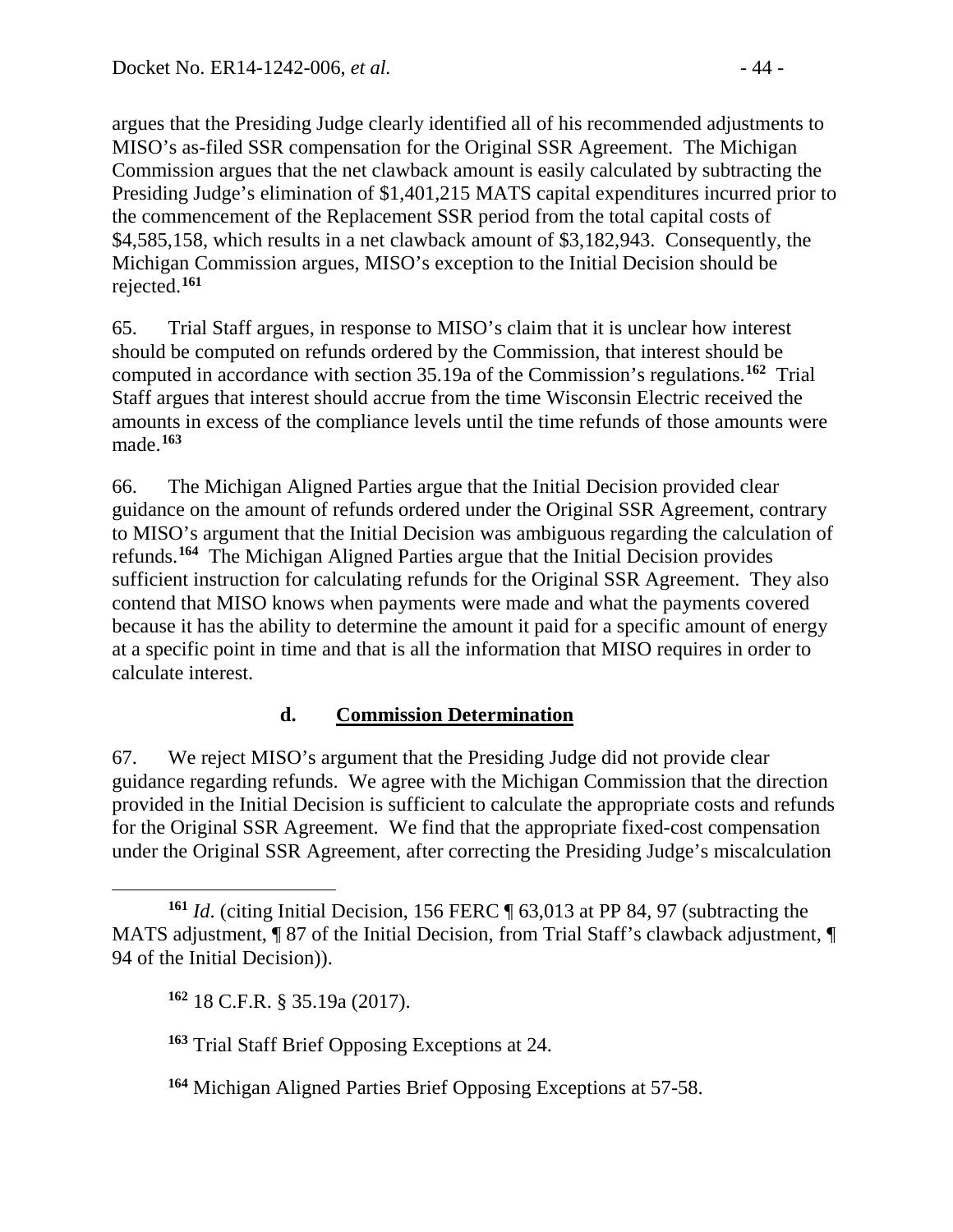of skeleton work crew costs, is \$23,724,488, which must be further reduced by the Original SSR Agreement's share of the expensed generator turbine overhaul refund (which is \$738,530).

68. Accordingly, the total refund to be paid by Wisconsin Electric to MISO under the Original SSR Agreement is \$14,013,114, which is calculated by subtracting the Original SSR Agreement's share of the expensed generator turbine overhaul refund (which is \$738,530) from the \$23,724,488 allowed by the Presiding Judge for fixed-cost compensation (as adjusted for his skeleton work crew miscalculation), and then subtracting that reduced amount from the total compensation collected by Wisconsin under the Original SSR Agreement (\$36,999,072).**[165](#page-44-3)** Interest should be computed in accordance with section 35.19a of the Commission's regulations.**[166](#page-44-4)**

69. Regarding the timing of the refunds, we agree with Trial Staff that interest should accrue from the time Wisconsin Electric received the excess compensation until the date that refunds are made.

### **B. Replacement SSR Agreement**

### **1. Fixed-Cost Component**

#### <span id="page-44-2"></span><span id="page-44-1"></span><span id="page-44-0"></span>**a. Initial Decision**

70. The Presiding Judge found that MISO has not carried its burden of proof regarding the justness and reasonableness of the fixed-cost component of compensation under the Replacement SSR Agreement because of an excessive economic cost of capital and certain ineligible capital expenditures.**[167](#page-44-5)** The Presiding Judge noted that during the term of the Replacement SSR Agreement, the Tariff no longer required MISO to negotiate using going-forward costs and instead the negotiated compensation was to be based on a cost-of-service approach.**[168](#page-44-6)** The Presiding Judge rejected MISO's and Wisconsin Electric's argument that the fixed-cost component of compensation under the Replacement SSR Agreement is just and reasonable because it was negotiated at arm's

**<sup>166</sup>** 18 C.F.R. § 35.19a (2017).

<span id="page-44-5"></span>**<sup>167</sup>** Initial Decision, 156 FERC ¶ 63,013 at PP 78, 87.

<span id="page-44-6"></span>**<sup>168</sup>** *Id*. P 79 (citing *Ameren*, 148 FERC ¶ 61,057 at P 87).

<span id="page-44-4"></span><span id="page-44-3"></span> $\overline{a}$ **<sup>165</sup>** The calculation of the refund is as follows: \$36,999,072 (amount collected by Wisconsin Electric) - (\$23,724,488 (adjusted fixed-cost compensation) - \$738,530 (refund for expensed turbine repair under the Clawback Provision)) =  $$14,013,114$ .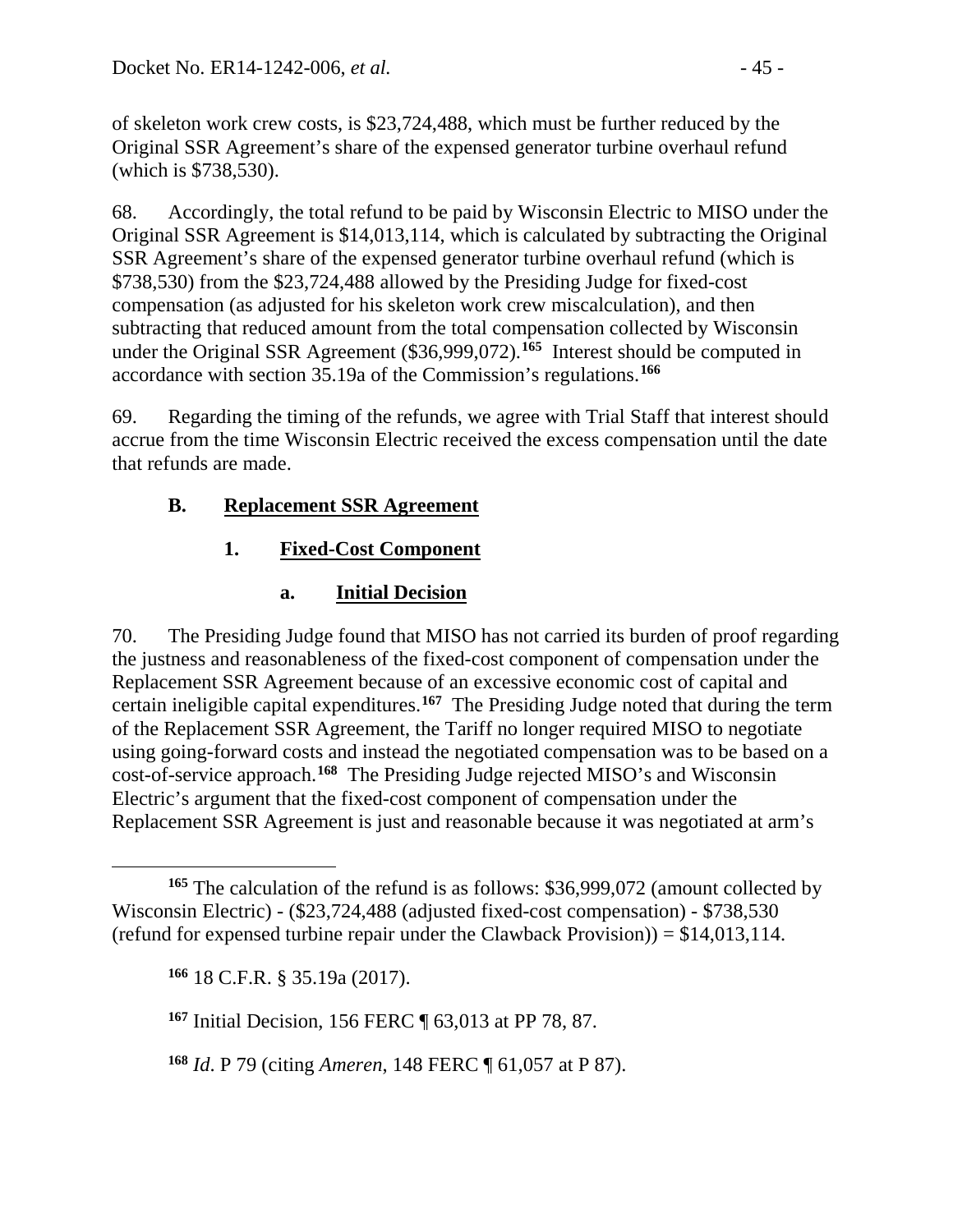length in the normal course of business, it is consistent with the Tariff and Commission precedent, and because the true-up provision included in the Replacement SSR Agreement provides a transparent process to ensure reasonable results.**[169](#page-45-0)** Instead, the Presiding Judge agreed with Trial Staff, the Michigan Commission, and the Michigan Aligned Parties that the economic cost of capital used in Wisconsin Electric's calculations is unjust and unreasonable. The Presiding Judge determined that the 10.4 percent ROE used by Wisconsin Electric in the proposed economic cost of capital (1) is outdated and based on a 2009 Wisconsin Public Service Commission order, to which the Commission is not bound; and (2) the ROE was sanctioned for use in Wisconsin, whereas the assets involved in the proceeding are located in Michigan. The Presiding Judge also determined that certain other inputs to the economic cost of capital are unsupported such as cost of preferred stock and cost of long-term debt.**[170](#page-45-1)** The Presiding Judge found that the economic cost of capital used in the fixed-cost component should be 9.68 percent.**[171](#page-45-2)**

71. The Presiding Judge also determined that certain MATS compliance costs in the fixed-cost component are unjust and unreasonable. The Presiding Judge found that Wisconsin Electric changed a date on a consulting services invoice (MATS Invoice) to one day after the Replacement SSR Agreement became effective, which appears to have been done so the MATS costs could be recoverable under the Replacement SSR Agreement since the costs were not recoverable under the Original SSR Agreement.

72. The Presiding Judge also found that the inclusion of costs associated with powder activated carbon in the fixed-cost component under the Replacement SSR Agreement is unjust and unreasonable. The Presiding Judge determined that the costs associated with powder activated carbon should only be included in the fixed-cost component if they were incurred upon installation of the MATS equipment, and the Presiding Judge found that there is no evidence in the record that these costs were actually incurred during the retirement period because the MATS modifications were not yet in service during the retirement period. The Presiding Judge concluded that, if the modifications were not yet in service, then the costs were not needed to maintain operation of the Presque Isle Units during the Replacement SSR Agreement term.**[172](#page-45-3)**

**<sup>169</sup>** *Id*.

<span id="page-45-2"></span><span id="page-45-1"></span><span id="page-45-0"></span> $\overline{a}$ 

**<sup>171</sup>** *Id*.

<span id="page-45-3"></span>**<sup>172</sup>** *Id*. P 86 (citing Ex. WEC-5 at 9:20-22; Ex. MAP-1 at 77:3-8).

**<sup>170</sup>** *Id*. P 82 (citing Ex. S-7 at 42:2–3, 42:18–19, 44:8–45:4).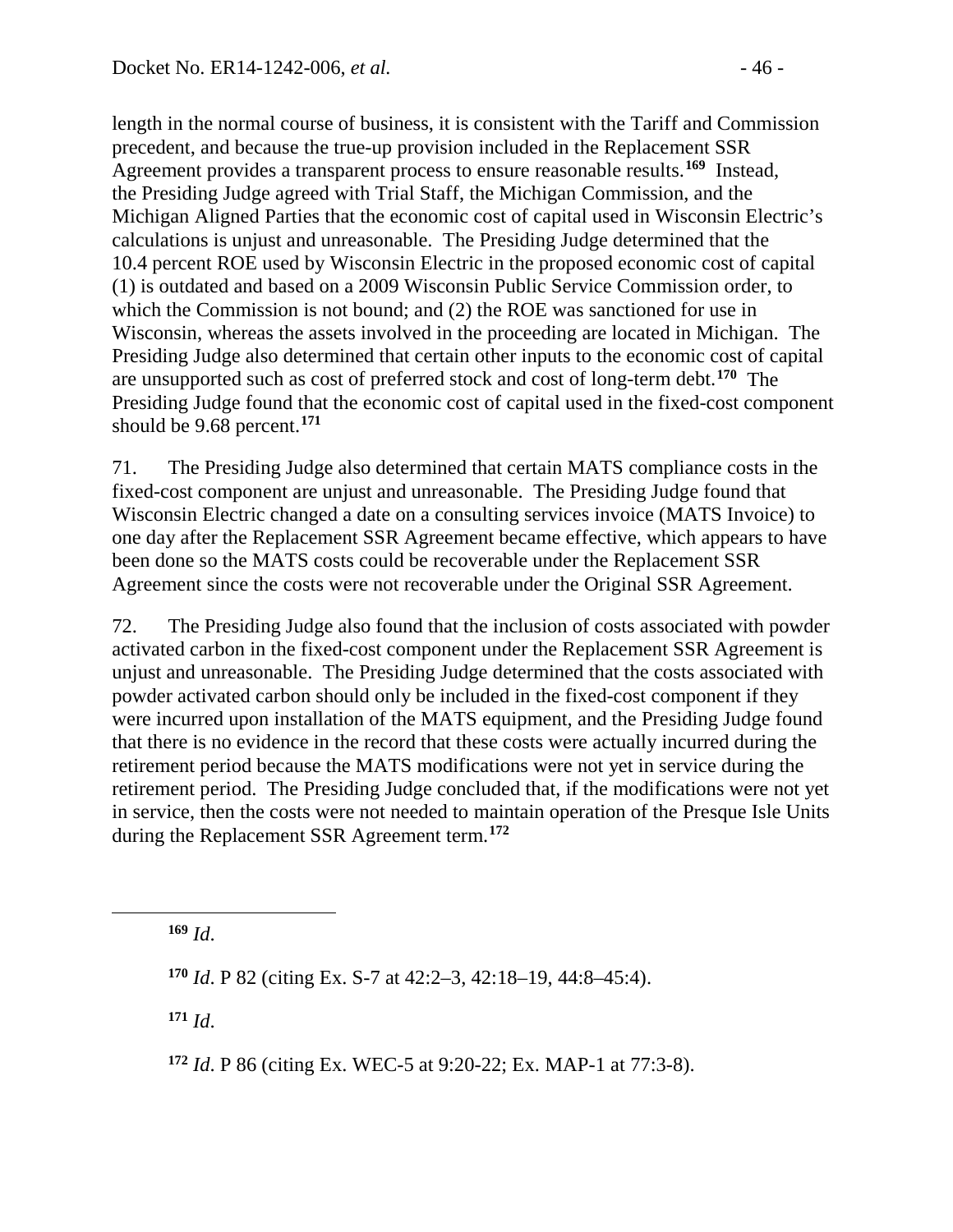73. The Presiding Judge found that he was unable to determine the just and reasonable fixed-cost component to compensation because "the record is void of work papers in Microsoft<sup>®</sup> Excel format."<sup>[173](#page-46-1)</sup> Instead, the Presiding Judge provided guidelines to determine the recalculations that would produce the appropriate fixed-cost component. The Presiding Judge found that the following modifications should be used to determine the fixed costs: (1) Return on Capital and Carrying Cost of Inventory should be assessed using the 9.68 percent economic cost of capital; (2) capital costs should be recalculated to exclude powder activated carbon; and (3) other elements, e.g., depreciation, must be recalculated because the preceding modifications impact other elements that make up the fixed-cost compensation.**[174](#page-46-2)**

#### <span id="page-46-0"></span>**b. Briefs on Exceptions**

74. Wisconsin Electric argues that the Initial Decision incorrectly interpreted *Ameren*  in finding that, during the Replacement SSR Agreement, the Tariff no longer required MISO to negotiate using going-forward costs, but rather, the negotiated compensation was to be based on a cost-of-service approach.**[175](#page-46-3)** Wisconsin Electric states that *Ameren*  established that the SSR Unit owner can be fully compensated up to its cost of service. Wisconsin Electric argues that the precedent does not require that compensation under an SSR Agreement be equal to the SSR Unit owner's full cost-of-service, nor does it require that the full cost-of-service was the amount to be included as SSR compensation.

75. Wisconsin Electric reiterates its arguments made above regarding the Initial Decision's error in requiring a cost-of-service showing and the use of actual costs.

76. Trial Staff argues that the Presiding Judge erred in determining that powder activated carbon costs should be excluded from the fixed-cost compensation under the Replacement SSR Agreement. Trial Staff states that it does not take a position whether these costs should be excluded from cost recovery generally, but argues that Wisconsin Electric recovered the powder activated carbon costs through its variable-cost compensation, not through its fixed-cost compensation under the Replacement SSR Agreement.**[176](#page-46-4)** Therefore, if these costs are disallowed, Trial Staff believes they should be deducted from variable-cost compensation not fixed-cost compensation.

**<sup>173</sup>** *Id*. P 87.

**<sup>174</sup>** *Id*.

<span id="page-46-2"></span><span id="page-46-1"></span> $\overline{a}$ 

**<sup>175</sup>** Wisconsin Electric Brief on Exceptions at 22.

<span id="page-46-4"></span><span id="page-46-3"></span>**<sup>176</sup>** Trial Staff Brief on Exceptions at 6 (citing Ex. PSC-09 at 1 (noting that the "costs for powder activated carbon for mercury control" were "recovered in fuel" and not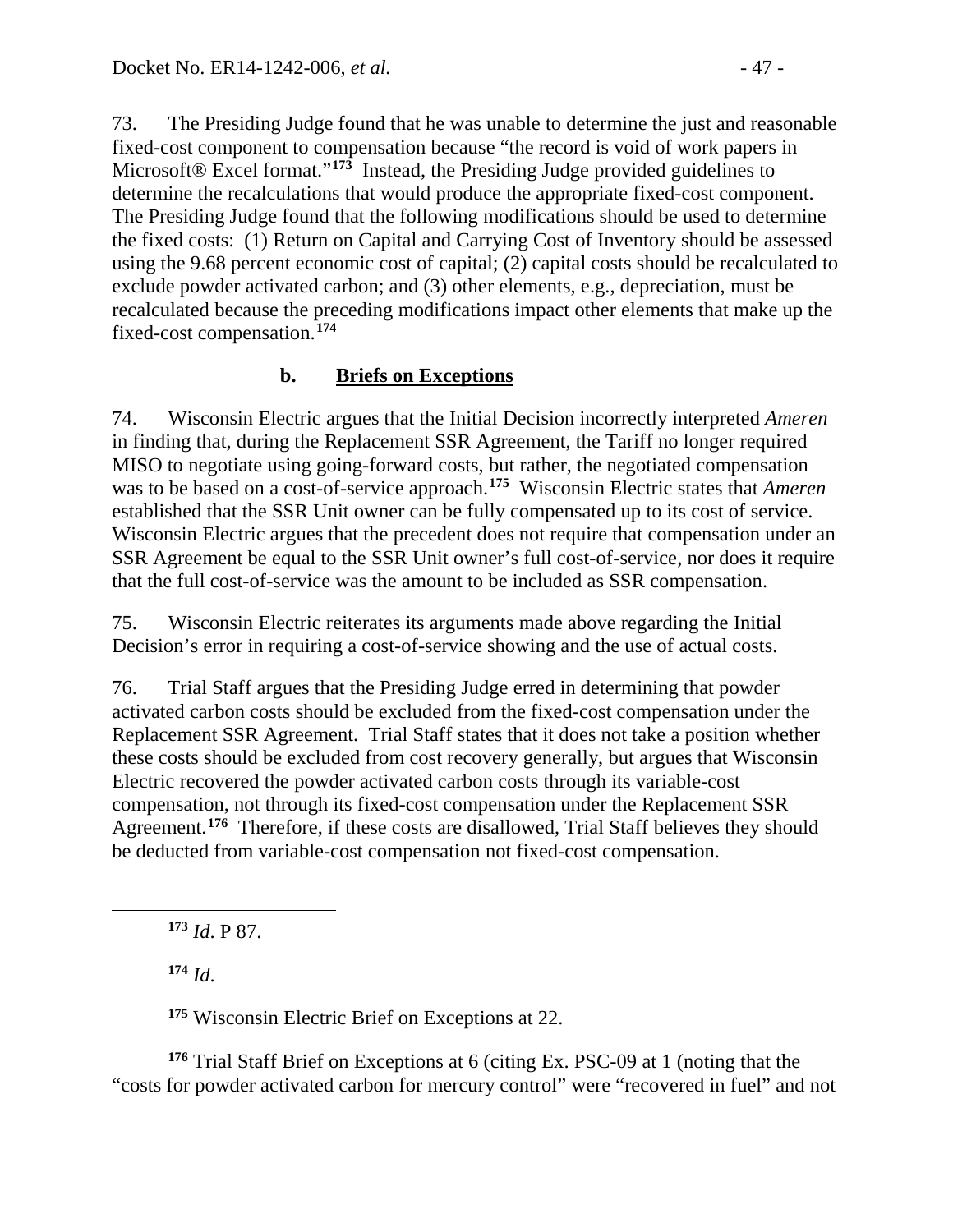#### <span id="page-47-0"></span>**c. Briefs Opposing Exceptions**

77. The Michigan Aligned Parties and the Michigan Commission argue that, contrary to Wisconsin Electric's contention, the Initial Decision did not impose a cost-of-service approach for the Replacement SSR Agreement.**[177](#page-47-1)** The Michigan Commission contends that Wisconsin Electric mischaracterizes the Initial Decision by claiming that the Presiding Judge erred in finding that the Commission required MISO and Wisconsin Electric to negotiate the Replacement SSR Agreement compensation based on a cost-ofservice approach because the Presiding Judge made no such finding. The Michigan Commission argues that Wisconsin Electric appears to be interpreting the Presiding Judge's holding to mean that the *Ameren* decision mandates cost-of-service pricing, but the Michigan Commission argues that the Presiding Judge's use of the phrase "cost-ofservice approach" to describe *Ameren* must be read in context. The Michigan Commission argues that the Presiding Judge did not intend to suggest that *Ameren* mandates recovery of the SSR owner's full cost-of-service; instead, *Ameren* expressly allows negotiation of an SSR Unit's compensation up to its full cost-of-service.**[178](#page-47-2)** The Michigan Aligned Parties argue that Wisconsin Electric's summary of *Ameren* is not inaccurate, but nothing in the Initial Decision suggests that the Presiding Judge found that *Ameren* requires that SSR compensation be equal to the generation owner's full cost-ofservice, as Wisconsin Electric alleges.**[179](#page-47-3)**

78. Trial Staff states that the appropriate fixed-cost compensation under the Replacement SSR Agreement is \$21,429,797, which is \$21,326,309 plus \$103,488 for powder activated carbon costs that were inappropriately deducted from fixed-cost compensation, instead of variable-cost compensation, when the Presiding Judge determined to disallow recovery of power activated carbon costs under the Replacement SSR Agreement.**[180](#page-47-4)**

<span id="page-47-1"></span>**<sup>177</sup>** Michigan Aligned Parties Brief Opposing Exceptions at 49-50; Michigan Commission Brief Opposing Exceptions at 22.

<span id="page-47-4"></span><span id="page-47-3"></span><span id="page-47-2"></span>**<sup>178</sup>** Michigan Commission Brief Opposing Exceptions at 22 (citing *Ameren*, 148 FERC ¶ 61,057 at P 87).

**<sup>179</sup>** Michigan Aligned Parties Brief Opposing Exceptions at 50.

**<sup>180</sup>** Trial Staff Brief Opposing Exceptions at 26-27.

 $\overline{a}$ included in the actual fixed-cost true up)).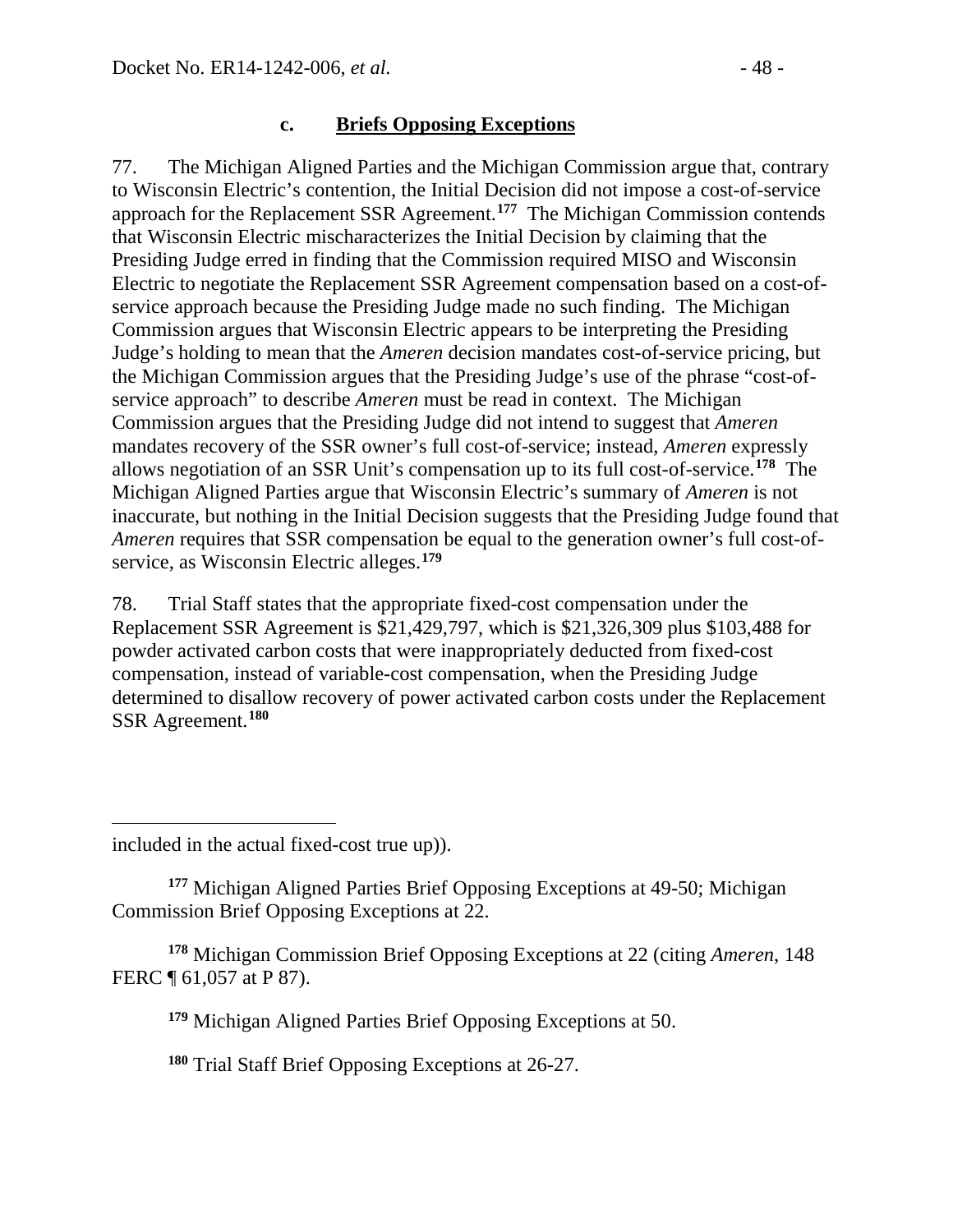#### <span id="page-48-0"></span>**d. Commission Determination**

79. We affirm the Presiding Judge's determination that MISO has not carried its burden of proof regarding the justness and reasonableness of the fixed-cost component of compensation under the Replacement SSR Agreement due to an excessive economic cost of capital and certain ineligible capital expenditures.

80. The Tariff in effect during the Replacement SSR Agreement requires that the SSR Unit owner be compensated "only for costs incurred by an SSR Unit owner or operator that do not exceed the full cost-of-service (including the fixed cost of existing plant)."**[181](#page-48-1)** We agree with the Presiding Judge that MISO failed to support the reasonableness of its proposed 11.5 percent economic cost of capital, and find that since the proposed 11.5 percent economic cost of capital was not shown to be just and reasonable, the 9.68 percent economic cost of capital (based on an updated Discounted Cash Flow analysis) adopted by the Presiding Judge is just and reasonable. We also agree with the Presiding Judge that certain MATS compliance costs related to the altered MATS Invoice, discussed further below, and powder activated carbon costs, were not incurred during the Replacement SSR Agreement and therefore these costs are not recoverable under the Replacement SSR Agreement.

81. We reject attempts to misconstrue the Tariff as *allowing* the use of, rather than *limiting* the rate to, full cost-of-service. We disagree with MISO's and Wisconsin Electric's argument that the negotiated nature of the fixed-cost component and the trueup provision ensures a reasonable result and determine that adjustments to the negotiated compensation are required to produce a just and reasonable outcome. We note that, although the true-up provision helps to protect customers, other aspects of the negotiated rate (e.g., 11.53 percent economic cost of capital and disallowed costs) render the rate unjust and unreasonable notwithstanding the true-up provision.

82. The Presiding Judge was unable to determine the just and reasonable fixed-cost component to compensation under the Replacement SSR Agreement because "the record is void of work papers in Microsoft® Excel format,"**[182](#page-48-2)** and instead provided guidelines to calculate the fixed-cost compensation. The Presiding Judge found that adjustments to the fixed-cost component under the Replacement SSR Agreement should be calculated as follows:

> [Wisconsin Electric's] actual costs should be used to determine the fixed costs with the following modifications. Return on Capital and Carrying Cost of Inventory should be assessed using the 9.68 percent

**<sup>182</sup>** Initial Decision, 156 FERC ¶ 63,013 at P 87.

<span id="page-48-2"></span><span id="page-48-1"></span> $\overline{a}$ 

**<sup>181</sup>** MISO, FERC Electric Tariff, Module C, § 38.2.7.e(ii) (39.0.0).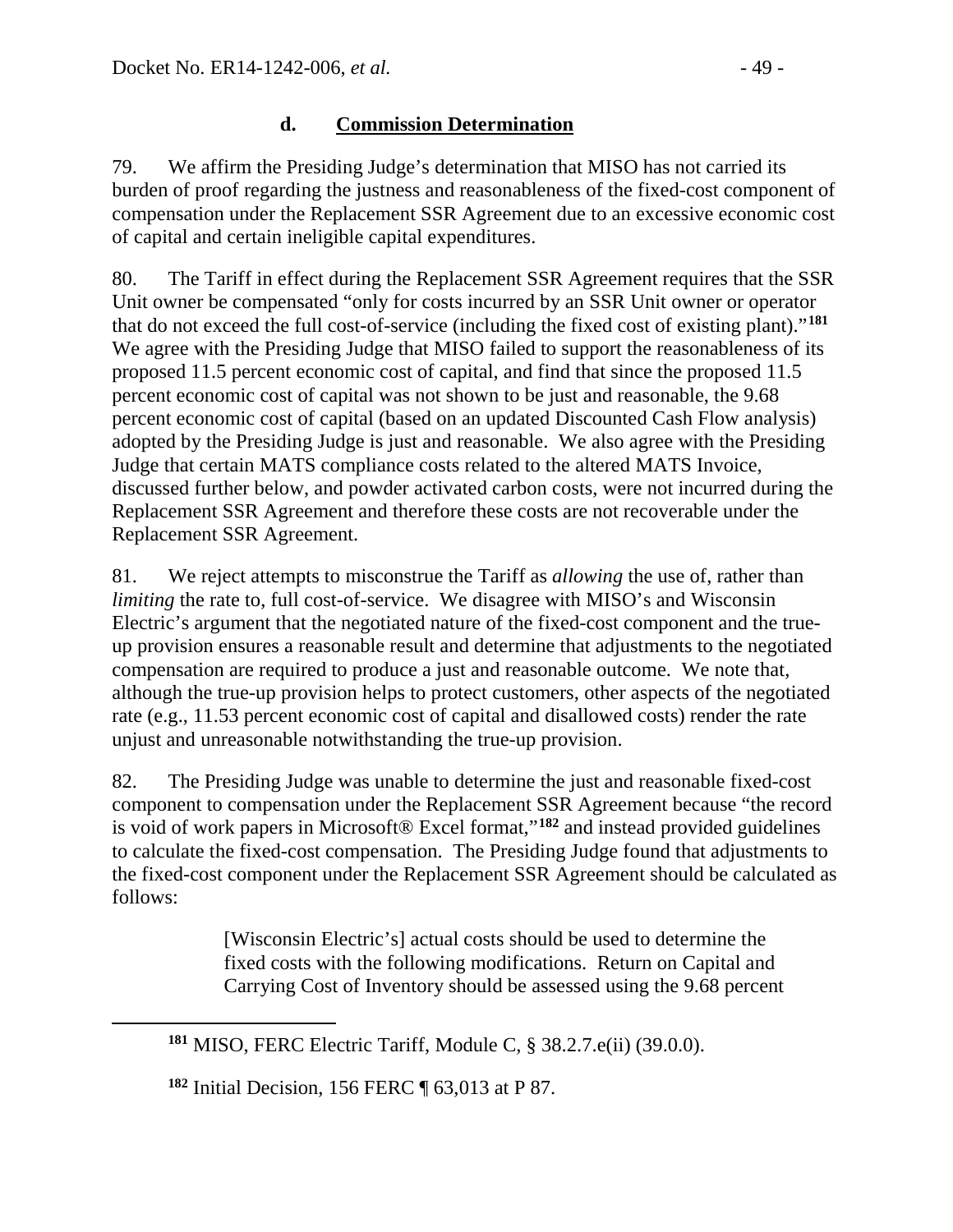economic cost of capital. Capital costs should be recalculated to exclude the \$1,401,231 of ineligible MATS-compliance capital costs. Finally, Total Non-Fuel O&M should be recalculated to exclude powder activated carbon. Because these modifications impact other elements that make up the fixed-cost compensation, these other elements, e.g., depreciation, must be recalculated.**[183](#page-49-0)**

83. We affirm the Presiding Judge's findings regarding the calculation of the fixedcost component under the Replacement SSR Agreement, with the exception of the finding to exclude powder activated carbon costs from the fixed-cost component of compensation. We agree with Trial Staff that the record shows that Wisconsin Electric recovered the powder activated carbon costs in fuel costs and, therefore, those costs should be deducted from the variable-cost component.**[184](#page-49-1)**

84. Wisconsin Electric collected \$28,295,750 for fixed-cost compensation under the Replacement SSR Agreement.**[185](#page-49-2)** Based on Ms. Wolter's testimony, MISO acknowledged that Wisconsin Electric over-collected \$1,380,604 in fixed costs and, therefore, that amount should be deducted pursuant to the true-up from the total amount collected: \$28,295,750 - \$1,380,604 = \$26,915,146.**[186](#page-49-3)** According to the Presiding Judge's findings, \$1,401,231 of ineligible MATS-compliance costs must be excluded.**[187](#page-49-4)** The Presiding Judge also determined that certain capital costs incurred under the Replacement SSR Agreement must be refunded under the Clawback Provision.**[188](#page-49-5)** Trial Staff calculated that, after true-up, Wisconsin Electric recovered \$4,586,666 in capital expenditures.**[189](#page-49-6)** After deducting depreciation (\$2,493) and the amount of ineligible MATS-compliance costs that the Presiding Judge separately identified from the total capital expenditures, the net amount to be subtracted pursuant to the Clawback Provision

**<sup>183</sup>** *Id*.

<span id="page-49-0"></span> $\overline{a}$ 

<span id="page-49-3"></span><span id="page-49-2"></span><span id="page-49-1"></span>**<sup>184</sup>** *See* Ex. PSC-9 (stating that the "total actual costs incurred from October 15, 2014, through January 31, 2015, [for powder activated carbon] were \$103,488").

**<sup>185</sup>** Initial Decision, 156 FERC ¶ 63,013 at P 9.

**<sup>186</sup>** *Id*. P 80.

<span id="page-49-4"></span>**<sup>187</sup>** *Id*. P 87.

<span id="page-49-5"></span>**<sup>188</sup>** *Id*. P 94.

<span id="page-49-6"></span>**<sup>189</sup>** *Id*. P 91.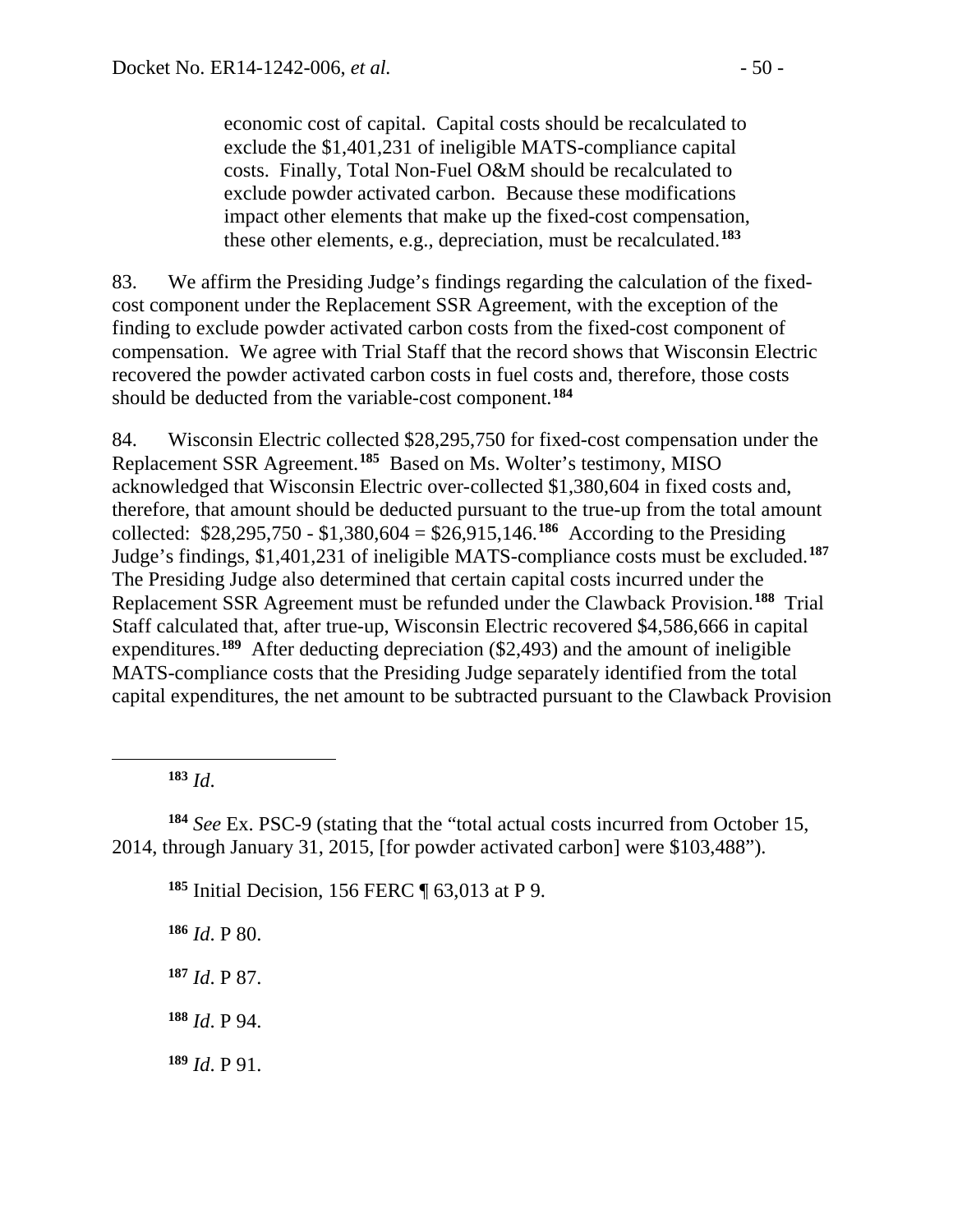is \$3,182,943.**[190](#page-50-2)** Finally, the Presiding Judge determined that "Return on Capital and Carrying Cost of Inventory should be assessed using the 9.68 percent economic cost of capital," which Trial Staff calculated as \$901,175.**[191](#page-50-3)**

85. Accordingly, the appropriate fixed-cost compensation under the Replacement SSR Agreement is \$21,429,797 based on the Presiding Judge's determinations. **[192](#page-50-4)** As discussed above, this amount should be further reduced by the Replacement SSR Agreement's share of refunds due under the Clawback Provision for the expensed generator turbine overhaul repair (which is \$1,631,820).

### **2. Variable-Cost Component**

### <span id="page-50-1"></span><span id="page-50-0"></span>**a. Initial Decision**

86. The Presiding Judge found that MISO's variable-cost component to compensation under the Replacement SSR Agreement is just and reasonable.**[193](#page-50-5)** The Presiding Judge determined that MISO witness Mr. Weissenborn's testimony outlining the variable-cost component's methodology and calculations is consistent with the explanation of variablecost compensation under the Replacement SSR Agreement. The Presiding Judge also determined that the variable-cost compensation is based on actual costs incurred ensuring that Wisconsin Electric does not receive more than its cost-of-service. Mr. Weissenborn calculated the variable-cost component to be \$1,327,124, and the Presiding Judge stated that Wisconsin Electric concurs with the proposed variable-cost component and no other participant contested the proposed variable-cost component.**[194](#page-50-6)** The Presiding Judge

<span id="page-50-3"></span>**<sup>191</sup>** *See id*. PP 91, 95. Trial Staff's recommended refund inclusive of changes to the capital structure (\$5,485,349) less Trial Staff's Clawback Provision adjustment (\$4,584,170) equals the amount attributable to Trial Staff's ROE adjustment (\$901,175). *Id.*

<span id="page-50-4"></span>**<sup>192</sup>** This is calculated as follows: \$28,295,750 (amount collected by Wisconsin Electric) - \$1,380,604 (true up adjustment) - \$1,401,231 (ineligible MATS-compliance costs) - \$3,182,943 (refund for capital expenditures pursuant to the Clawback Provision) - \$901,175 (ROE adjustment) = \$21,429,797.

**<sup>193</sup>** *Id*. PP 88-90.

<span id="page-50-6"></span><span id="page-50-5"></span>**<sup>194</sup>** *Id*. P 89 (citing MISO Initial Brief at 13; Ex. MID-4 (PIPP SSR Variable Compensation Recalculation Results); Wisconsin Electric Initial Brief at 16-17;

<span id="page-50-2"></span> $\overline{a}$ **<sup>190</sup>** \$4,586,666 (total capital expenditures, after true-up) – \$2,493 (depreciation) - \$1,401,231 (separately identified ineligible MATS-compliance costs) = \$3,182,943. *See id*. PP 87, 91, 94.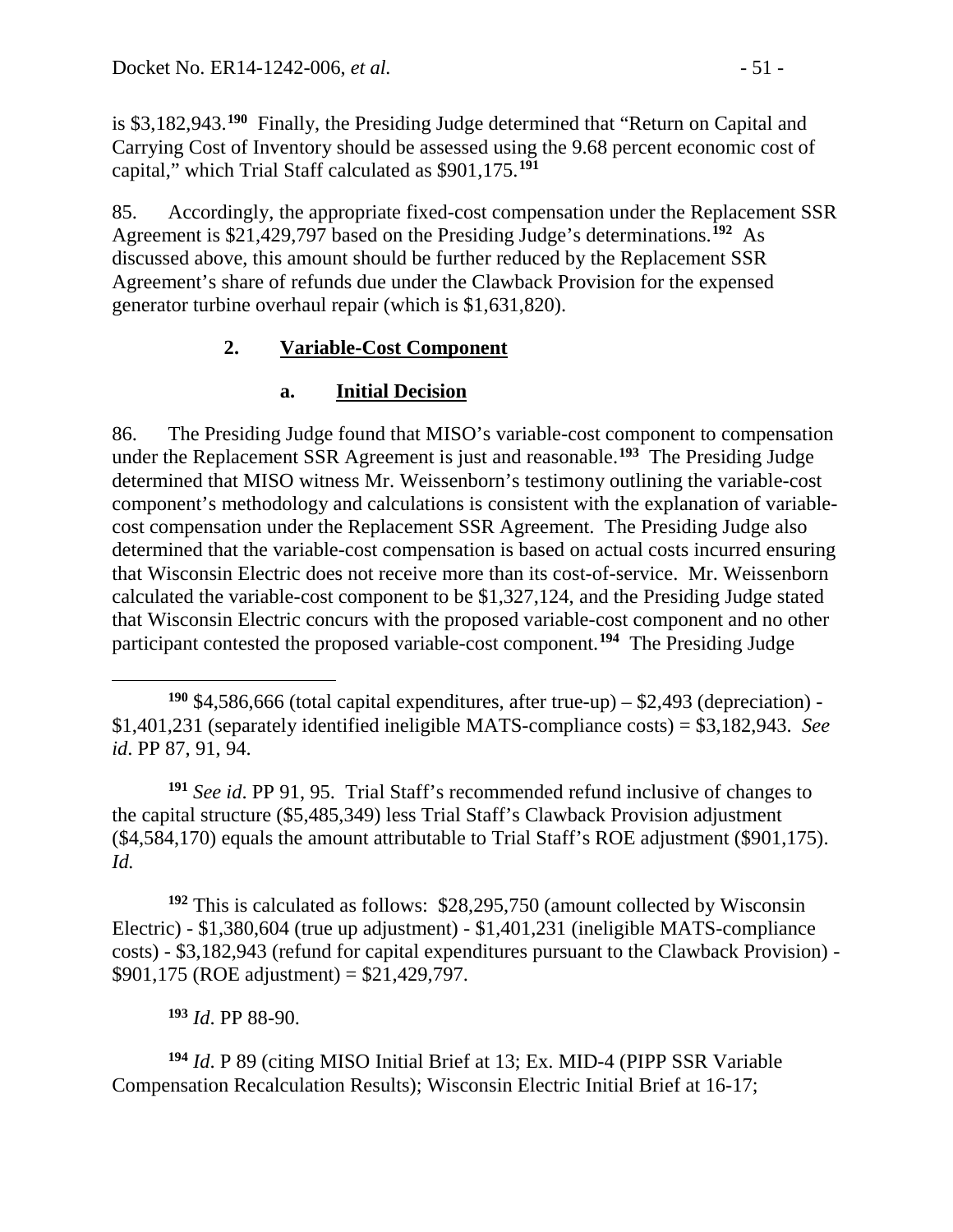determined that Wisconsin Electric is owed \$1,327,124 under the Replacement SSR Agreement.

#### <span id="page-51-0"></span>**b. Briefs on Exceptions**

87. As stated above, Trial Staff argues that the Presiding Judge erred in determining that powder activated carbon costs should be excluded from the fixed-cost compensation under the Replacement SSR Agreement. Trial Staff states that it does not take a position whether these costs should be excluded from cost recovery, but argues that Wisconsin Electric recovered the powder activated carbon costs through its variable-cost compensation, not through its fixed-cost compensation under the Replacement SSR Agreement.**[195](#page-51-2)**

#### <span id="page-51-1"></span>**c. Commission Determination**

88. We affirm the Presiding Judge's finding that MISO's variable-cost component to compensation under the Replacement SSR Agreement is just and reasonable, with one exception. We agree with the Presiding Judge that Mr. Weissenborn's testimony outlining the variable-cost component's methodology and calculations is consistent with the explanation of variable-cost compensation under the Replacement SSR Agreement, but as stated above, we find that Trial Staff is correct that the powder activated carbon costs the Presiding Judge disallowed**[196](#page-51-3)** should be deducted from the variable-cost component, not from the fixed-cost component. Therefore, we find that \$103,488**[197](#page-51-4)** in powder activated carbon costs should be deducted from the variable-cost component paid to Wisconsin Electric: \$1,327,124 - \$103,488 = \$1,223,636.

89. As discussed further below, MISO has already paid the variable-cost compensation of \$1,327,124 to Wisconsin Electric. Therefore, \$103,488 of the variablecost compensation already paid to Wisconsin Electric must be refunded to account for the powder activated carbon costs disallowed by the Presiding Judge.

**<sup>195</sup>** Trial Staff Brief on Exceptions at 6.

<span id="page-51-3"></span><span id="page-51-2"></span>**<sup>196</sup>** Initial Decision, 156 FERC ¶ 63,013 at P 87 ("Total Non-Fuel O&M should be recalculated to exclude powder activated carbon.").

<span id="page-51-4"></span>**<sup>197</sup>** *See* Ex. PSC-9 at 1 (stating that the "total actual costs incurred from October 15, 2014, through January 31, 2015, [for powder activated carbon] were \$103,488").

 $\overline{a}$ Michigan Commission Initial Brief at 19; Trial Staff Initial Brief at 17; Michigan Aligned Parties Initial Brief at 16).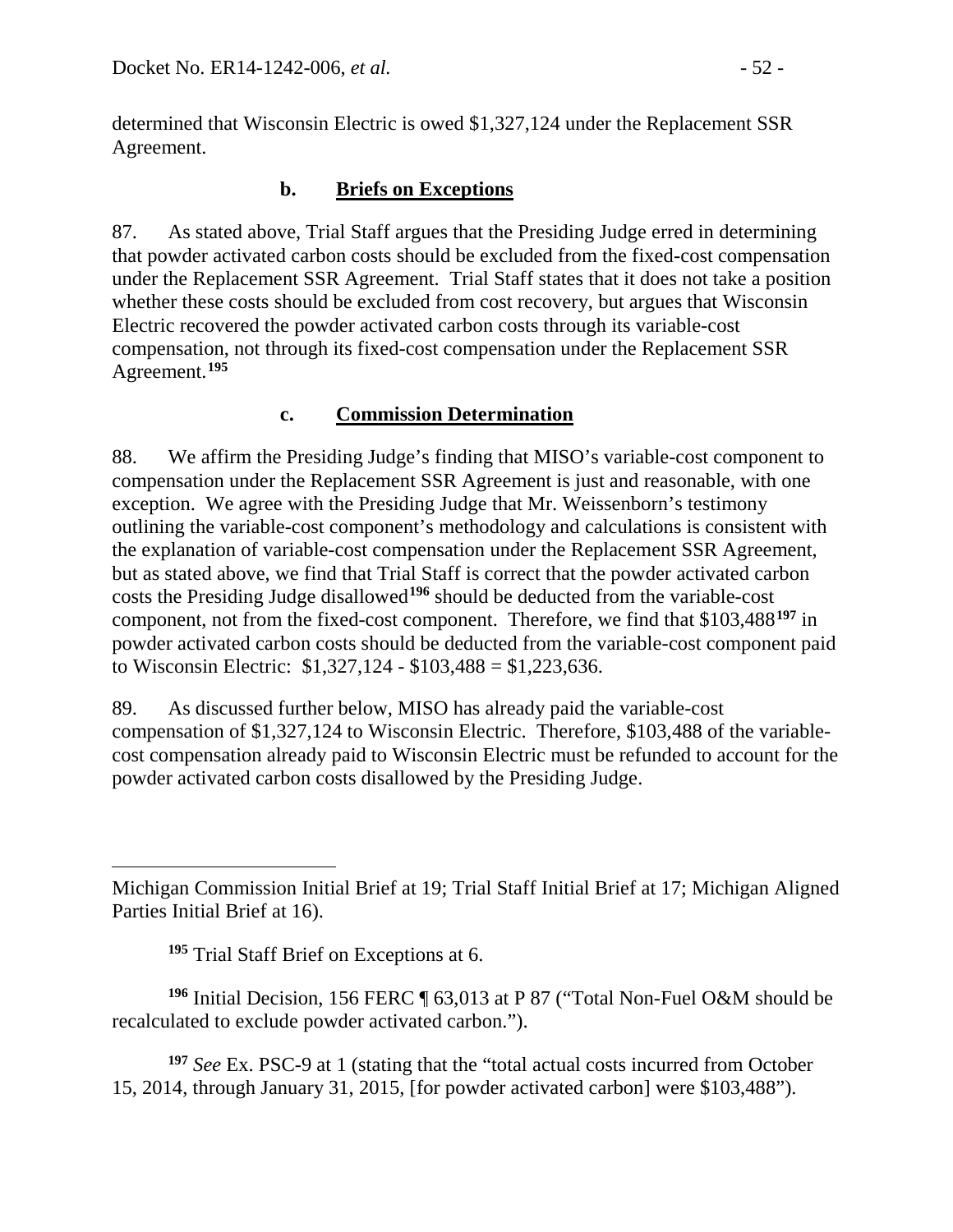### **3. Refunds**

#### <span id="page-52-1"></span><span id="page-52-0"></span>**a. Initial Decision**

90. The Presiding Judge determined that based on the rationale regarding the fixedcost component to compensation derived in paragraph 87 of the Initial Decision (excerpted in paragraph 82 of this order), the refund Wisconsin Electric owes for the fixed-cost component under the Replacement SSR Agreement, inclusive of clawback, requires recalculating. The Presiding Judge did not provide a numerical calculation for the refund amount under the Replacement SSR Agreement. Instead, the Presiding Judge stated that the correct refund amount can be determined by first calculating the difference between the result from paragraph 87 of the Initial Decision and Wisconsin Electric's actual compensation received (\$28,295,750), and then summing that difference with the capital costs refunded as prescribed under the Clawback Provision (outlined in paragraph 94 of the Initial Decision), plus interest. The Presiding Judge concluded that the total refund Wisconsin Electric owes under the Replacement SSR Agreement is the amount derived from the aforementioned difference in fixed-cost compensation less the variablecost component (\$1,327,124), plus interest.**[198](#page-52-3)**

#### <span id="page-52-2"></span>**b. Briefs on Exceptions**

91. Wisconsin Electric reiterates its position that the Presiding Judge erred in finding that all capital costs, not just costs for environmental compliance, are subject to the Clawback Provision. Wisconsin Electric argues that the Commission can only adopt the Presiding Judge's interpretation of the Clawback Provision if it predetermines that the result reached by applying the plain meaning of the Tariff provision is unjust and unreasonable.**[199](#page-52-4)**

92. MISO, the Michigan Commission, and Trial Staff argue that the Initial Decision errs by including the variable-cost compensation in the formula for the calculation of the total refund under the Replacement SSR Agreement.**[200](#page-52-5)** MISO argues that the Presiding Judge determined that the variable-cost component was appropriate and, therefore, it should not be a factor in the determination of refunds. MISO, the Michigan Commission,

 $\overline{a}$ 

<span id="page-52-5"></span><span id="page-52-4"></span>**<sup>200</sup>** MISO Brief on Exceptions at 4-5; Michigan Commission Brief on Exceptions at 14; Trial Staff Brief on Exceptions at 5.

<span id="page-52-3"></span>**<sup>198</sup>** Errata to Initial Decision, Docket No. ER14-1242-006, *et al.*, at 1-2 (August 2, 2016). *See also* Initial Decision, 156 FERC ¶ 63,013 at P 96.

**<sup>199</sup>** Wisconsin Electric Brief on Exceptions at 27.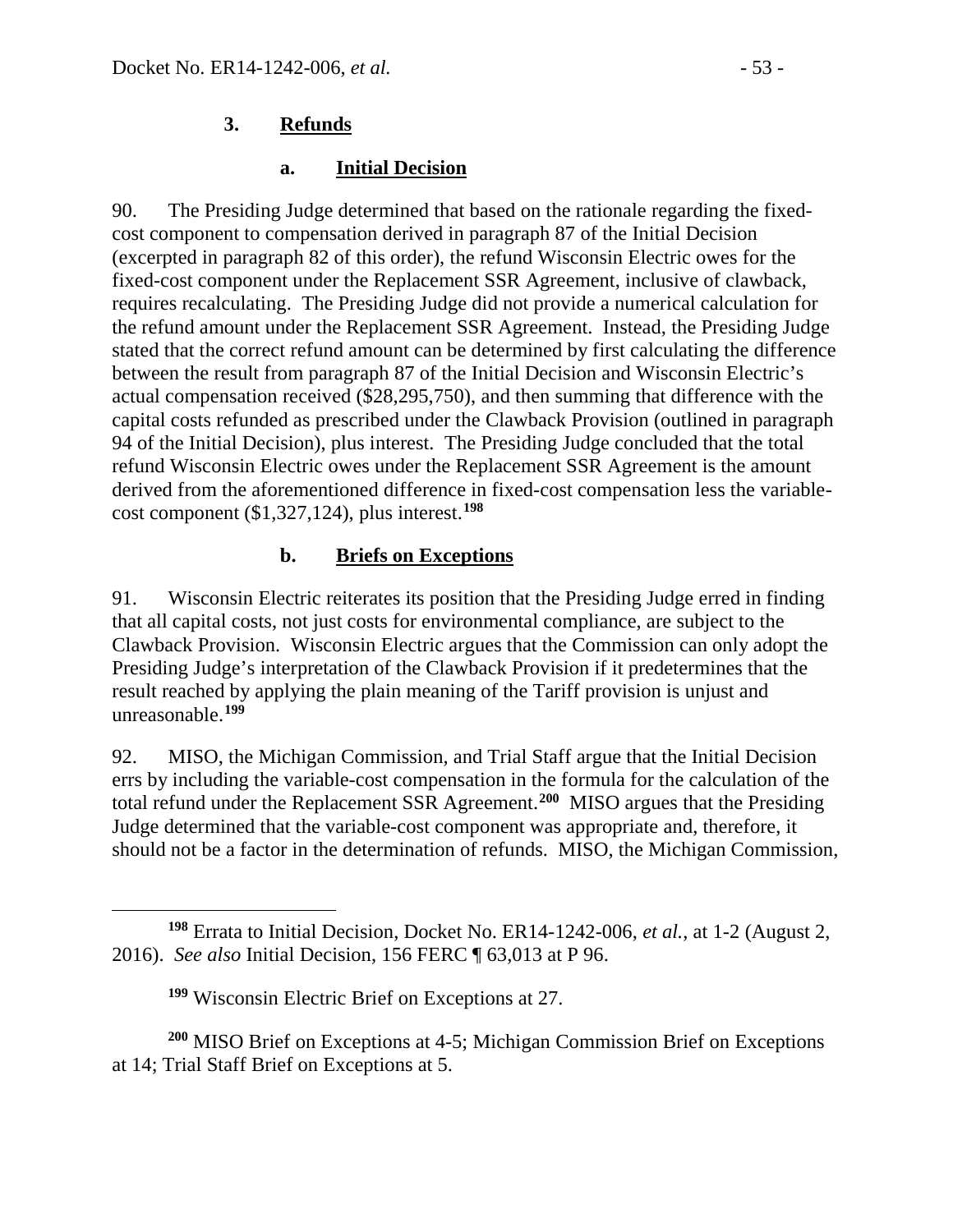and Trial Staff contend that the variable-cost component (\$1,327,124) has already been charged and credited, and therefore no further adjustment is necessary.**[201](#page-53-1)**

93. MISO also argues that the Initial Decision fails to state financial matters in a manner that can be implemented by MISO in its role as Tariff Administrator.**[202](#page-53-2)** MISO argues that the Initial Decision does not state the numerical refund amount to be paid under the Replacement SSR Agreement and instead states guidelines for computing the total refund amount. MISO contends that it should not be burdened with the task of responding to the likely protests related to whether the guidelines in the Initial Decision have been followed. MISO also argues that timing of the refund obligation is not clearly outlined in the Initial Decision.

94. Wisconsin Electric notes that an Errata to the Initial Decision was issued on August 2, 2016 to clarify the calculation of amounts to be refunded under the Clawback Provision. Wisconsin Electric contends that the amount to be refunded under the Clawback Provision is only \$367,980 and argues that the Initial Decision should not be sustained to the extent the Initial Decision, as corrected by the Errata, renders a different result.**[203](#page-53-3)**

95. Wisconsin Electric argues that the Presiding Judge's inability to calculate the amount of fixed-cost compensation under the Replacement SSR Agreement is due to the fact that the Initial Decision set out to calculate an amount for SSR compensation rather than simply evaluating, based on the record and Commission precedent, whether the SSR compensation was just and reasonable.**[204](#page-53-4)**

#### <span id="page-53-0"></span>**c. Briefs Opposing Exceptions**

96. Trial Staff argues that the Presiding Judge properly found that all capital costs, less depreciation, recovered under the Replacement SSR Agreement should be refunded pursuant to Clawback Provision.**[205](#page-53-5)**

**<sup>202</sup>** MISO Brief on Exceptions at 9-11.

<span id="page-53-4"></span>**<sup>204</sup>** *Id*.

<span id="page-53-5"></span>**<sup>205</sup>** Trial Staff Brief Opposing Exceptions at 11-23.

<span id="page-53-2"></span><span id="page-53-1"></span> $\overline{a}$ **<sup>201</sup>** MISO Brief on Exceptions at 4-5; Michigan Commission Brief on Exceptions at 14; Trial Staff on Exceptions at 5.

<span id="page-53-3"></span>**<sup>203</sup>** Wisconsin Electric Brief on Exceptions at 28.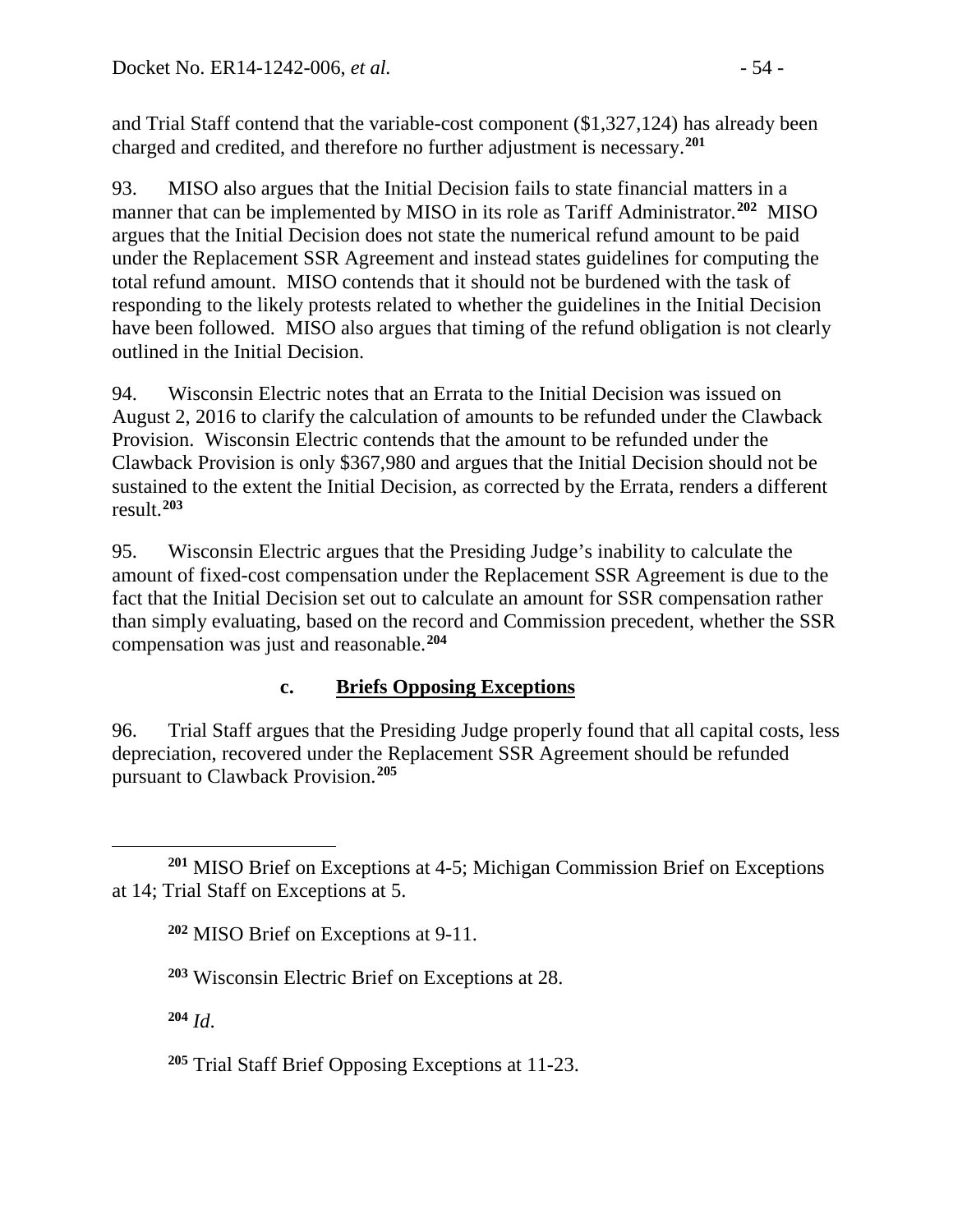97. As stated above, Trial Staff contends that Rule 711(d)(2) of the Commission's Rules of Practice and Procedure provides that a participant waives its objections to any part of an initial decision if it does not object in its brief on exceptions.**[206](#page-54-1)** Trial Staff argues that Wisconsin Electric did not except to the Initial Decision's adoption of Trial Staff's cost of capital recommendations or the adoption of the Michigan Aligned Parties' proposal to exclude powder activated carbon costs. Trial Staff also notes that Wisconsin Electric acknowledges that a true-up adjustment of \$1,380,604 needs to be made. Trial Staff agrees with the Michigan Commission's calculated refund under the Replacement SSR Agreement of \$6,969,441, which excludes the variable-cost component allowed in the Initial Decision (\$6,865,953**[207](#page-54-2)** for fixed-cost compensation and \$103,488 for variable-cost compensation related to the powder activated carbon costs for a total refund of \$6,969,441). Trial Staff argues the Commission must order Wisconsin Electric to refund all capital expenditures (less depreciation) recovered under the Replacement SSR Agreement and reject Wisconsin Electric's arguments that it owes a lesser amount.**[208](#page-54-3)**

#### <span id="page-54-0"></span>**d. Commission Determination**

98. We agree with Trial Staff that Rule 711(d)(2) of the Commission's Rules of Practice and Procedure provides that a participant waives its objections to any part of an initial decision if it does not object in its brief on exceptions. We also agree that Wisconsin Electric did not specifically object to the Presiding Judge's adoption of Trial Staff's cost of capital recommendations or the adoption of the Michigan Aligned Parties' proposal to exclude powder activated carbon costs. The Commission's regulations provide that Wisconsin Electric has waived its objection to the Presiding Judge's holdings. We nevertheless also find that Wisconsin Electric's assertions related to these holdings also fail on the merits, as discussed below.

99. We agree with MISO, the Michigan Commission, and Trial Staff that the variablecost compensation component has already been paid to Wisconsin Electric by MISO and, therefore, it should not be deducted from the amount to be refunded by Wisconsin Electric under the Replacement SSR Agreement. As discussed above, we find that powder activated carbon costs of \$103,488 should be deducted from the variable-cost component that was already paid to Wisconsin Electric. Therefore, we direct Wisconsin

<span id="page-54-1"></span> $\overline{a}$ 

<span id="page-54-3"></span><span id="page-54-2"></span>**<sup>207</sup>** Trial Staff calculates this number by subtracting their calculation of allowable fixed-cost compensation from the fixed-cost compensation collected by Wisconsin Electric: \$28,295,750 - \$21,429,797 = \$6,865,953.

**<sup>208</sup>** Trial Staff Brief Opposing Exceptions at 26-27.

**<sup>206</sup>** 18 C.F.R. § 385.711(d)(2) (2017).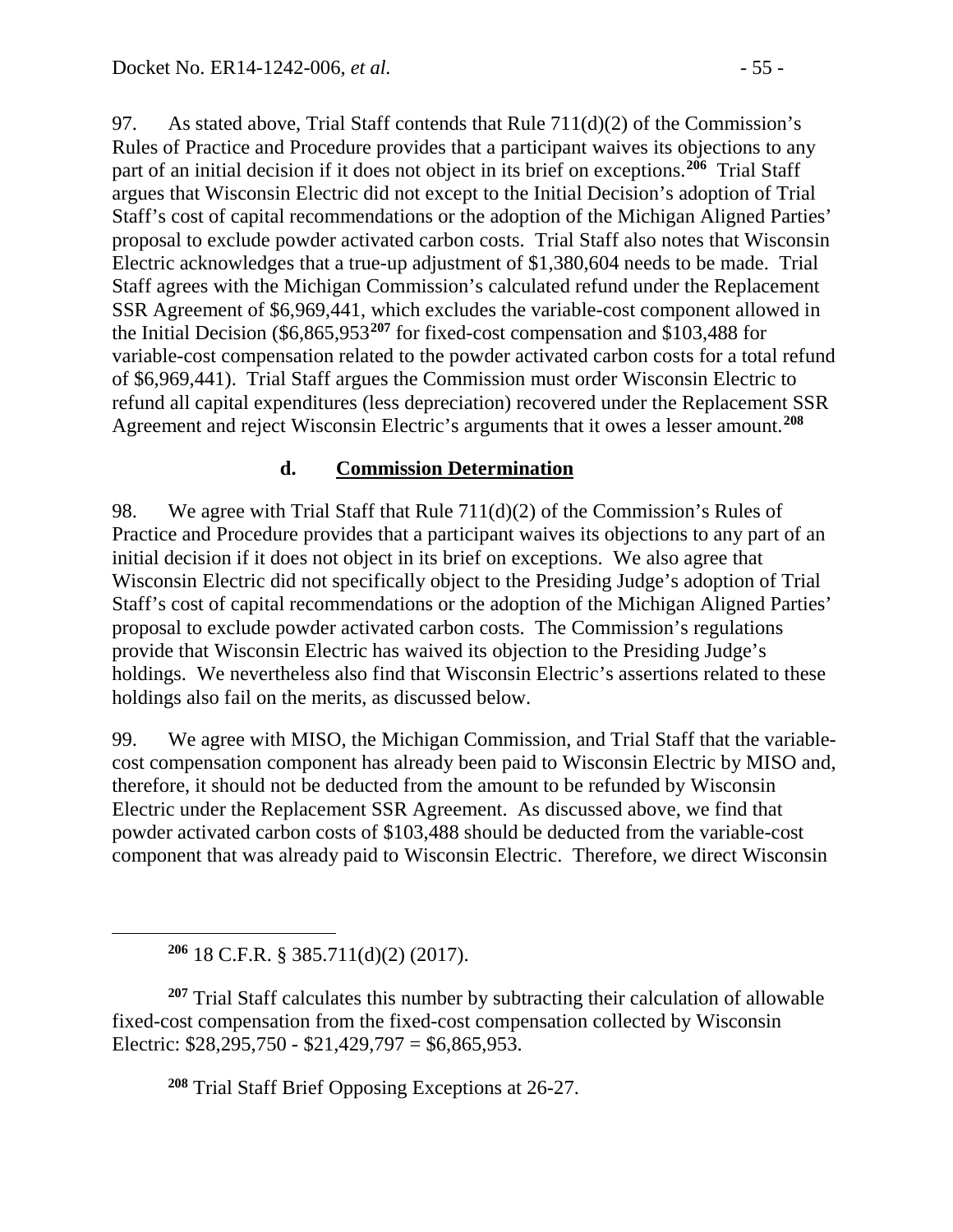Electric to refund \$103,488 for powder activated carbon costs, which was part of the variable-cost component received by Wisconsin Electric.

100. As stated above, the total amount collected by Wisconsin Electric under the Replacement SSR Agreement was \$28,295,750 and the appropriate fixed-cost compensation under the Replacement SSR Agreement is \$21,429,797. The amount already paid to Wisconsin Electric for the variable-cost component need not be included in the refund calculation but \$103,488 of the powder activated carbon costs must be refunded. An additional amount of \$1,631,820 must be refunded under the Clawback Provision for the expensed generator turbine overhaul costs attributable to the Replacement SSR Agreement as found above. Therefore, the total refund owed by Wisconsin Electric under the Replacement SSR Agreement is approximately \$8,601,261. **[209](#page-55-0)** Additionally, as stated above, interest should accrue from the time Wisconsin Electric received the excess compensation until the date that refunds are made.

101. As noted above, the Commission directed MISO, in a previous order, to suspend refunds of previously allocated Presque Isle SSR costs under Rate Schedule 43G until the Commission issued an order on this Initial Decision finalizing the amount of Presque Isle SSR costs that will be allocated among benefitting load-serving entities. The Commission also directed MISO, within 45 days of the Commission order on this Initial Decision, to file a detailed refund report describing how MISO intends to effectuate the payment of refunds to those load-serving entities that were overcharged under an unjust and unreasonable cost allocation methodology approach formerly used for the Presque Isle Units and adjusting to account for resettlements of Presque Isle SSR costs that have already been made according to the refund reports filed in Docket No. ER14-2952- 005.**[210](#page-55-1)** To be clear, MISO should first distribute the refunds due from Wisconsin Electric pursuant to this order on Initial Decision. In the detailed refund report to be filed within 45 days of this order, MISO should calculate the refunds to those load-serving entities that were overcharged, due pursuant to the Commission's order on cost allocation, **[211](#page-55-2)** accounting for resettlements of costs.

(disallowed powder activated carbon costs) - \$1,631,820 (refund for expensed turbine repair under the Clawback Provision)) =  $$8,601,261$ .

**<sup>210</sup>** *See Midcontinent Indep. Sys. Operator, Inc.*, 156 FERC ¶ 61,205 at P 81.

<span id="page-55-2"></span><span id="page-55-1"></span>**<sup>211</sup>** *See id.* P 77; *see also Midcontinent Indep. Sys. Operator, Inc.*, 155 FERC ¶ 61,134, at P 53 (2016).

<span id="page-55-0"></span> $\overline{a}$ **<sup>209</sup>** The refund is calculated as follows: \$28,295,750 (amount collected by Wisconsin Electric) - (\$21,429,797 (adjusted fixed-cost compensation) - \$103,488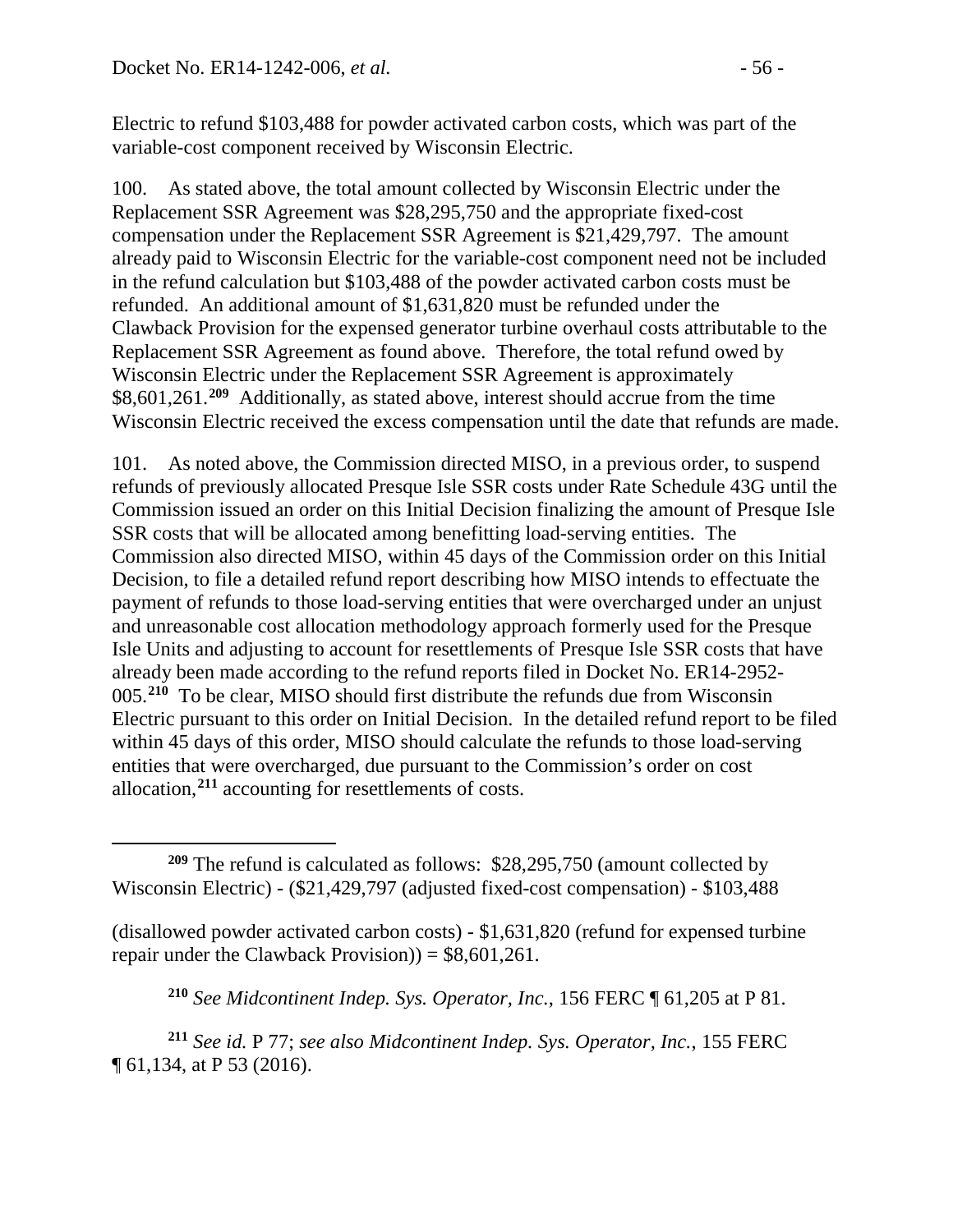## **C. Other Matters**

## <span id="page-56-1"></span><span id="page-56-0"></span>**1. MISO's Errata Filing**

102. As stated above, on October 4, 2016, MISO filed a motion for leave to make an errata filing to its brief opposing exceptions. The Michigan Aligned Parties, the Michigan Commission, and Trial Staff each filed an answer in opposition to MISO's motion to leave to file the errata. MISO's changes to its brief opposing exceptions are not minor alterations typical of an errata filing. Instead, the changes are substantive and the filing should be characterized as a late-filed brief opposing exceptions. Because of its lateness, we do not consider the brief part of the record in this proceeding.**[212](#page-56-5)** Therefore, we deny MISO's request for leave to make an errata filing to its brief opposing exceptions and find the answers filed in opposition moot.

## **2. Policy Considerations**

## <span id="page-56-3"></span><span id="page-56-2"></span>**a. Briefs on Exceptions**

103. Wisconsin Electric argues that the Presiding Judge erred in shifting the FPA section 205 burden in this proceeding from MISO to Wisconsin Electric. Wisconsin Electric contends that it is the applicant that should bear the burden of persuasion but the Initial Decision places the risk and burden of refund on Wisconsin Electric. Wisconsin Electric argues that the Initial Decision would have Wisconsin Electric shoulder the burden of persuasion in this matter in the face of MISO not doing so, and to apply a different standard now, after the fact, deprives Wisconsin Electric of fair notice. Wisconsin Electric argues that if the Commission determines that MISO did not carry its burden, the Commission must determine a means by which MISO is held accountable without undue burden or risk falling on Wisconsin Electric.**[213](#page-56-6)**

## <span id="page-56-4"></span>**b. Briefs Opposing Exceptions**

104. The Michigan Aligned Parties argue that Wisconsin Electric's stated exceptions must be rejected as moot because Wisconsin Electric failed to take exception to the Initial Decision's threshold determination that MISO did not carry its burden of proof under either the Original SSR Agreement or the Replacement SSR Agreement of demonstrating that the negotiated fixed-cost compensation was just and reasonable.**[214](#page-56-7)** The Michigan

<span id="page-56-7"></span><span id="page-56-6"></span><span id="page-56-5"></span> $\overline{a}$ 

**<sup>212</sup>** *See* 18 C.F.R. § 385.711(a)(1)(i) (2017).

**<sup>213</sup>** Wisconsin Electric Brief on Exceptions at 10-11.

**<sup>214</sup>** Michigan Aligned Parties Brief Opposing Exceptions at 16-19.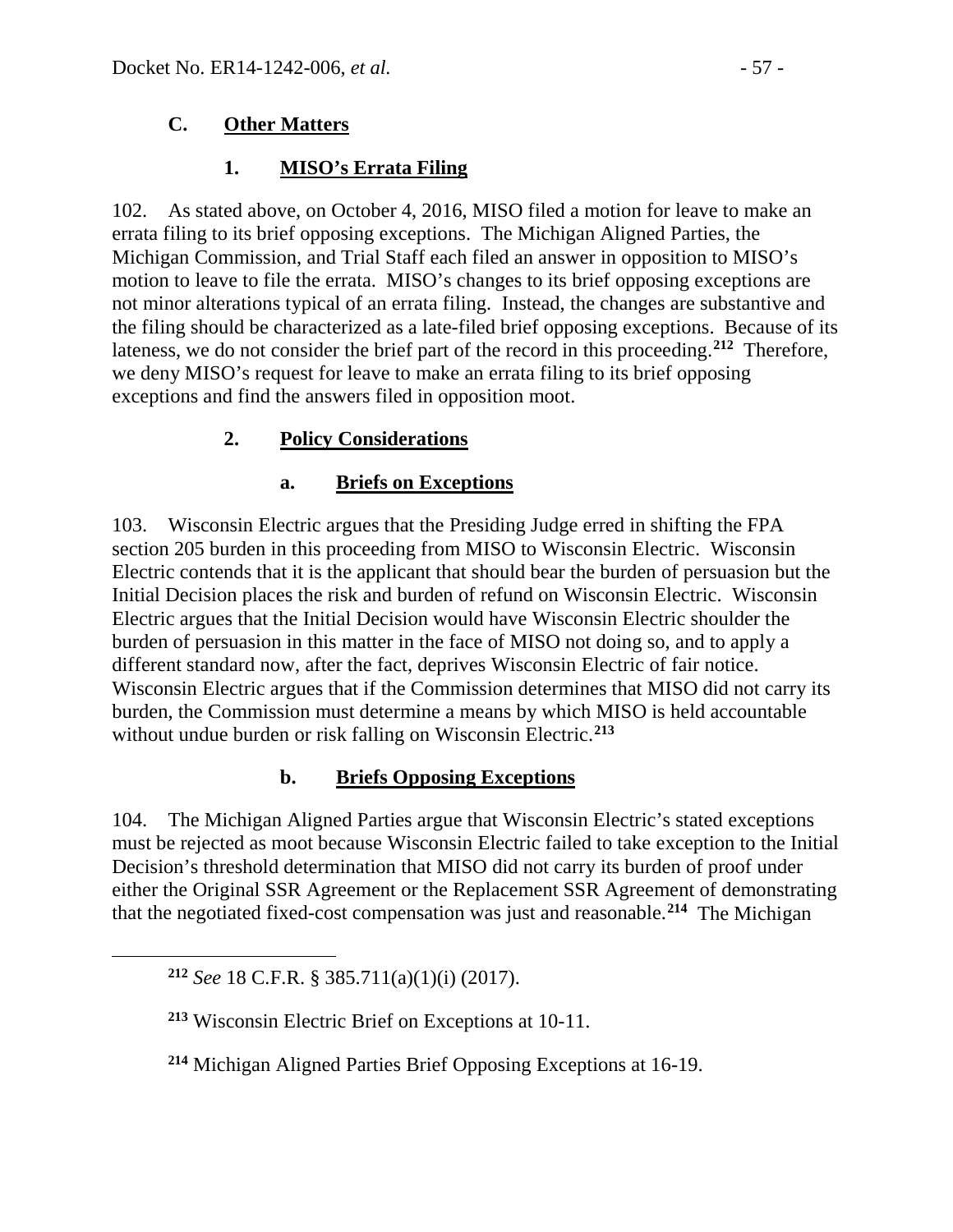Aligned Parties contend that Wisconsin Electric's "policy consideration" arguments and "cost compensation" arguments do not qualify as exceptions pursuant to Rule  $711(b)(2)(ii)$  of the Commission's regulations, but further, these arguments fail to address the threshold issue of whether MISO carried its burden of proof and therefore Wisconsin Electric's stated exceptions must be rejected as moot. The Michigan Aligned Parties argue that Rule 711(b)(2)(ii) of the Commission's regulations requires that briefs on exceptions specifically enumerate the exceptions asserted,**[215](#page-57-0)** and that Wisconsin Electric failed to comply with the regulation.**[216](#page-57-1)**

105. Although the Michigan Aligned Parties do not believe Wisconsin Electric's "policy considerations" to be proper exceptions, they rebut these arguments on the merits.**[217](#page-57-2)** They argue that Wisconsin Electric's reliance on *Hope* and *Bluefield*  precedent, regarding its argument that rates are confiscatory when they do not fairly compensate providers of jurisdictional services, is misplaced because nowhere in the Initial Decision is Wisconsin Electric denied recovery of its actual costs. The Michigan Aligned Parties contend that no reading of *Hope* or *Bluefield* supports a requirement that utilities be permitted to recover more than their actual costs, be permitted to recover otherwise unrecoverable costs based upon unlawful manipulation of documents, or be permitted to retain revenues which a lawfully filed and effective tariff requires to be refunded.**[218](#page-57-3)** The Michigan Aligned Parties contend that limiting Wisconsin Electric's compensation to recovery of its actual costs and denying recovery of almost 900% of its actual costs is not confiscatory and does not violate Wisconsin Electric's rights under the FPA as construed by *Hope* and *Bluefield*. **[219](#page-57-4)**

106. Trial Staff argues that Wisconsin Electric's claim that the Presiding Judge effectively shifted the section 205 burden from MISO to Wisconsin Electric is meritless.**[220](#page-57-5)** Trial Staff contends that Wisconsin Electric concedes in its brief on exceptions that the MISO Tariff placed "the risk and burden of refund" on the utility, which Trial Staff argues is expected since Wisconsin Electric is the entity that received

<span id="page-57-2"></span><span id="page-57-1"></span><span id="page-57-0"></span> $\overline{a}$ **<sup>215</sup>** *Id*. at 19-20 (citing 18 C.F.R. § 385.711(b)(2)(ii) (2017) ("Any brief on exceptions must include . . . A list of numbered exceptions[.]")).

<span id="page-57-3"></span> *Id*. at 19-20, 35-36. *Id*. at 21-35. *Id*. at 21. *Id*. at 21-22.

<span id="page-57-5"></span><span id="page-57-4"></span>**<sup>220</sup>** Trial Staff Brief Opposing Exceptions at 10-11.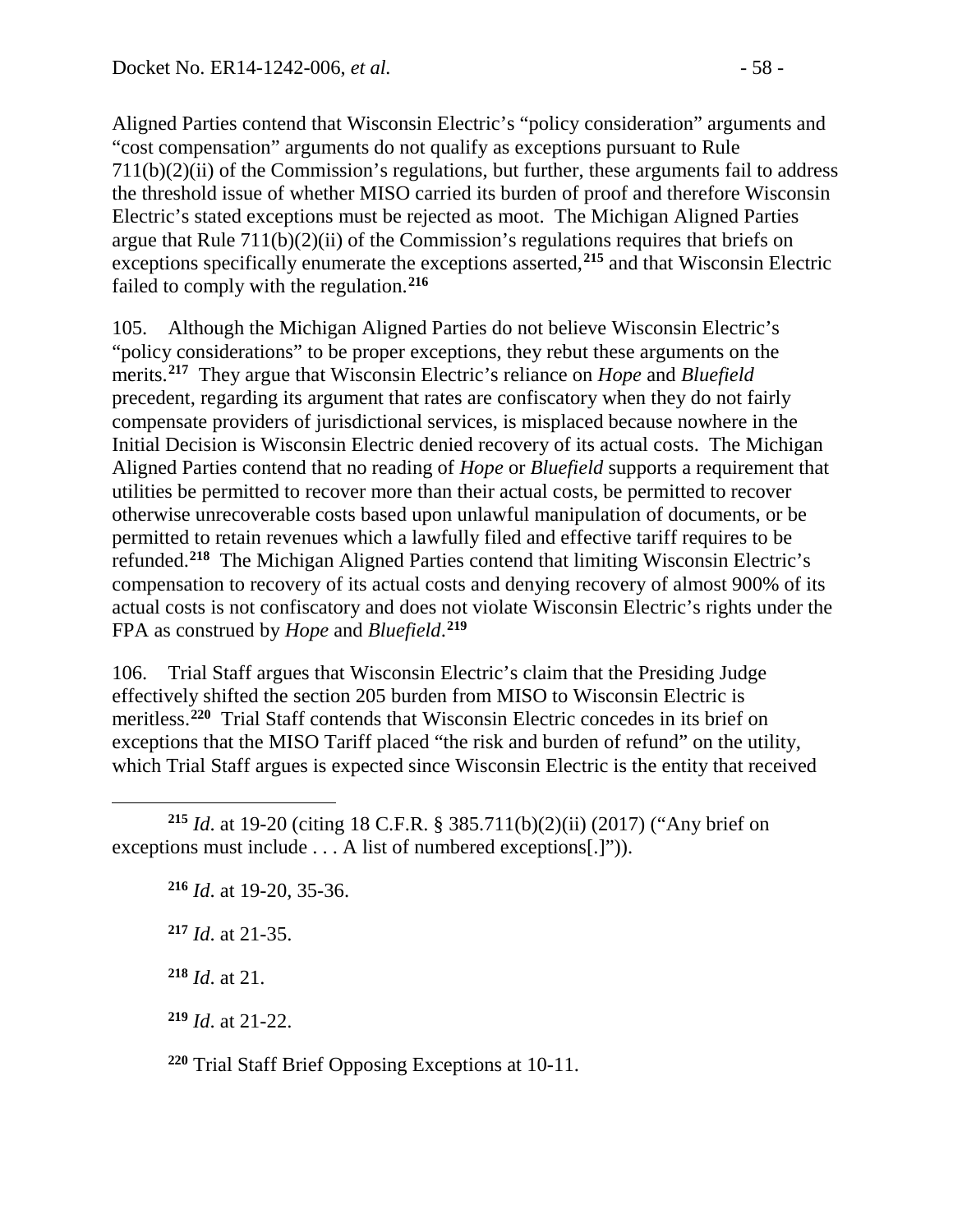the revenue under the SSR Agreements. Trial Staff also argues that at the time the Original SSR Agreement was filed, the only testimony in support of the agreement was filed by Wisconsin Electric, not MISO. Trial Staff argues that the Presiding Judge permitted testimony to be filed by both MISO and Wisconsin Electric in support of the compensation under the two SSR Agreements and, contrary to Wisconsin Electric's claim, did not shift any burden.

107. The Michigan Commission also takes issue with Wisconsin Electric's allegation that MISO did not carry its burden of proof and that the Commission must determine a means by which MISO is held accountable without undue burden or risk falling on

Wisconsin Electric.**[221](#page-58-0)** The Michigan Commission argues that Wisconsin Electric's allegation is surprising considering that Wisconsin Electric provided misleading information to MISO to support use of the three-year historical average capital expenditures of \$13.5 million in the Original SSR Agreement.**[222](#page-58-1)** Moreover, the Michigan Commission argues that, by agreeing to join MISO as a Transmission Owner, Wisconsin Electric agreed that MISO will make filings under section 205 of the FPA. The Michigan Commission does not dispute that MISO has the burden of proof in such filings, but argues that Wisconsin Electric was provided the full opportunity to provide MISO with information to support meeting such a burden. The Michigan Commission also argues that Wisconsin Electric fails to identify any provision of its membership agreement with MISO that holds MISO accountable by failing to meet its burden of proof.**[223](#page-58-2)**

108. MISO also objects to Wisconsin Electric's argument that the Commission must determine a means by which MISO is held accountable without undue burden or risk falling on Wisconsin Electric as a result of the Presiding Judge's determination that the burden of proof was not carried in this proceeding.**[224](#page-58-3)** MISO argues that Wisconsin Electric is too late to raise the issue of MISO's financial responsibility for the remedy the

<span id="page-58-1"></span>**<sup>222</sup>** *Id*. The Michigan Commission states that Wisconsin Electric provided MISO with a capital budget purporting to show that Wisconsin Electric's budgeted capital expenditures for 2014 were \$21.2 million while neglecting to inform MISO that the actual 2014 budget approved by Wisconsin Electric's Board of Directors included zero capital expenditures for Presque Isle. *Id.* (citing Ex. WEC-5 at 5:19-23; Ex. PSC-1 at 15).

<span id="page-58-2"></span>**<sup>223</sup>** *Id*.

<span id="page-58-3"></span>**<sup>224</sup>** MISO Brief Opposing Exceptions at 2-6.

<span id="page-58-0"></span> $\overline{a}$ **<sup>221</sup>** Michigan Commission Brief Opposing Exceptions at 5-6 (citing Wisconsin Electric Brief on Exceptions at 11).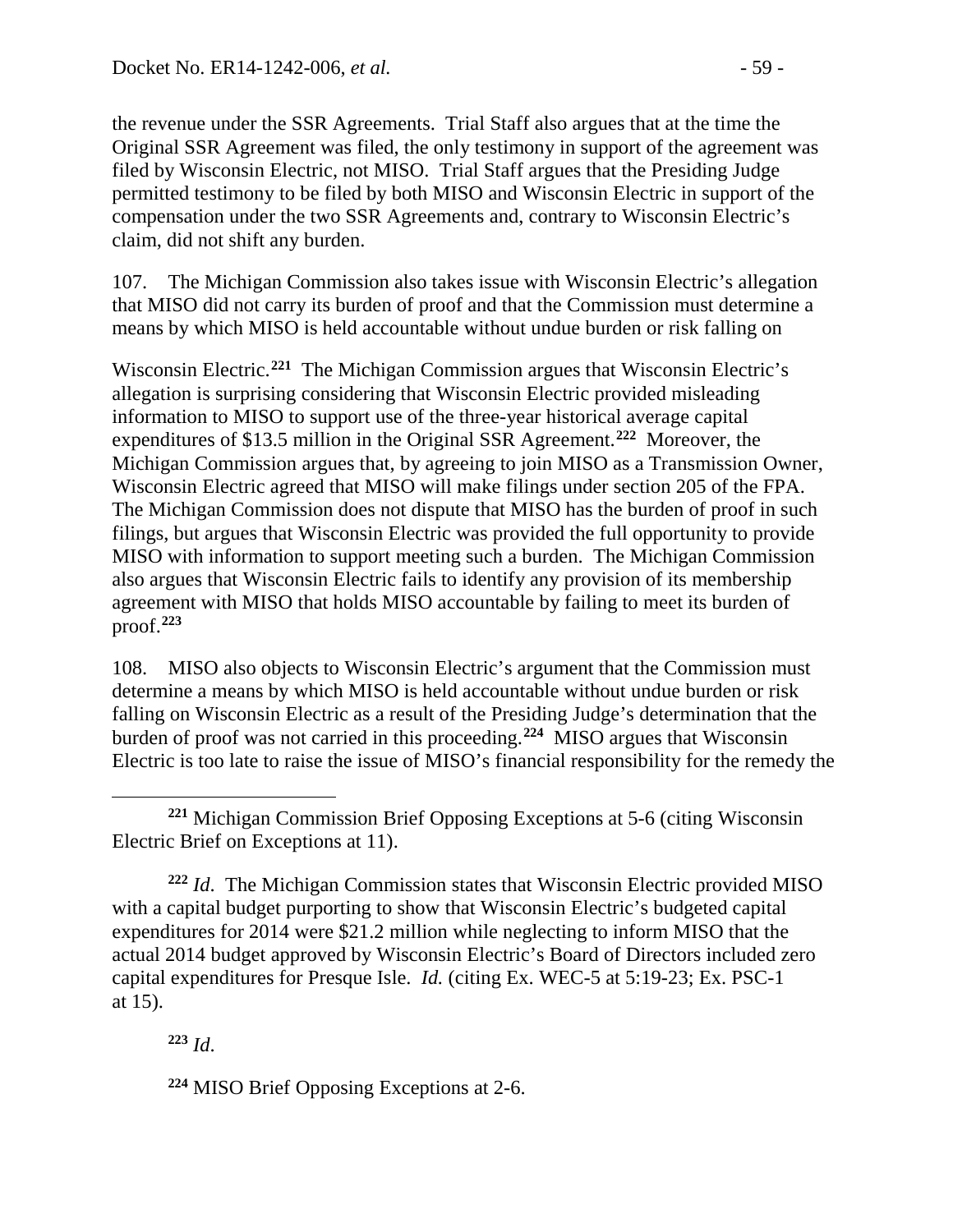Commission determines in this proceeding. MISO contends that all parties submitted a Joint Statement of Issues, Stipulated Facts, and Contested Facts on March 28, 2016, which stipulates that Wisconsin Electric is the party that will pay refunds and that MISO will be the party that returns the amounts to ratepayers. MISO argues that permitting Wisconsin Electric to renege on its pre-hearing agreement would be extremely prejudicial to MISO at this stage and, therefore, Wisconsin Electric's argument should be rejected. MISO contends that Wisconsin Electric is the entity that received compensation under the two SSR Agreements and any refunded amounts to arrive at just and reasonable compensation must necessarily come from Wisconsin Electric. MISO argues that Wisconsin Electric was permitted to fully participate in this proceeding and that Wisconsin Electric cites no precedent for assigning another party to a proceeding financial responsibility of the party in interest. MISO also argues that it is not responsible for the actions committed by Wisconsin Electric that resulted in lower compensation than initially negotiated. MISO contends that the reduced capital spending that created the disparity in the Initial Decision, as noted by Wisconsin Electric's witness, resulted from imprudent reductions in capital spending and that Wisconsin Electric should be held responsible for the financial consequences of its own actions.**[225](#page-59-0)** MISO adds that Wisconsin Electric encourages the Commission to consider a cost allocation issue that was not set for hearing and not stated as an issue, and which constitutes a collateral attack on the Commission's orders on the subject of cost allocation.**[226](#page-59-1)**

109. The Michigan Aligned Parties also contend that the Initial Decision did not impermissibly shift the burden of proof, as Wisconsin Electric claims.**[227](#page-59-2)** The Michigan Aligned Parties argue that the Initial Decision repeatedly recognizes that MISO had the burden of proof and that, during the hearing, the Presiding Judge repeatedly referred, without objection, to MISO having the burden of proof. The Michigan Aligned Parties point out that Wisconsin Electric's counsel stated during the hearing that "[t]o be clear, MISO has the burden" and that "[w]e believe MISO has the burden, but they are [Wisconsin Electric's] costs and compensation."**[228](#page-59-3)** The Michigan Aligned Parties also note that Wisconsin Electric was well aware at the commencement of the proceeding that the only evidence to support the proposed SSR compensation was from Wisconsin Electric's employees and Wisconsin Electric registered no objection to that reality. The Michigan Aligned Parties argue that these historical facts show that it is disingenuous for Wisconsin Electric to assert that it was unaware that MISO had the burden of proof or

**<sup>225</sup>** *Id*. at 5 (citing Ex. WEC-5 at 21:2-6).

**<sup>226</sup>** *Id.*

<span id="page-59-2"></span><span id="page-59-1"></span><span id="page-59-0"></span> $\overline{a}$ 

**<sup>227</sup>** Michigan Aligned Parties Brief Opposing Exceptions at 27-29.

<span id="page-59-3"></span>**<sup>228</sup>** *Id*. at 28 (citing Tr. 733:6-7, 142:10-11 (Wisconsin Electric Counsel)).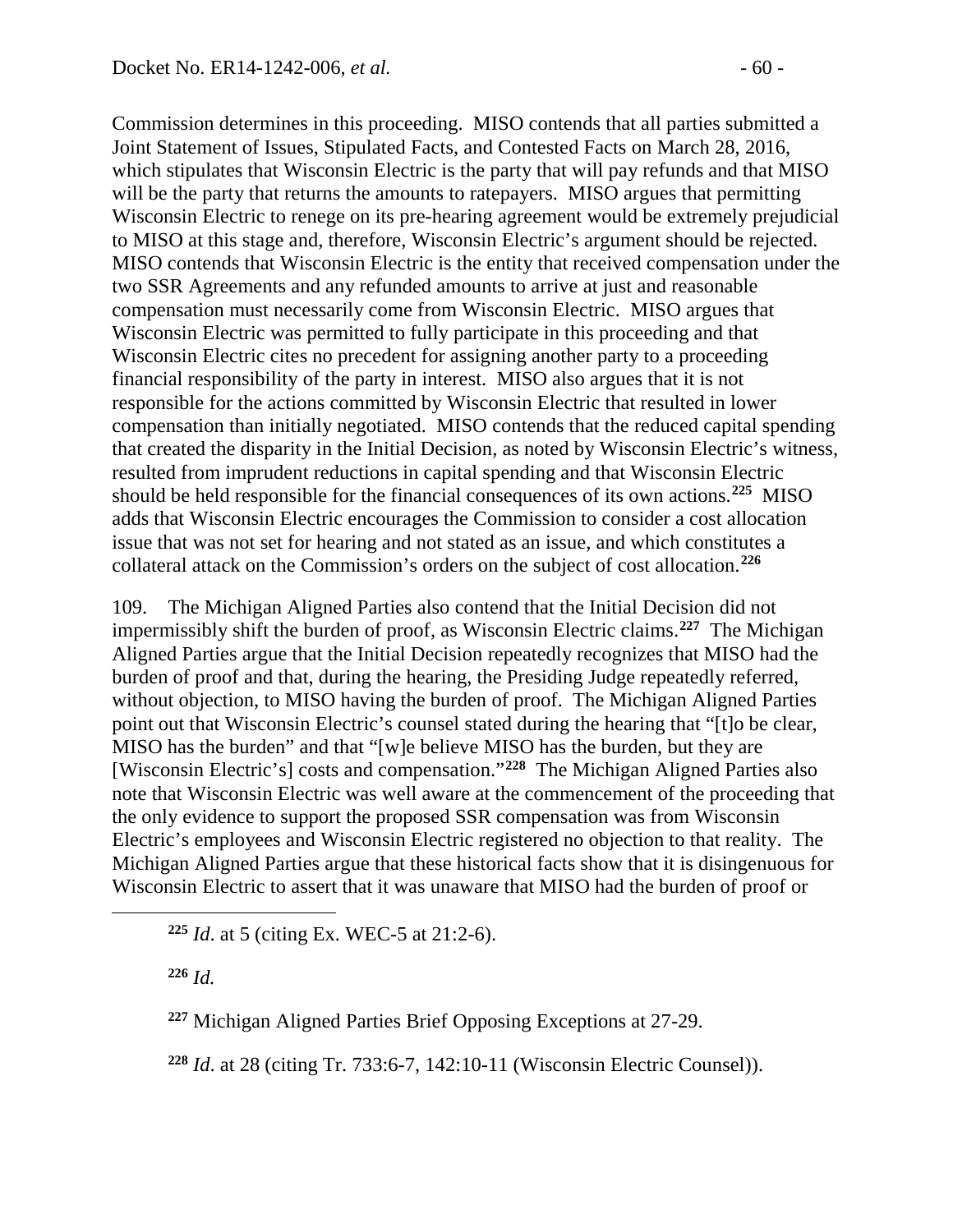that, as a practical matter, Wisconsin Electric, not MISO, was discharging that burden. The Michigan Aligned Parties suggest that Wisconsin Electric could have responded to these issues in its rebuttal testimony or objected to the introduction of evidence of Wisconsin Electric's actual costs. They also argue that Wisconsin Electric has not suggested what other actual costs Wisconsin Electric might have submitted to support a higher level of SSR compensation once the determination was made to use actual costs in lieu of the negotiated projected costs.**[229](#page-60-1)**

110. The Michigan Aligned Parties argue that Wisconsin Electric's request for relief from failure by MISO to carry the burden of proof should be rejected because the hearing was conducted under section 205 of the FPA, the two SSR Agreements were suspended and allowed to go into effect, and the agreements were subject to refund.**[230](#page-60-2)** The Michigan Aligned Parties argue that no other steps are necessary in order to permit full refund of amounts collected (ultimately by Wisconsin Electric) in excess of just and reasonable compensation. They argue that Wisconsin Electric has not provided any rationale for ignoring the burdens its proposal would impose on those who actually paid the excessive SSR costs to which Wisconsin Electric believes it is entitled.

111. The Michigan Commission also disagrees with Wisconsin Electric's argument regarding fair notice.**[231](#page-60-3)** The Michigan Commission argues that Wisconsin Electric claims it did not have fair notice that MISO would be required to provide additional support for the SSR compensation, but Wisconsin Electric does not provide some other method to determine the justness and reasonableness of the compensation. Instead, the Michigan Commission contends, Wisconsin Electric merely argues that the method used by the Presiding Judge—comparison to actual costs, and Wisconsin Electric's approved budget for capital expenditures during the same time period—is inappropriate.**[232](#page-60-4)**

#### <span id="page-60-0"></span>**c. Commission Determination**

112. As an initial matter, we agree with the Michigan Aligned Parties that the Commission's regulations, Rule 711(b)(2)(ii), require that briefs on exceptions specifically enumerate the exceptions asserted and Wisconsin Electric fails to specifically enumerate all of its purported objections to the Initial Decision. Wisconsin Electric failed

<span id="page-60-3"></span><span id="page-60-2"></span><span id="page-60-1"></span> $\overline{a}$ 

<span id="page-60-4"></span>**<sup>232</sup>** *Id*. at 10.

**<sup>229</sup>** *Id*. at 29.

**<sup>230</sup>** *Id*. at 29-30.

**<sup>231</sup>** Michigan Commission Brief Opposing Exceptions at 10-11.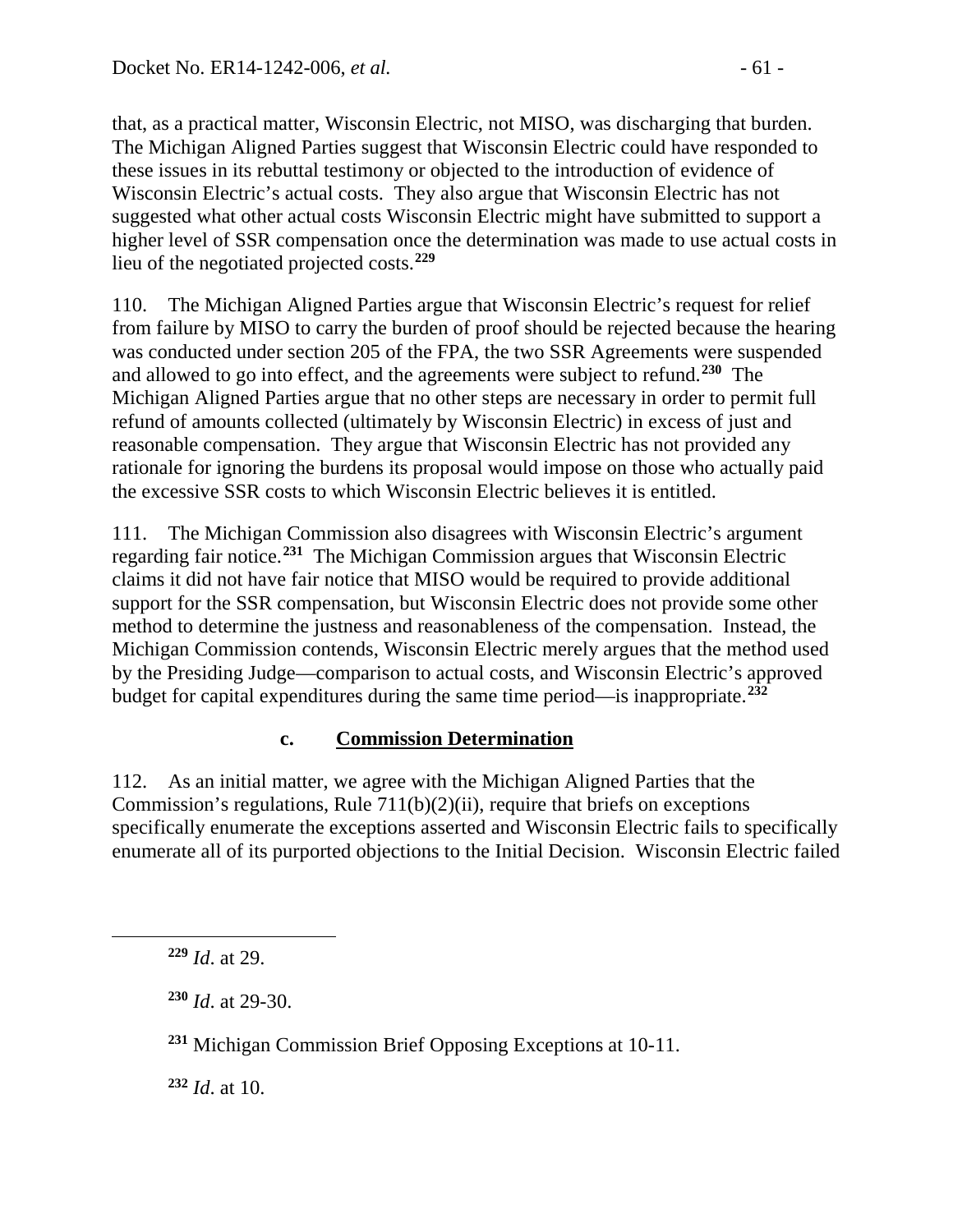to follow the Commission's regulations. Wisconsin Electric's arguments nevertheless also fail on the merits, as discussed below.

113. We reject Wisconsin Electric's characterization of this proceeding as retroactively implementing a new standard for SSR compensation without providing fair notice. As discussed in this order, the Tariff limited compensation to either going-forward costs or full cost-of-service and the SSR compensation was subject to a section 205 filing to show that the negotiated amount was just and reasonable. The Presiding Judge did not deviate from the existing standard for SSR compensation in this proceeding.

114. We also reject Wisconsin Electric's argument that the Presiding Judge erred in shifting the FPA section 205 burden in this proceeding from MISO to Wisconsin Electric and its request that the Commission determine a means by which MISO is held accountable. Wisconsin Electric had notice that MISO regularly makes section 205 filings on behalf of its members and Wisconsin Electric should have been aware that MISO would bear the burden of proof for those filings. However, to the extent that MISO's rates are based on the costs of the members, the members must ultimately substantiate those costs in order to ensure that MISO's rates and just and reasonable. As the Michigan Commission argues, and we agree, although MISO has the burden of proof in such filings, Wisconsin Electric was provided the full opportunity to support meeting that burden.

115. Last, we agree with MISO that MISO should not be held responsible for the lower than expected compensation for Wisconsin Electric. MISO is correct that all parties submitted a Joint Statement of Issues, Stipulated Facts, and Contested Facts that stipulates that Wisconsin Electric is the party that will pay refunds and that MISO will be the party that returns the amounts to ratepayers. Moreover, it is Wisconsin Electric that collected unjust and unreasonable rates under the Original and Replacement SSR Agreements, which were set for hearing subject to refund, and therefore, it is Wisconsin Electric that must bear the responsibility for refunding those amounts to the customers that paid them.

# **3. Alleged Manipulation**

## <span id="page-61-1"></span><span id="page-61-0"></span>**a. Initial Decision**

116. As stated above, the Presiding Judge determined that certain MATS compliance costs in the fixed-cost component of the Replacement SSR Agreement are unjust and unreasonable. The Presiding Judge found that Wisconsin Electric changed a date in the MATS Invoice to one day after the Replacement SSR Agreement became effective, which appears to have been done so the MATS costs could be recoverable under the Replacement SSR Agreement since the costs were not recoverable under the Original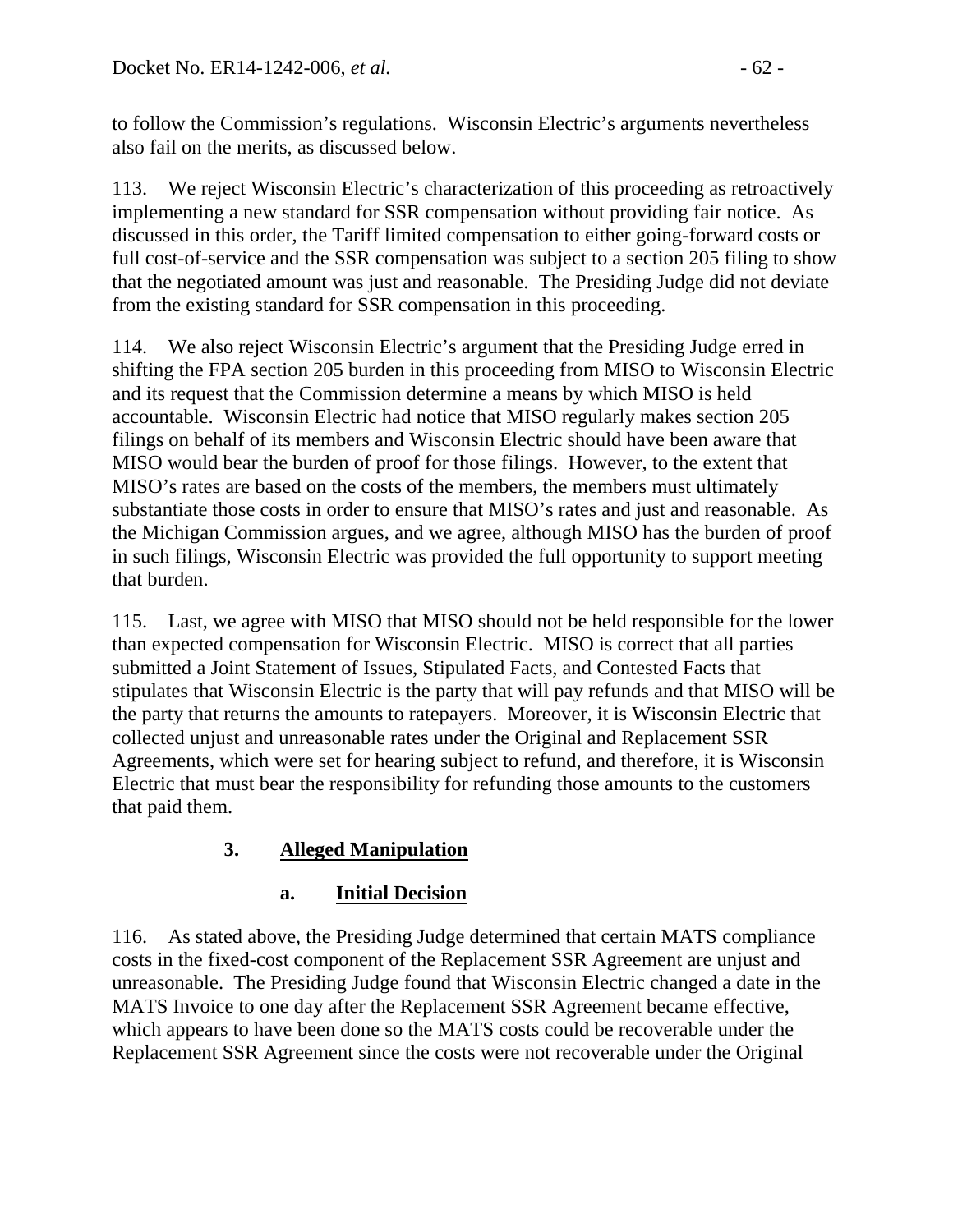SSR Agreement. The Presiding Judge described the act of changing the date on the invoice as "manipulation."**[233](#page-62-1)**

#### <span id="page-62-0"></span>**b. Briefs on Exceptions**

117. The Michigan Aligned Parties argue that Wisconsin Electric's manipulation of its records in a failed attempt to recover non-recoverable MATS compliance costs under the Replacement SSR Agreement warrants further investigation by the Office of Enforcement.**[234](#page-62-2)** The Michigan Aligned Parties explain that MISO advised Wisconsin Electric in November 2013 that MATS compliance costs would not be recoverable under a suspension SSR Agreement, such as the Original SSR Agreement.**[235](#page-62-3)** The Michigan Aligned Parties contend that Wisconsin Electric was also advised at that time that MATS compliance costs would be recoverable under a retirement agreement, such as the Replacement SSR Agreement. The Michigan Aligned Parties argue that during the suspension period of the Presque Isle Units (i.e., during the term of the Original SSR Agreement), Wisconsin Electric incurred \$1,401,231 of MATS compliance costs, and because these costs were incurred during the suspension period they were not recoverable under the Original SSR Agreement. The Michigan Aligned Parties argue that the record indicates that in order to instead recover these costs under the Replacement SSR Agreement, Wisconsin Electric manipulated its books and records, destroyed corporate documents, requested that the date on a major MATS Invoice be changed, and relied on inapplicable accounting principles.**[236](#page-62-4)** The Michigan Aligned Parties argue that, in discovery, Wisconsin Electric provided an agreement with the consulting firm Kuttner LLC and an invoice from Kuttner LLC dated October 16, 2014 (referred to in this order as MATS Invoice) for recovery of \$592,245 in MATS compliance costs that were recovered under the Replacement SSR Agreement. The Michigan Aligned Parties argue that, because the agreement with Kuttner LLC and the invoice were both dated after October 15, 2014 (i.e., the date the term of the Replacement SSR Agreement began), Wisconsin Electric treated the cost as recoverable under the Replacement SSR Agreement. The Michigan Aligned Parties contend that additional investigation and depositions revealed that agreement with Kuttner LLC was originally dated October 9,

**<sup>233</sup>** Initial Decision, 156 FERC ¶ 63,013 at P 85.

<span id="page-62-1"></span> $\overline{a}$ 

**<sup>234</sup>** Michigan Aligned Parties Brief on Exceptions at 24-29.

<span id="page-62-3"></span><span id="page-62-2"></span>**<sup>235</sup>** *Id*. at 24-25. As stated above, the Original SSR Agreement was a suspension agreement, whereas the Replacement SSR Agreement was a retirement agreement.

<span id="page-62-4"></span>**<sup>236</sup>** *Id*. at 24-26 (citing Ex. MAP-81 at 44-49; Ex. MAP-82 at 17:13-18:19, 27:21- 28:14, 20:16-21:24; Ex. MAP-61 at 5; Ex. MAP-71; Ex. MAP-72; Ex. MAP-73; Ex. MAP-76; Tr. 488:4-14, 489:4-12 (Wolter)).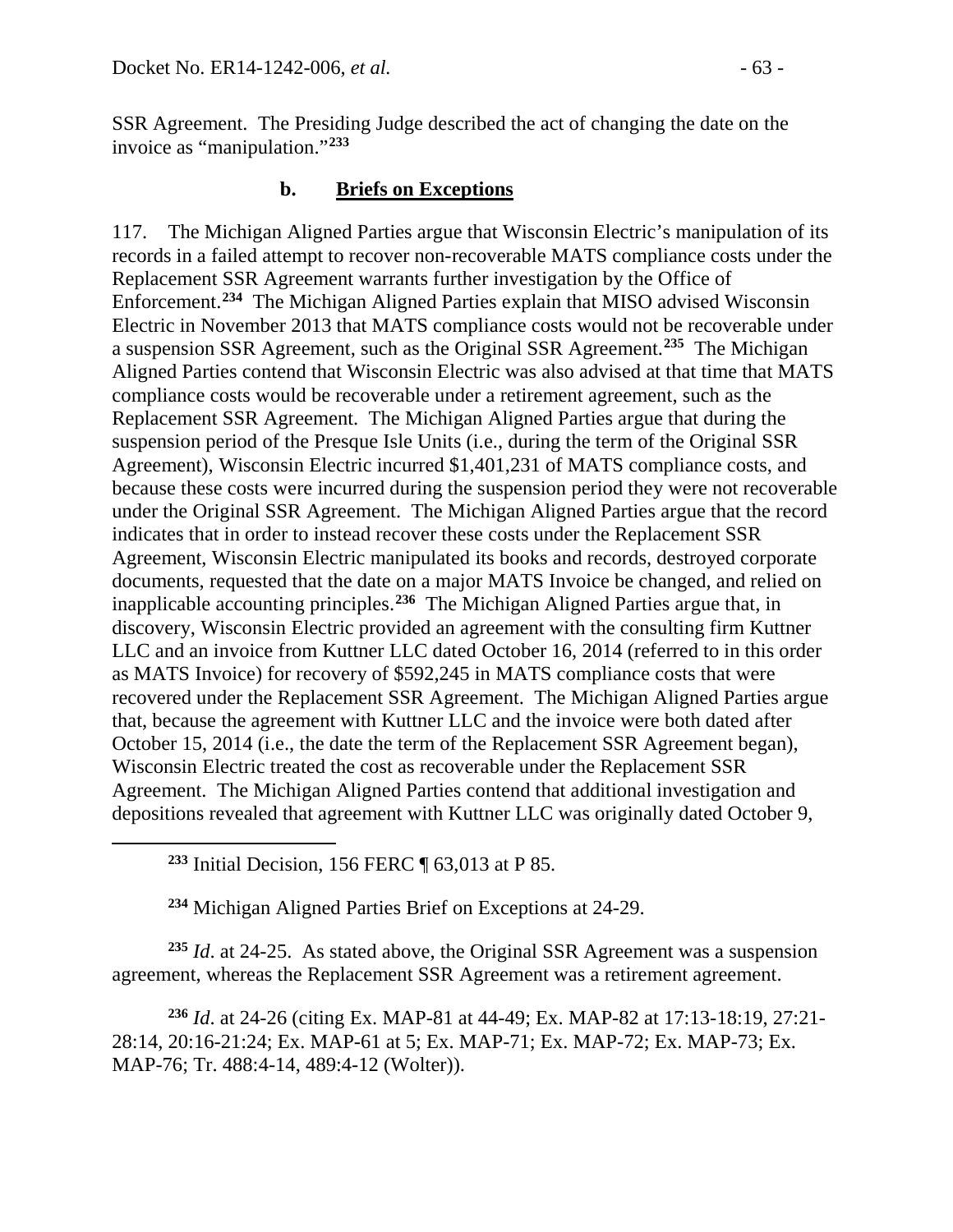2014 and the MATS Invoice was dated October 10, 2014 in the amount of \$592,245. The Michigan Aligned Parties state that a Wisconsin Electric employee, Ms. Lyon, sent an email to Mr. Rahman, a Vice President at Kuttner LLC, asking for the October 10, 2014 MATS Invoice to be resubmitted with the date October 16, 2014. The Michigan Aligned Parties contends that Ms. Lyon also said that she would delete the October 10, 2014 MATS Invoice from Wisconsin Electric's system and send Mr. Rahman a new signature page for the agreement. The Michigan Aligned Parties also contend that Ms. Lyon stated that she had been advised that "[w]e need the dates on the agreement to be later than October 15, 2014."**[237](#page-63-0)**

118. Wisconsin Electric argues that the Presiding Judge erred in focusing on deposition testimony over live witness testimony in his determination that certain environmental compliance costs incurred under the Replacement SSR Agreement should be refunded pursuant to the Clawback Provision.**[238](#page-63-1)** Wisconsin Electric contends that the Initial Decision gives undue weight to the change in date associated with the MATS Invoice and argues that Wisconsin Electric made clear on the record that the MATS compliance costs at issue are not recoverable either under the Original SSR Agreement or under the Replacement SSR Agreement because the Presque Isle Units returned to service, which triggered the Clawback Provision. Wisconsin Electric contends that the MATS Invoice was made subject to receipt of regulatory approvals. Wisconsin Electric states that the associated agreement was sent on October 8, 2014 and the MATS Invoice was sent on October 9, 2014, but both the agreement and the MATS Invoice were subject to authorization by MISO and Commission acceptance of the Replacement SSR Agreement. Wisconsin Electric argues that any work the consultant would have performed prior to receipt of regulatory approvals would have been performed at the risk of the consultant because the work was not authorized until such regulatory approvals were received. Wisconsin Electric states that its procurement department made an independent decision, without consultation with the legal department, to request that the consultant reissue the MATS Invoice dated after the receipt of regulatory approvals, but Wisconsin Electric argues that such an internal operating failure does not constitute manipulation because work could not begin nor invoice paid until the Replacement SSR Agreement was accepted by the Commission.

<span id="page-63-1"></span><span id="page-63-0"></span> $\overline{a}$ **<sup>237</sup>** Michigan Aligned Parties Brief on Exceptions at 26-27 (citing Ex. MAP-61 at 1; Ex. MAP-73; Ex. MAP-75 at 2; Ex. MAP-81 at 44-48).

**<sup>238</sup>** Wisconsin Electric Brief on Exceptions at 23-26.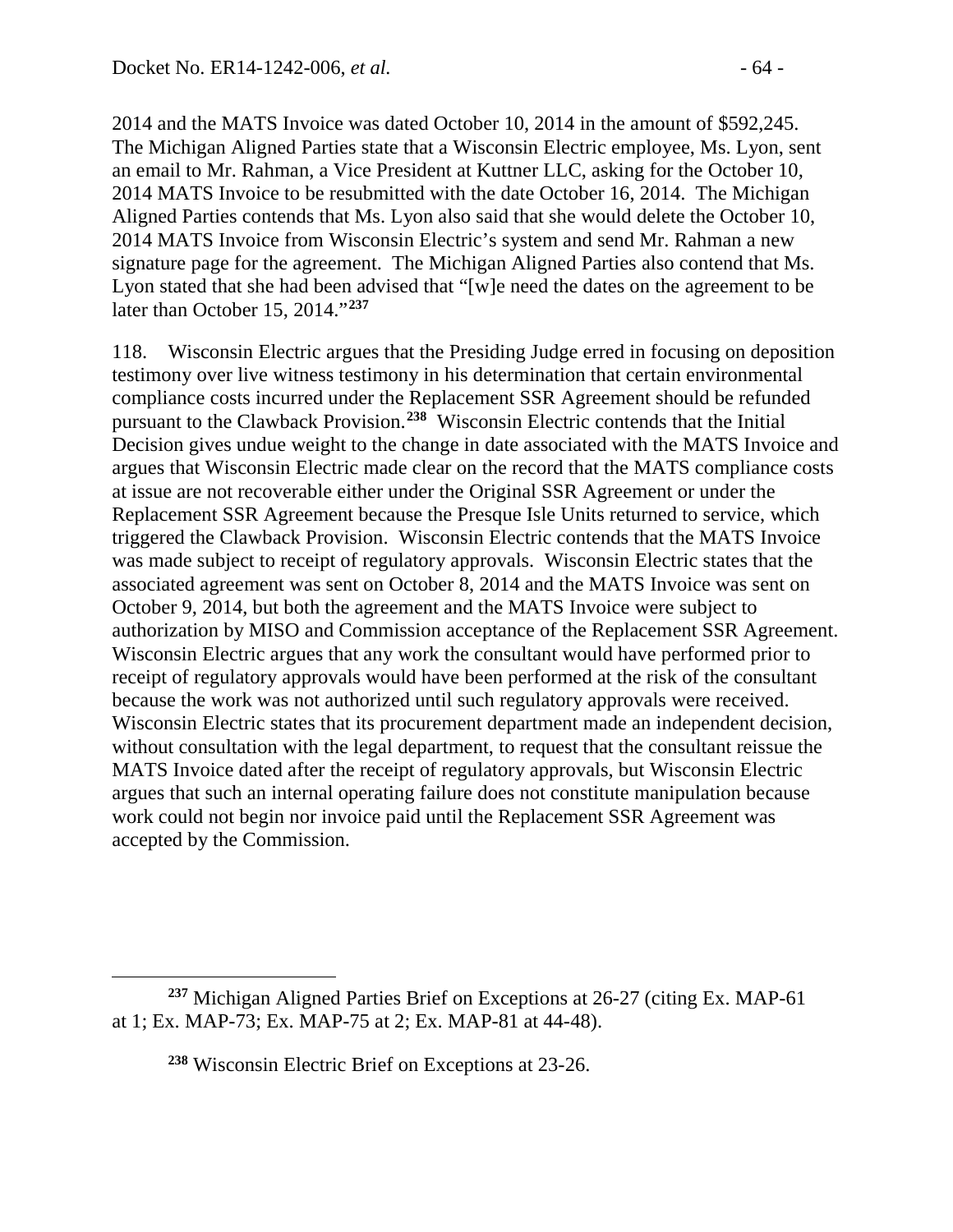#### <span id="page-64-0"></span>**c. Briefs Opposing Exceptions**

119. Wisconsin Electric refutes the Michigan Aligned Parties' recommendation that the Commission should refer Wisconsin Electric to the Office of Enforcement.**[239](#page-64-1)** Wisconsin Electric argues that, although the Commission has not incorporated a specific intent standard into the anti-manipulation rule, the Commission has held that its anti-manipulation rule<sup>[240](#page-64-2)</sup> "is not intended to regulate negligent practices or corporate mismanagement, but rather to deter or punish fraud in wholesale electricity markets" and that any violation of the anti-manipulation rule requires a showing of scienter.**[241](#page-64-3)** Wisconsin Electric concludes that, in order to establish a violation of the Commission's anti-manipulation rule, knowing, intentional, or reckless misconduct is required. Wisconsin Electric argues that, contrary to the allegations made by the Michigan Aligned Parties, Wisconsin Electric has not acted to defraud or perform deceit on any parties.

120. Wisconsin Electric argues that, contrary to the findings in the Initial Decision and to the Michigan Aligned Parties' assertions, Wisconsin Electric's request for reissuance of the MATS Invoice does not reflect deception or manipulation.**[242](#page-64-4)** Wisconsin Electric argues that the request to reissue the MATS Invoice and Wisconsin Electric's deferred accounting practices do not amount to manipulation when both are adequately explained and placed in context in the record of the proceeding. Wisconsin Electric contends that it has been clear through the proceeding that it had negotiated to include MATS costs in the Replacement SSR Agreement and that those costs were not included in the Original SSR Agreement. Wisconsin Electric reiterates the argument made in its brief on exceptions that the contract with the consultant who reissued the MATS Invoice establishes that the original and reissued invoices were associated with a full notice to proceed that was subject to MISO and other regulatory approvals. Wisconsin Electric also argues that suspension SSR Agreements by definition do not include recovery of environmental compliance costs and it understood this fact as it operated the Presque Isle Units during the Original SSR Agreement. Wisconsin Electric states that it also determined that it would retire the Presque Isle Units and would terminate the Original SSR Agreement and had negotiated the Replacement SSR Agreement to reflect this change and the inclusion of environmental costs. Wisconsin Electric contends that it had the option to include

**<sup>239</sup>** Wisconsin Electric Brief Opposing Exceptions at 9-16.

**<sup>240</sup>** 18 C.F.R § 1c.1; 1c.2 (2017).

<span id="page-64-4"></span><span id="page-64-3"></span><span id="page-64-2"></span>**<sup>241</sup>** Wisconsin Electric Brief Opposing Exceptions at 10 (citing *Prohibition of Energy Market Regulation*, Order No. 670, FERC Stats. & Regs. ¶ 31,202, at PP 49, 52 (2006)).

**<sup>242</sup>** *Id*. at 11-15.

<span id="page-64-1"></span> $\overline{a}$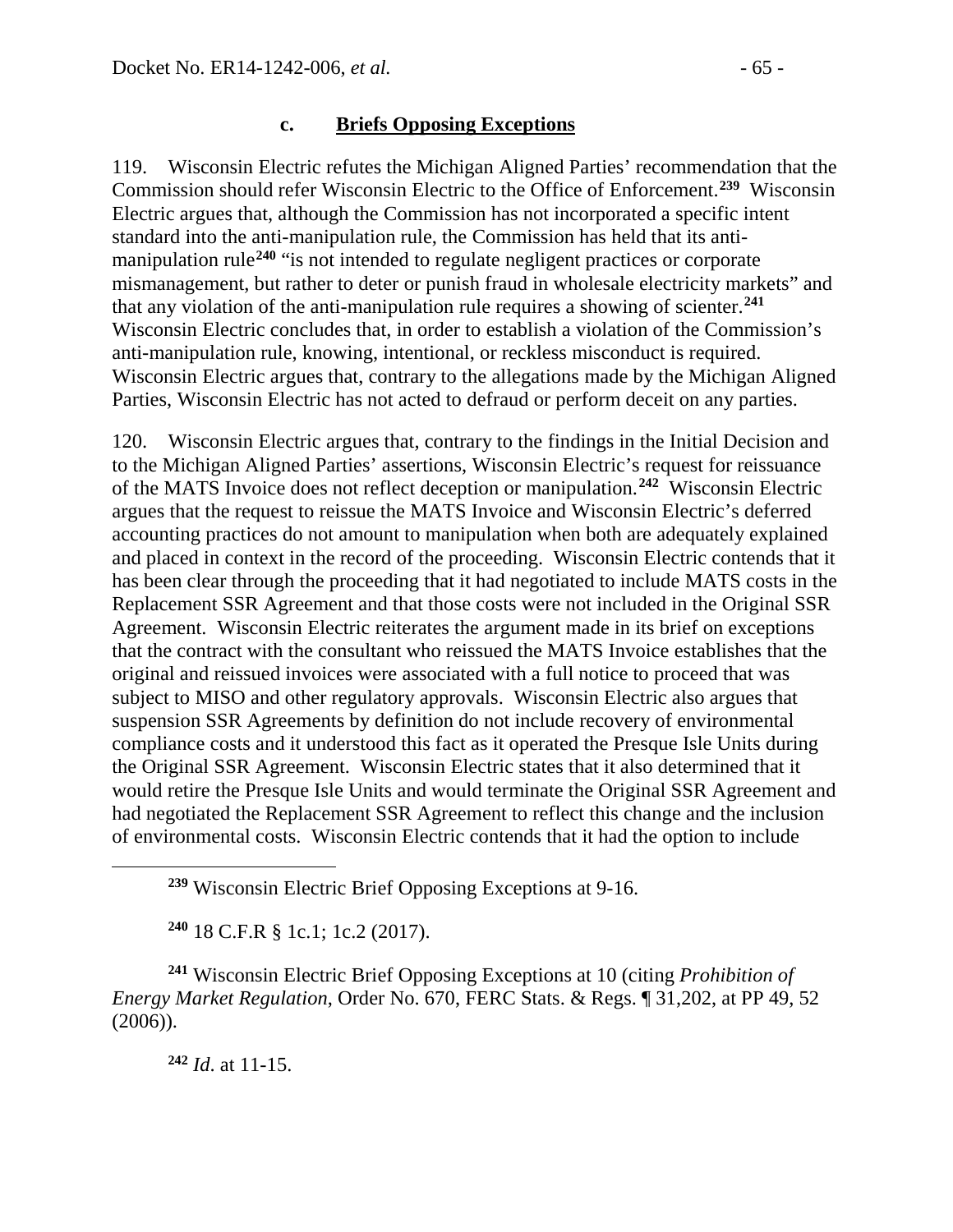environmental compliance costs in the Original SSR Agreement following the *Ameren* decision, but did not do so because of the limited time between August 2014 (the month following the *Ameren* decision) and October 2014 (the early termination date of the Original SSR Agreement).

121. Wisconsin Electric adds that witness Ms. Lyon explained that vendors are regularly asked to correct and re-issue invoices and that witness Ms. Wolter explained that, from an accounting perspective, deferred cost accounting is regularly used in the context of regulatory accounting and cost recovery.**[243](#page-65-0)** Wisconsin Electric contends that it has been and continues to be prepared to refund some \$4.07 million in MATS compliance costs incurred as those costs became excludable when the Replacement SSR Agreement was terminated and the Presque Isle Units returned to service, and that it understood that those costs were not recoverable under the Original SSR Agreement. Wisconsin Electric argues that the Commission's rules recognize deferred accounting and Part 101 of the Commission's regulations includes twelve potential deferred debit accounts and nine potential deferred credit accounts for recording such items. Wisconsin Electric explains that it is in this context that Ms. Wolter acknowledged that approximately \$1.4 million in MATS compliance costs were incurred prior to the October 15, 2014 effective date. Wisconsin Electric states that using deferred accounting simply meant to defer or delay recognizing certain revenues or expenses on the income statement until a later, more appropriate time. Wisconsin Electric contends that using deferred accounting placed the \$1.4 million into the Replacement SSR Agreement period for recovery purposes, but upon termination of the Replacement SSR Agreement all of the costs are now refunded.**[244](#page-65-1)**

122. Wisconsin Electric also argues that it has made clear from early in the proceedings that the MATS compliance costs it incurred are not recoverable under the SSR Agreements due to Wisconsin Electric's decision to terminate the Replacement SSR Agreement and return the Presque Isle Units to service. Wisconsin Electric contends that any attempt to manipulate the costs would necessitate the continuation of the Replacement SSR Agreement for the benefits of any manipulation to be realized. Wisconsin Electric argues that its decision to terminate the Replacement SSR Agreement further evidences that Wisconsin Electric did not engage in manipulation or fraud.**[245](#page-65-2)**

<span id="page-65-2"></span>**<sup>245</sup>** *Id*. at 16.

<span id="page-65-1"></span><span id="page-65-0"></span> $\overline{a}$ **<sup>243</sup>** *Id*. at 14 (citing Ex. MAP-82, 33:11-34:4; Ex. MAP-71; Ex. MAP-72; Ex. MAP-81 at 140-141, 155; Ex. WED-5 at 3:14-15; Tr. 622:2-17 (Wolter); Tr. 675:10-20 (Robinson)).

**<sup>244</sup>** *Id*. at 14-15.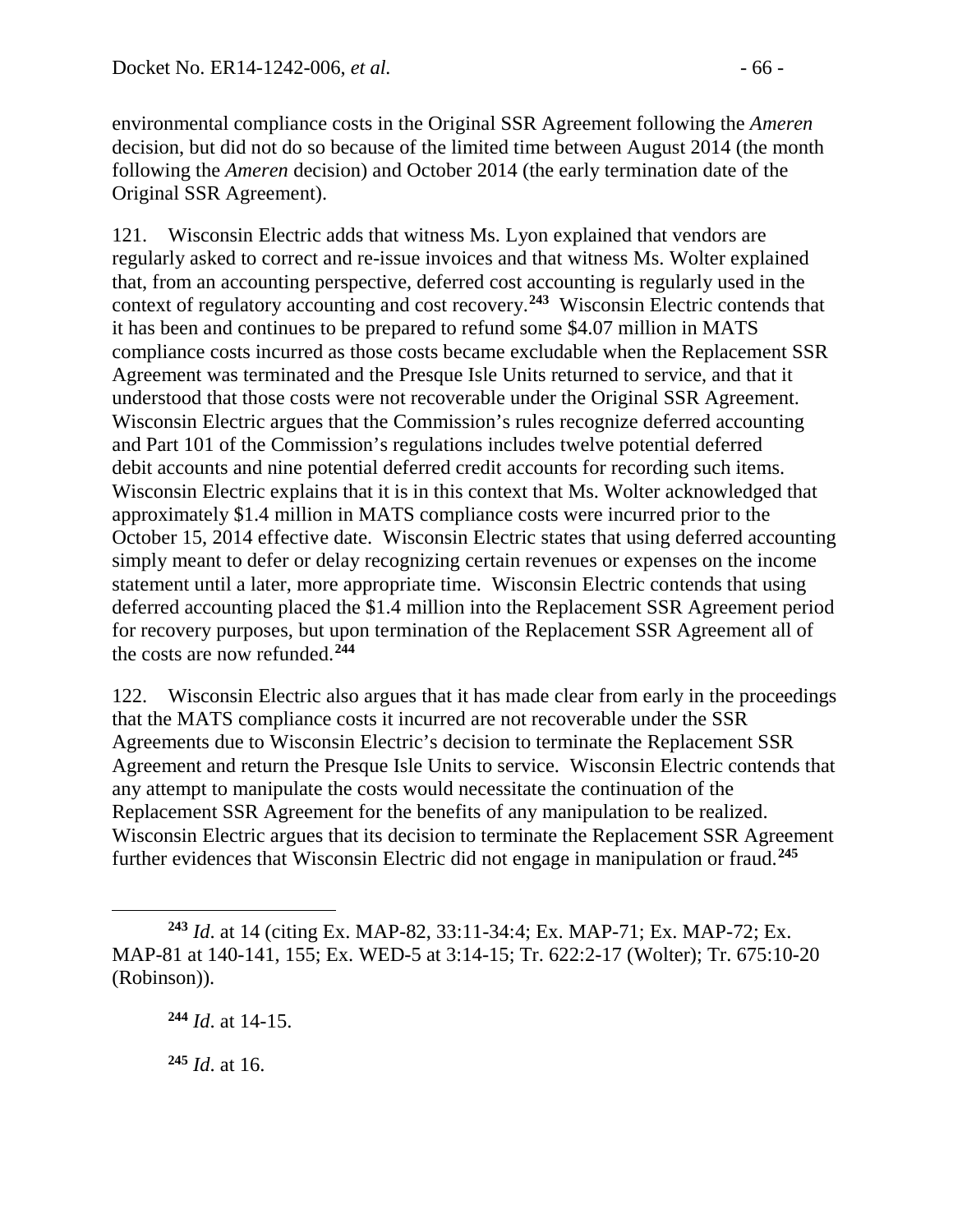123. The Michigan Aligned Parties argue that Wisconsin Electric's objections to the Initial Decision's finding regarding manipulative conduct lack support in the record.**[246](#page-66-1)** They argue that Wisconsin Electric's explanations for the conduct, which are unsupported by record evidence, cannot change the facts in the record, and the inferences drawn by the Presiding Judge from those facts were reasonable. The Michigan Aligned Parties argue that, in its brief on exceptions, Wisconsin Electric makes post-hoc rationalizations amounting to self-serving speculation and incorrectly suggests that the Presiding Judge impermissibly gave greater weight to deposition testimony than live testimony even though the live witness had no first-hand knowledge of the events addressed in the deposition testimony. The Michigan Aligned Parties review the record evidence concerning the alleged manipulation and argue that the record supports the Presiding Judge's finding of improper manipulation.**[247](#page-66-2)** They contend that Wisconsin Electric attempts to argue that there was no irregularity in the conduct because final approval was not obtained until after October 15, 2014, but that the record shows final approval of the project occurred on October 3, 2014. The Michigan Aligned Parties contend that Wisconsin Electric's budgetary guidelines provided that the MATS project only required approval from the "Senior Project Team" and Wisconsin Electric provided an email stating that the MATS project was approved by the "Senior Project Team" on October 3, 2014. The Michigan Aligned Parties also argue that, although the affected \$1.4 million would have been subject to clawback in any event, at the time, Wisconsin Electric employees engaged in manipulative conduct and they did not know that the decision to suspend or retire the Presque Isle Units would be revoked months later. The Michigan Aligned Parties argue that just because the scheme was unsuccessful does not render the scheme lawful after the fact.**[248](#page-66-3)**

#### <span id="page-66-0"></span>**d. Commission Determination**

124. We make no findings at this time regarding whether Wisconsin Electric committed fraud or engaged in manipulation when a date was changed on an invoice for MATS compliance related costs, but we have referred the matter to the Commission's Office of Enforcement for further examination and inquiry as may be appropriate.

The Commission orders:

<span id="page-66-3"></span><span id="page-66-2"></span><span id="page-66-1"></span> $\overline{a}$ 

(A) The Initial Decision is hereby affirmed in part and reversed in part, as discussed in the body of this order.

**<sup>247</sup>** *Id*. at 52-54.

**<sup>248</sup>** *Id*. at 55 (citing Ex. MAP-78, 79).

**<sup>246</sup>** Michigan Aligned Parties Brief Opposing Exceptions at 50-55.